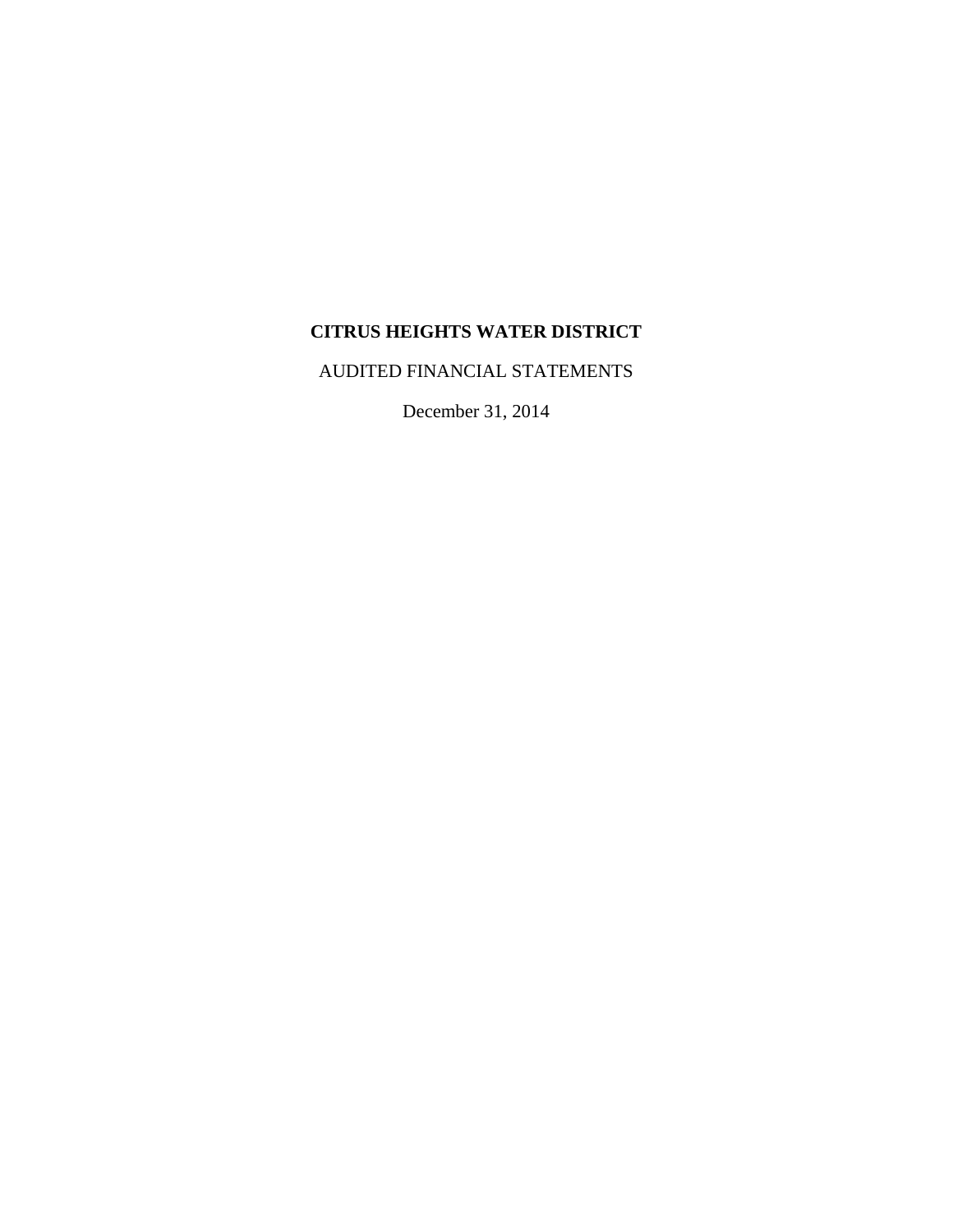# AUDITED FINANCIAL STATEMENTS

December 31, 2014 and 2013

#### TABLE OF CONTENTS

| <b>Basic Financial Statements</b>                                             |  |
|-------------------------------------------------------------------------------|--|
|                                                                               |  |
|                                                                               |  |
|                                                                               |  |
|                                                                               |  |
| <b>Other Reports</b>                                                          |  |
| Independent Auditor's Report on Internal Control over Financial Reporting and |  |
| on Compliance and Other Matters Based on an Audit of Financial Statements     |  |
|                                                                               |  |
|                                                                               |  |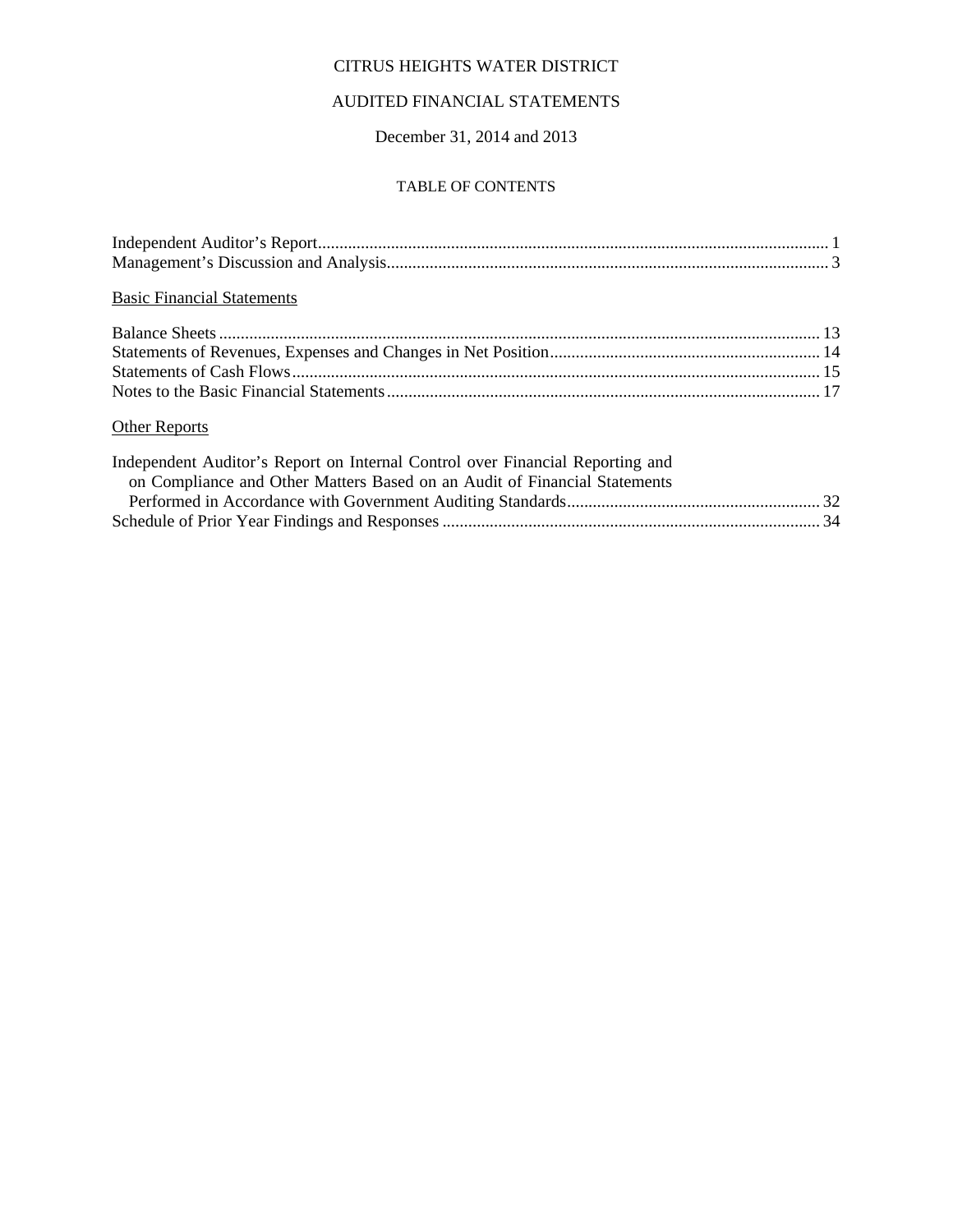# Richardson & Company, LLP 550 Howe Avenue, Suite 210

Sacramento, California 95825

Telephone: (916) 564-8727 FAX: (916) 564-8728

## INDEPENDENT AUDITOR'S REPORT

To the Board of Directors Citrus Heights Water District Citrus Heights, California

#### **Report on the Financial Statements**

We have audited the accompanying financial statements of Citrus Heights Water District (the District), which comprise the balance sheets as of December 31, 2014 and 2013, and the related statements of revenues, expenses, changes in net position, and cash flows for the years then ended and the related notes to the financial statements.

## **Management's Responsibility for the Financial Statements**

Management is responsible for the preparation and fair presentation of these financial statements in accordance with accounting principles generally accepted in the United States of America; this includes the design, implementation, and maintenance of internal control relevant to the preparation and fair presentation of financial statements that are free from material misstatement, whether due to fraud or error.

#### **Auditor's Responsibility**

Our responsibility is to express an opinion on these financial statements based on our audits. We conducted our audits in accordance with auditing standards generally accepted in the United States of America and the standards applicable to financial audits contained in *Government Auditing Standards*, issued by the Comptroller General of the United States, and the State Controller's Minimum Audit Requirements for California Special Districts. Those standards require that we plan and perform the audit to obtain reasonable assurance about whether the financial statements are free of material misstatement.

An audit involves performing procedures to obtain audit evidence about the amounts and disclosures in the financial statements. The procedures selected depend on the auditor's judgment, including the assessment of the risks of material misstatement of the financial statements, whether due to fraud or error. In making those risk assessments, the auditor considers internal control relevant to the entity's preparation and fair presentation of the financial statements in order to design audit procedures that are appropriate in the circumstances, but not for the purpose of expressing an opinion on the effectiveness of the entity's internal control. Accordingly, we express no such opinion. An audit also includes evaluating the appropriateness of accounting policies used and the reasonableness of significant accounting estimates made by management, as well as evaluating the overall presentation of the financial statements.

We believe that the audit evidence we have obtained is sufficient and appropriate to provide a basis for our audit opinion.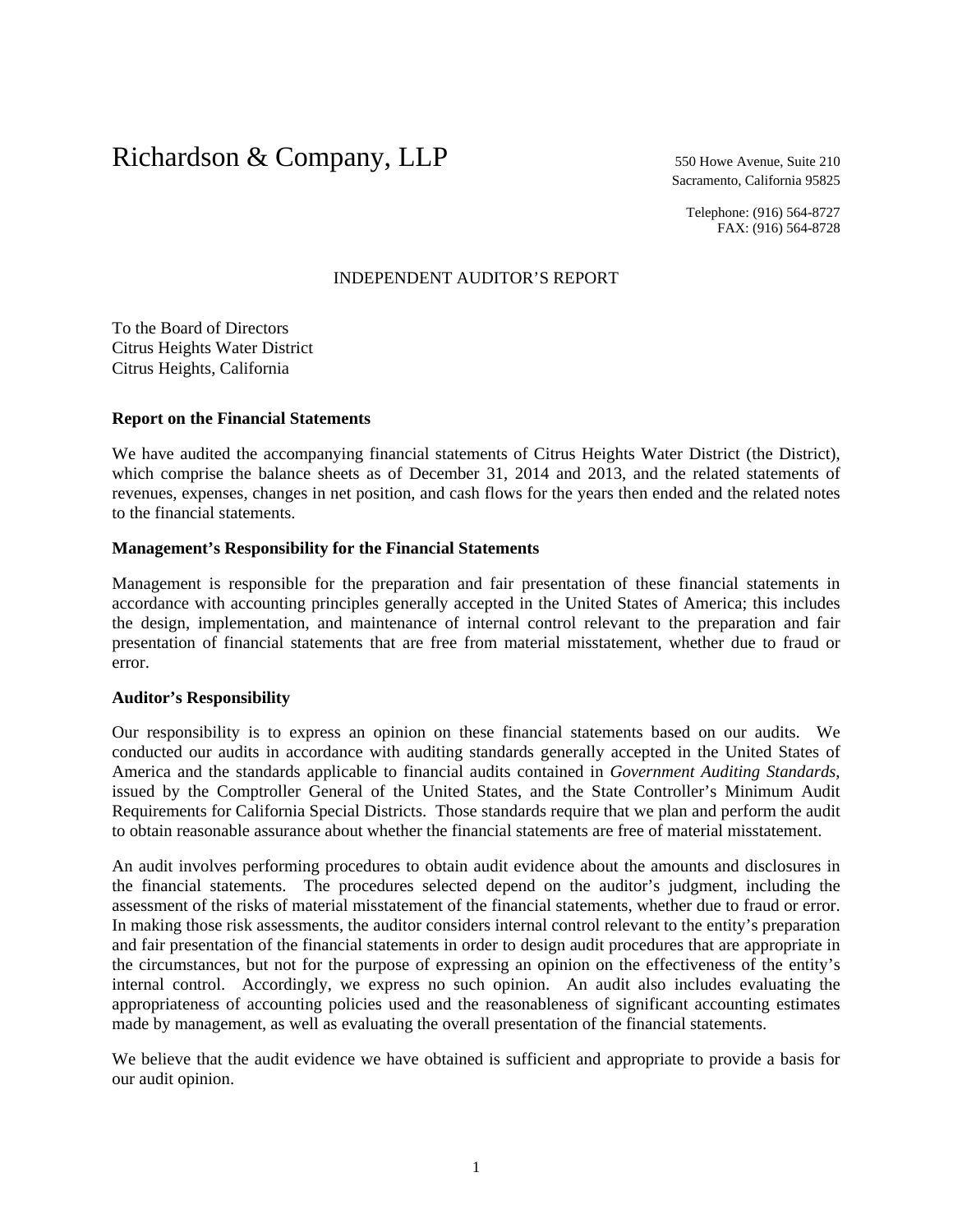#### **Opinion**

In our opinion, the financial statements referred to above present fairly, in all material respects, the financial position of the District as of December 31, 2014 and 2013 and the results of its operations and cash flows for the years then ended in conformity with accounting principles generally accepted in the United States of America as well as accounting systems prescribed by the State Controller's Office and state regulations governing special districts.

## **Report on Supplemental Information**

Accounting principles generally accepted in the United States of America require that the management's discussion and analysis information on pages 3 through 12 be presented to supplement the basic financial statements. Such information, although not a part of the basic financial statements, is required by the Governmental Accounting Standards Board, who considers it to be an essential part of financial reporting for placing the basic financial statements in an appropriate operational, economic, or historical context. We have applied certain limited procedures to the required supplementary information in accordance with auditing standards generally accepted in the United States of America, which consisted of inquiries of management about the methods of preparing the information and comparing the information for consistency with management's responses to our inquiries, the basic financial statements, and other knowledge we obtained during our audit of the basic financial statements. We do not express an opinion or provide any assurance on the information because the limited procedures do not provide us with sufficient evidence to express an opinion or provide any assurance.

## **Other Reporting Required by** *Government Auditing Standards*

In accordance with *Government Auditing Standards*, we have also issued our report dated April 6, 2015 on our consideration of the District's internal control over financial reporting and on our tests of its compliance with certain provisions of laws, regulations and contracts and grant agreements and other matters. The purpose of that report is to describe the scope of our testing of internal control over financial reporting and compliance and the results of that testing and not to provide an opinion on internal control over financial reporting or on compliance. That report is an integral part of an audit performed in accordance with *Government Auditing Standards* in considering the District's internal control over financial reporting and compliance.

Richardson & Company, LLP

April 6, 2015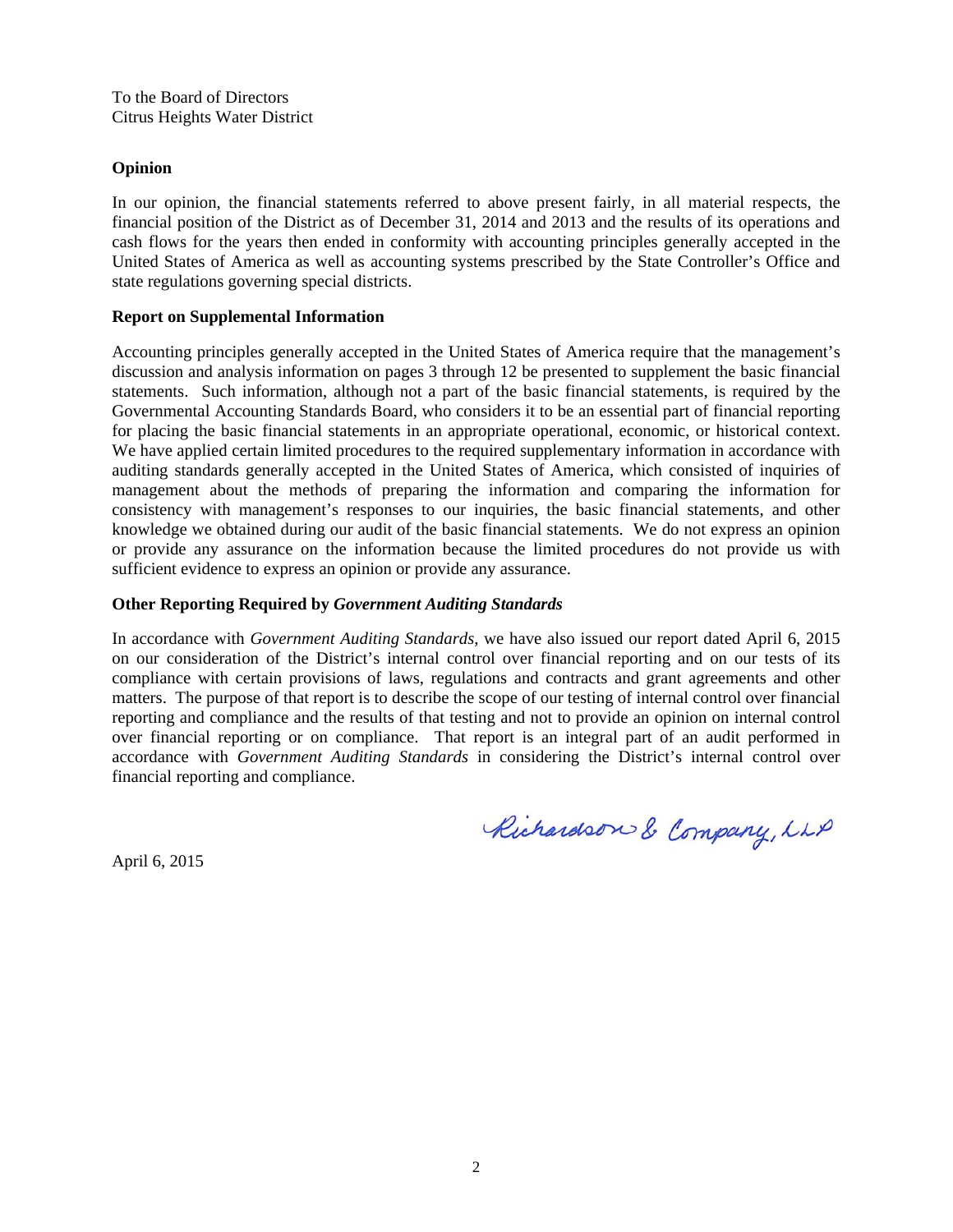# Management's Discussion and Analysis December 31, 2014

The management of the Citrus Heights Water District (District) presents this Management Discussion and Analysis to achieve two goals:

- 1. To comply with the requirements of Governmental Accounting Standards Board Statement 34 (GASB 34) that are designed to provide more and easier-to-understand information about the finances of local government agencies such as the District; and
- 2. To provide readers with narrative information that may help in understanding and interpreting the information presented in the District's financial statements for the fiscal year ended December 31, 2014 (FY2014).

Questions or comments regarding this Management Discussion and Analysis may be directed to the District Treasurer via the following methods:

|            | Mailing address: Citrus Heights Water District |
|------------|------------------------------------------------|
|            | P.O. Box 286                                   |
|            | Citrus Heights, California 95611-0286          |
| Telephone: | $(916)$ 725-6873                               |
| Facsimile: | $(916)$ 725-0345                               |
| E-mail:    | custserv@chwd.org                              |

# **Financial Highlights**

The following items are, in the opinion of District management, among the most significant in assessing the District's overall financial activities during FY2014 and its financial position at the close of FY2014:

- $\div$  The District's assets exceeded its liabilities at the end of FY2014 by \$55,900,828. About 82.2 percent of the District's net position, \$45,931,665, is composed of the capital assets of the District – the water transmission and distribution system, water production facilities, land, buildings and equipment belonging to the District. Unrestricted net assets totaled \$9,432,200, down from \$10,414,469 at the end of FY2013. This decrease is due primarily to increased capital improvement spending in FY2014 as compared with FY2013. The decrease in unrestricted net assets represents a leveling off of the District's efforts to rebuild its financial reserves after depleting them between 2000 and 2008 to pay for water meters, groundwater wells and other capital improvements. The District has designated \$1,000,000 from its unrestricted net position for rate stabilization and/or catastrophic losses, leaving \$8,432,200 for current and future operations and projects.
- $\cdot \cdot$  The District's operating revenues for FY2014 were \$11,331,301. About 89.8 percent of operating revenues, \$10,171,473, came from water sales to customers. As previously mentioned, the District adopted a rate increase for FY2014, increasing water rates by 3 percent above water rates that were in place for FY2013. However, a 20 percent decrease in water sales during FY2014 caused a dip in operating revenues even with an increase in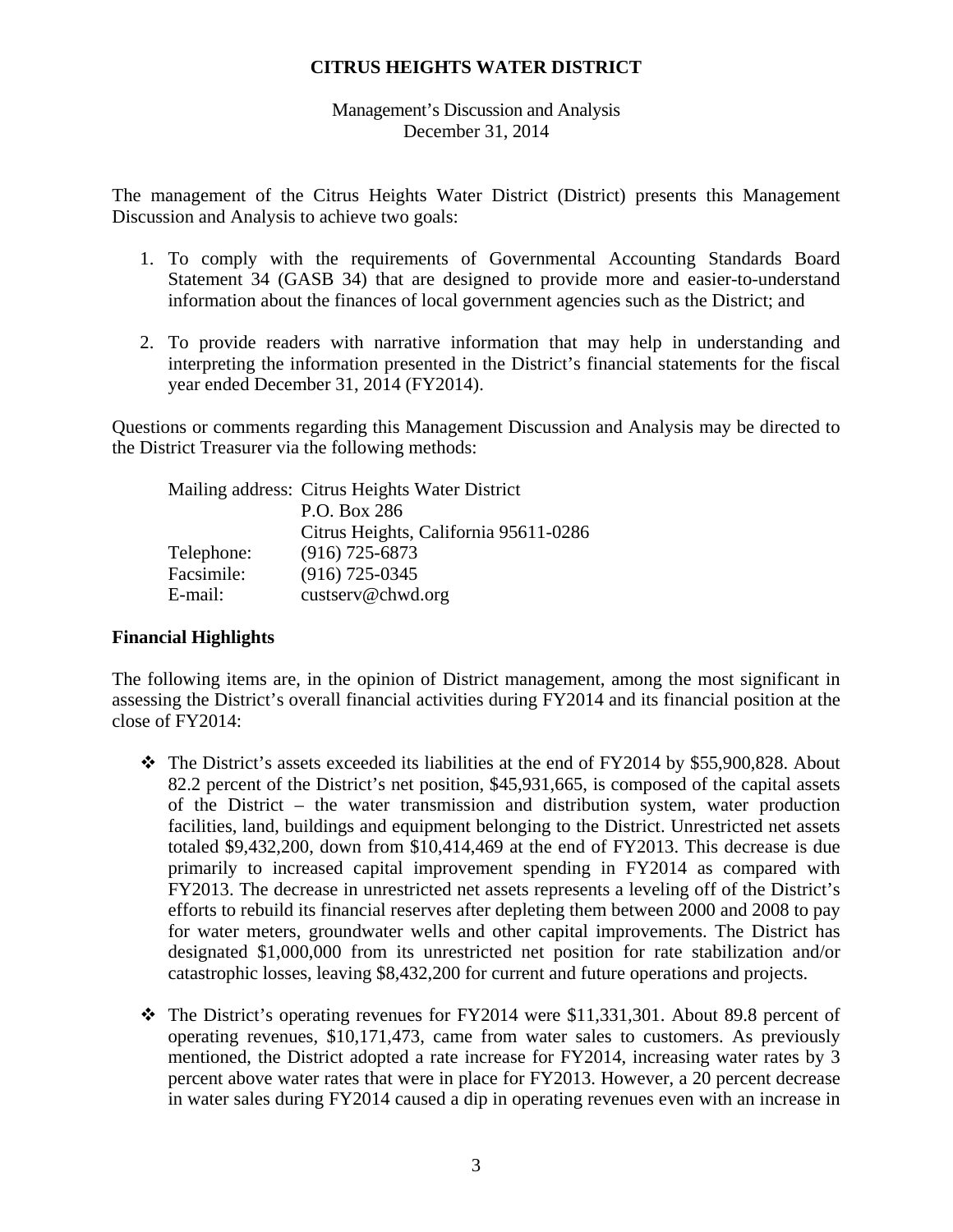Management's Discussion and Analysis December 31, 2014

rates. There was a corresponding decrease in water purchase costs, \$1,984,921 in FY2014 compared with \$2,322,002 in FY 2013.

 $\div$  The District's total net long-term liabilities at the end of FY2014 including the 2012 Revenue Refunding bonds, the 2010 Revenue Refunding Certificates of Participation, accrued other postemployment benefits and compensated absences, is \$5,759,107. This is a decrease of \$415,381 from net long-term liabilities at the end of FY2013, due in large part to a reduction in principal on debt during 2014 resulting from debt service payments during the year.

# **OVERVIEW OF THE FINANCIAL STATEMENTS**

This annual report consists of two parts: (1) management's discussion and analysis; and (2) the financial statements, including the notes to financial statements.

The financial statements provide both long-term and short-term information about the District's overall financial status. The financial statements also include notes that explain some of the information in the financial statements and provide more detailed data.

The District's financial statements are prepared in conformity with accounting principles generally accepted in the United States of America (GAAP) as applied to government units on an accrual basis. Under this basis, revenues are recognized in the period in which they are earned, expenses are recognized in the period in which they are incurred, and depreciation of assets is recognized in the Statement of Revenues, Expenses and Changes in Net Assets. All assets and liabilities associated with the operation of the District are included in the Balance Sheet.

The Balance Sheet presents the financial position of the District on a full accrual historical cost basis and provides information about the nature and amount of resources and obligations at yearend.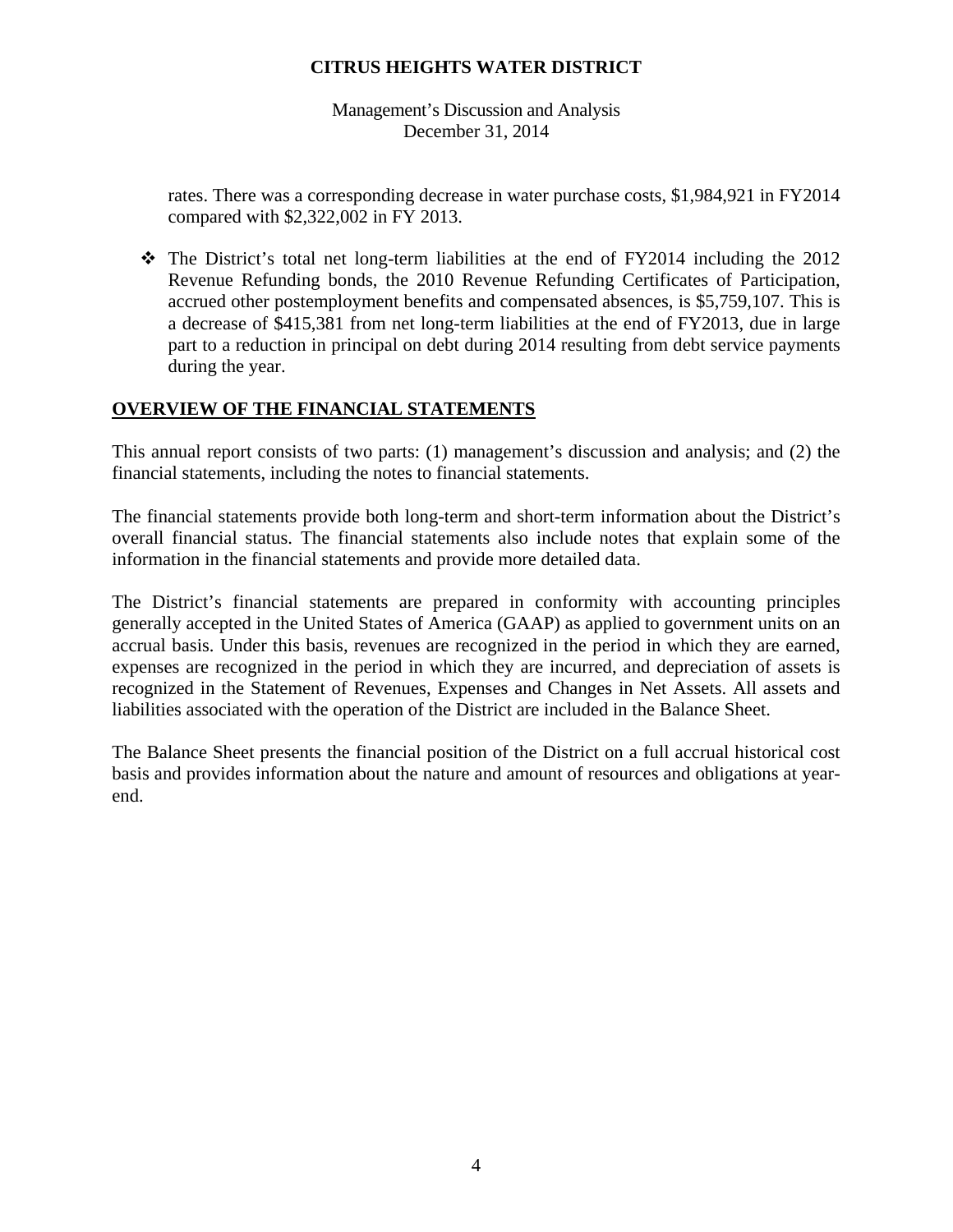# Management's Discussion and Analysis December 31, 2014

# *Balance Sheet*

As of December 31, 2014, the total net position of the District was \$55,900,828. The following table summarizes assets, deferred outflows, liabilities, deferred inflows and net assets at December 31, 2014 and 2013:

|                                               | 2014         | 2013         |
|-----------------------------------------------|--------------|--------------|
| Current assets, unrestricted                  | \$11,897,541 | \$12,628,608 |
| Restricted cash and cash equivalents          | 536,963      | 536,973      |
| Capital assets, net                           | 50,782,462   | 47,548,396   |
| Deferred outflows                             | 75,042       | 88,093       |
| <b>Total Assets and Deferred Outflows</b>     | 63,292,008   | 60,802,068   |
|                                               |              |              |
| Current liabilities                           | 1,601,576    | 1,538,722    |
| Long-term liabilities                         | 5,759,107    | 6,174,488    |
| Deferred Inflows                              | 30,497       | 29,172       |
| <b>Total Liabilities and Deferred Inflows</b> | 7,391,180    | 7,742,382    |
|                                               |              |              |
| <b>Net Position</b>                           |              |              |
| Net investment in capital assets              | 45,931,665   | 42,108,244   |
| Restricted                                    | 536,963      | 536,973      |
| Unrestricted                                  | 9,432,200    | 10,414,469   |
| <b>Total Net Position</b>                     | \$55,900,828 | \$53,059,686 |

The District's net position reflects restrictions imposed as a condition of its Certificates of Participation debt. The remaining net position is unrestricted.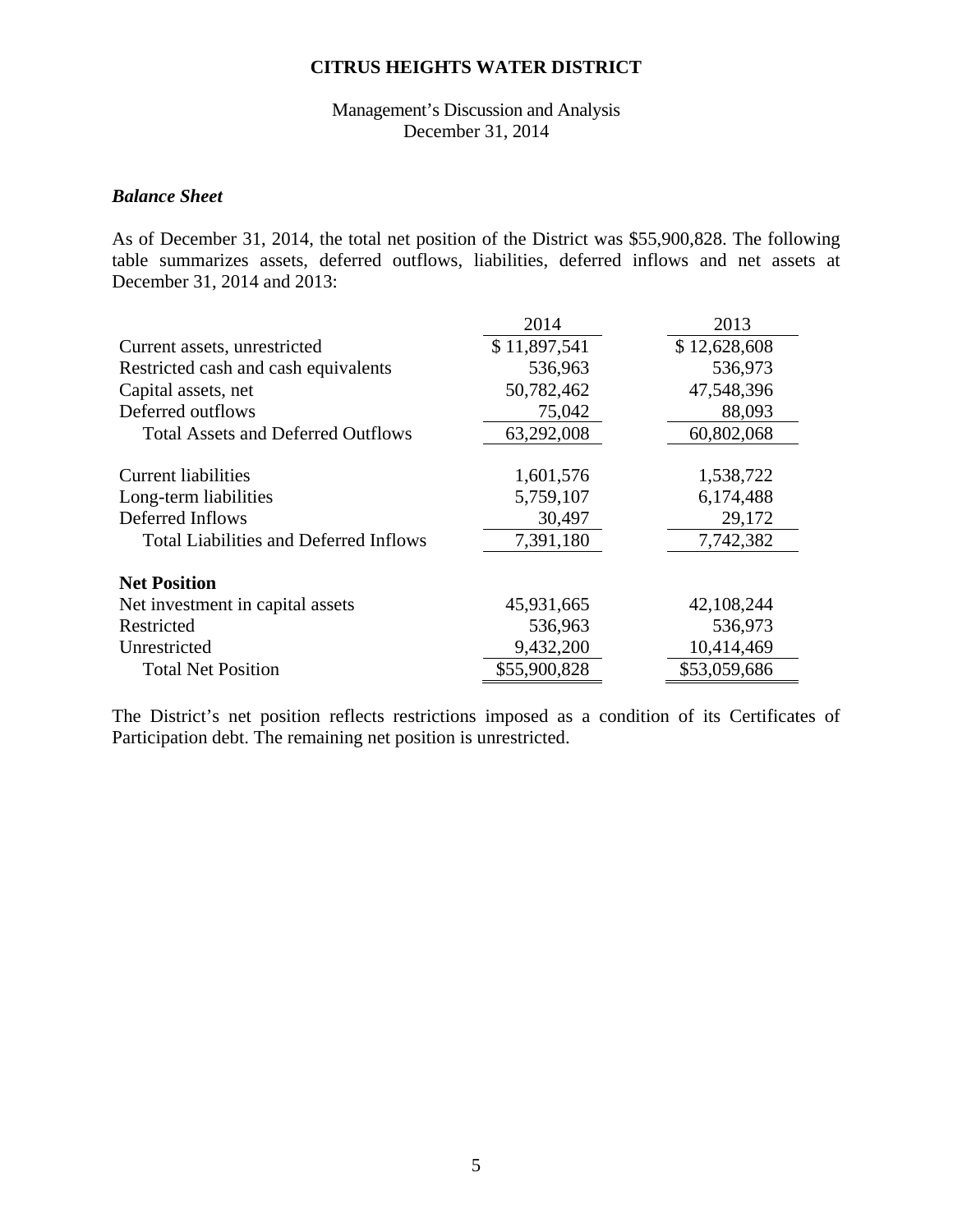Management's Discussion and Analysis December 31, 2014

## *Changes in Net Position*

The following table summarizes the changes in net position for the fiscal years ended December 31, 2014 and 2013:

|                                              | 2014         | 2013         |
|----------------------------------------------|--------------|--------------|
| Operating revenues                           | \$11,331,301 | \$11,358,086 |
| Operating expenses:                          |              |              |
| Customer service, administration and general | 2,752,172    | 2,763,786    |
| Water purchases                              | 1,984,921    | 2,322,002    |
| Transmission and distribution                | 1,282,941    | 1,289,768    |
| Pumping and well maintenance                 | 239,344      | 133,950      |
| Water demand management                      | 99,235       | 88,817       |
| Depreciation and amortization                | 2,003,488    | 1,898,303    |
| Total operating expenses                     | 8,362,101    | 8,496,626    |
|                                              |              |              |
| Operating income                             | 2,969,200    | 2,861,460    |
| Net nonoperating revenues (expenses)         | (187, 306)   | (163, 505)   |
|                                              |              |              |
| Net income before capital contributions      | 2,781,894    | 2,697,955    |
| Capital contributions:                       |              |              |
| Contributed (donated) assets                 | 59,248       | 70,657       |
| Capital grants                               |              |              |
| Total capital contributions                  | 59,248       | 70,657       |
| Change in net position                       | 2,841,142    | 2,768,612    |
| Net position, beginning of year              | 53,059,686   | 50,291,074   |
| Net position, end of year                    | \$55,900,828 | \$53,059,686 |
|                                              |              |              |

Total net position increased \$2,841,142, or 5.4 percent from the prior year. Operating revenue that exceeded operating expenses by \$2,969,200 accounts for the increase in net assets, and most of these funds were expended for the construction of capital improvements or set aside for that purpose. The receipt of \$59,248 in donated assets from private developer additions to the District's water distribution system accounted for about 2.1 percent of the increase in net assets.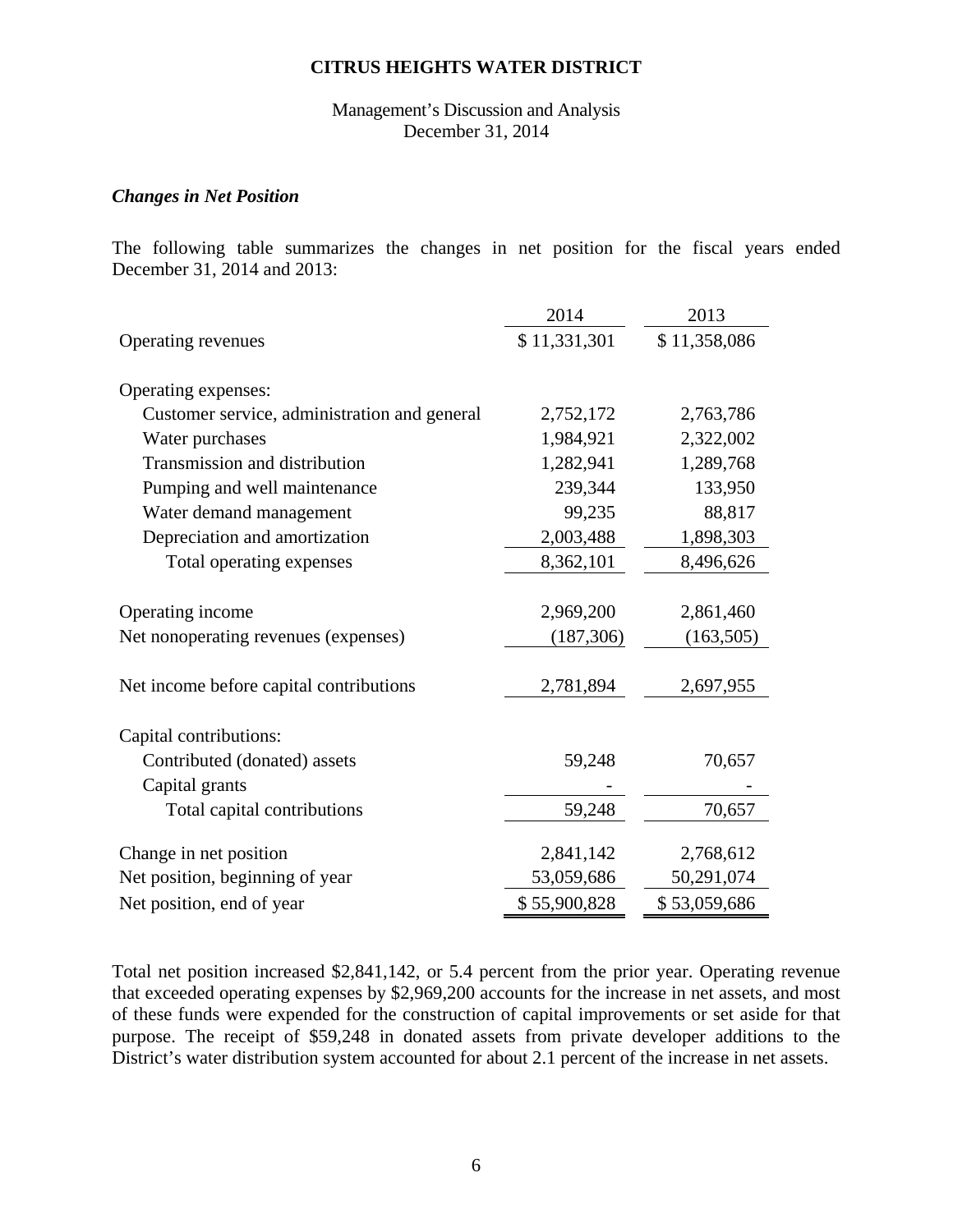Management's Discussion and Analysis December 31, 2014

Total operating revenues decreased very slightly, \$26,785 or 0.2 percent from the prior year despite an increase in water rates for FY2014. This was due to a decrease in water sales. Water consumption by District customers decreased by 20 percent in FY2014 compared with consumption in FY2013. With a third year of drought conditions in California, water supplies in the State became a greater concern. Customers responded to the declaration of a Stage 3 –Water Warning by the CHWD Board of Directors and State-wide emergency water use regulations by significantly reducing their water consumption.

Operating expenses also decreased slightly in FY2014 by \$134,525, a 1.6 percent reduction compared with FY2013. A decreased cost for water purchases for FY2014, \$337,081 compared with purchases in FY2013, resulted from the reduction in water consumption by District customers and increased groundwater production from the District's wells. This decrease in water purchase cost more than offset an increase of \$105,394 in pumping and well maintenance costs that resulted from increased groundwater pumping. The increased groundwater pumping was done to help extend limited surface water supplies from Folsom Lake, the District's primary source of water supply.

# **CAPITAL ASSETS AND DEBT ADMINISTRATION**

# *Capital Assets*

As of December 31, 2014, the District's investment in capital assets, net of related debt, was \$45,931,665, including: the water transmission and distribution system (underground pipelines, water services, water meters, fire hydrants, and other components); water production facilities (groundwater wells); land; buildings and both mobile and fixed equipment.

Replacement of aging pipelines and water service connections throughout the District's system continued to represent the majority of the \$3.23 million additions to the District's capital assets in FY2014. A number of private development projects resulted in the addition of \$59,248 in donated capital assets.

Additional information on the District's capital assets can be found in Note C, Capital Assets, of the notes to the basic financial statements.

# *Debt Administration*

The District continues to meet its debt obligations under its 2010 Refunded Certificates of Participation (COPs), and the 2012 Revenue Refunding bonds. Through scheduled debt service payments during FY2014, principal on its collective debt was reduced by \$544,820 during the year. The District's total debt from its COP and bond issuances now stands at approximately \$5.43 million.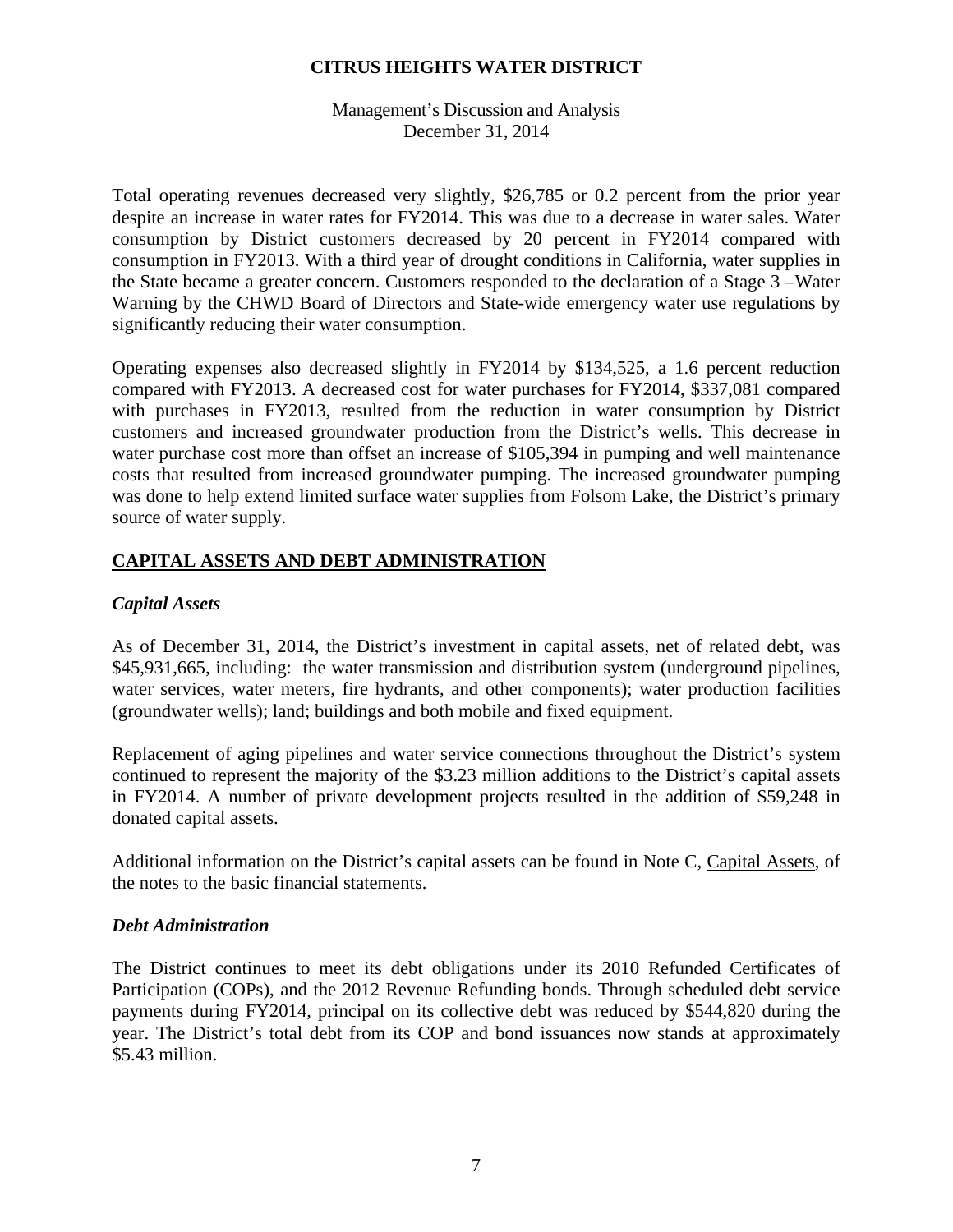Management's Discussion and Analysis December 31, 2014

Total compensated absences (long-term liability and current portion combined), are composed of leave hours earned by employees that are payable upon termination or retirement and are valued at \$373,174 at the end of FY2014, a decrease from the FY2013 year-end amount of \$404,756. This reduction was due primarily to cash payments for accrued leave balances during the year to two retiring employees.

The accrual for other post-employment benefits increased by \$97,800 in FY2014 as a result of the annual cost of these benefits exceeding the amounts currently paid for premiums.

Additional information on the District's debt activity can be found in Note D, Long-Term Liabilities, of the notes to the basic financial statements.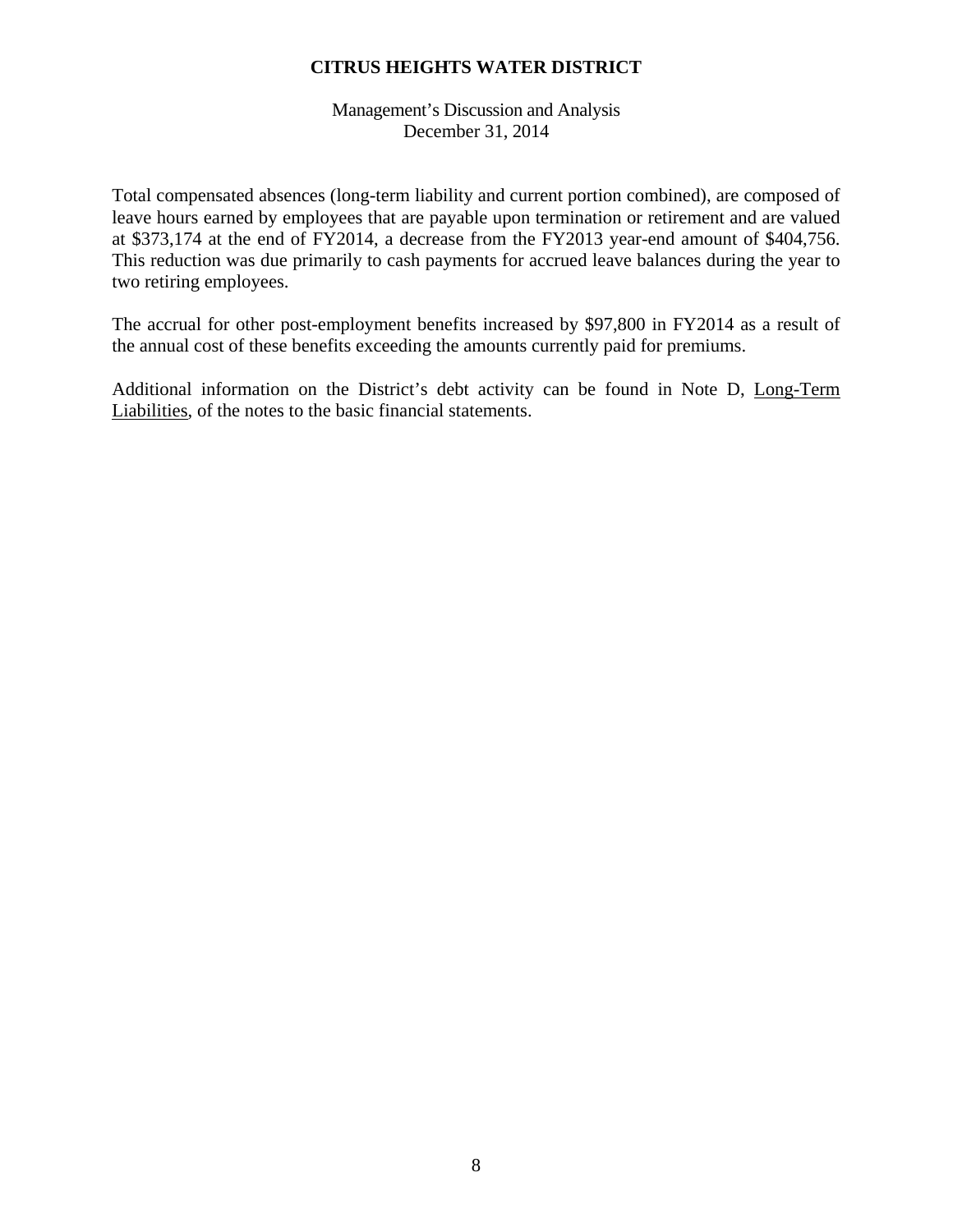Management's Discussion and Analysis December 31, 2014

# **ECONOMIC FACTORS AND FUTURE BUDGET CONSIDERATIONS**

The District continued to exercise fiscal restraint in budgeting for District operations in FY2015, with an overall decrease of 0.12 percent compared with the FY2014 Operating Budget. This budget includes:

- Maintaining the current level of services and programs for District customers;
- Continuing increases in regulatory compliance costs such as permitting costs paid to other public agencies and new water quality testing regulations;
- Decreases in some salary and benefits costs due to retirement of long-tenured employees and hiring of new employees at lower levels of the salary range for the same positions. New employees that were not previously members of the CalPERS retirement system also have significantly lower retirement contribution costs due to benefit formulas set in place by the Public Employee Pension Reform Act (PEPRA) enacted by the California Legislature in 2012. Even with these decreases, total salary and benefit costs for District employees were budgeted at 1.58 percent above FY2014 compensation levels;
- $\div$  A total of \$1.95 million in funds allocated to rebuilding financial reserves for capital improvement and employment-related benefits.

A 2015 Operating Budget Summary is included at the conclusion of this Management's Discussion and Analysis to provide an overview of the District's operating budget.

The District has rebuilt its financial reserves from their 13-year low of \$3.03 million at the end of FY2008 to a level that supports a higher level of capital investment from reserves. Total capital improvement expenditures budgeted for FY2015 are about \$9.96 million compared with \$9.87 million in FY2014. This amount includes about \$8.23 million in carry-over projects from prior years, and about \$1.73 million in new projects for FY2015. Completion of construction of a new groundwater well accounts for \$1.64 million of planned spending in FY2015, with completion of several water main installation and replacement projects approved in prior years totaling over \$1.82 million. An expansion and interior improvements to the District's Administration Building, which began in FY2012, is budgeted for construction in FY2015 at about \$978,171. The District has budgeted for over \$678,000 in water service connection replacements during FY2015, and about \$174,000 for replacing fire hydrants, or upgrading or adding new hydrants to the District's system. Also budgeted is the replacement of field operations equipment such as a loader, a 1-ton dump truck and two pickup trucks to be replaced in FY2015 in the amount of about \$174,000. A 2015 Capital Improvement Budget Summary is included at the conclusion of this Management's Discussion and Analysis to provide an overview of the District's capital improvement budget.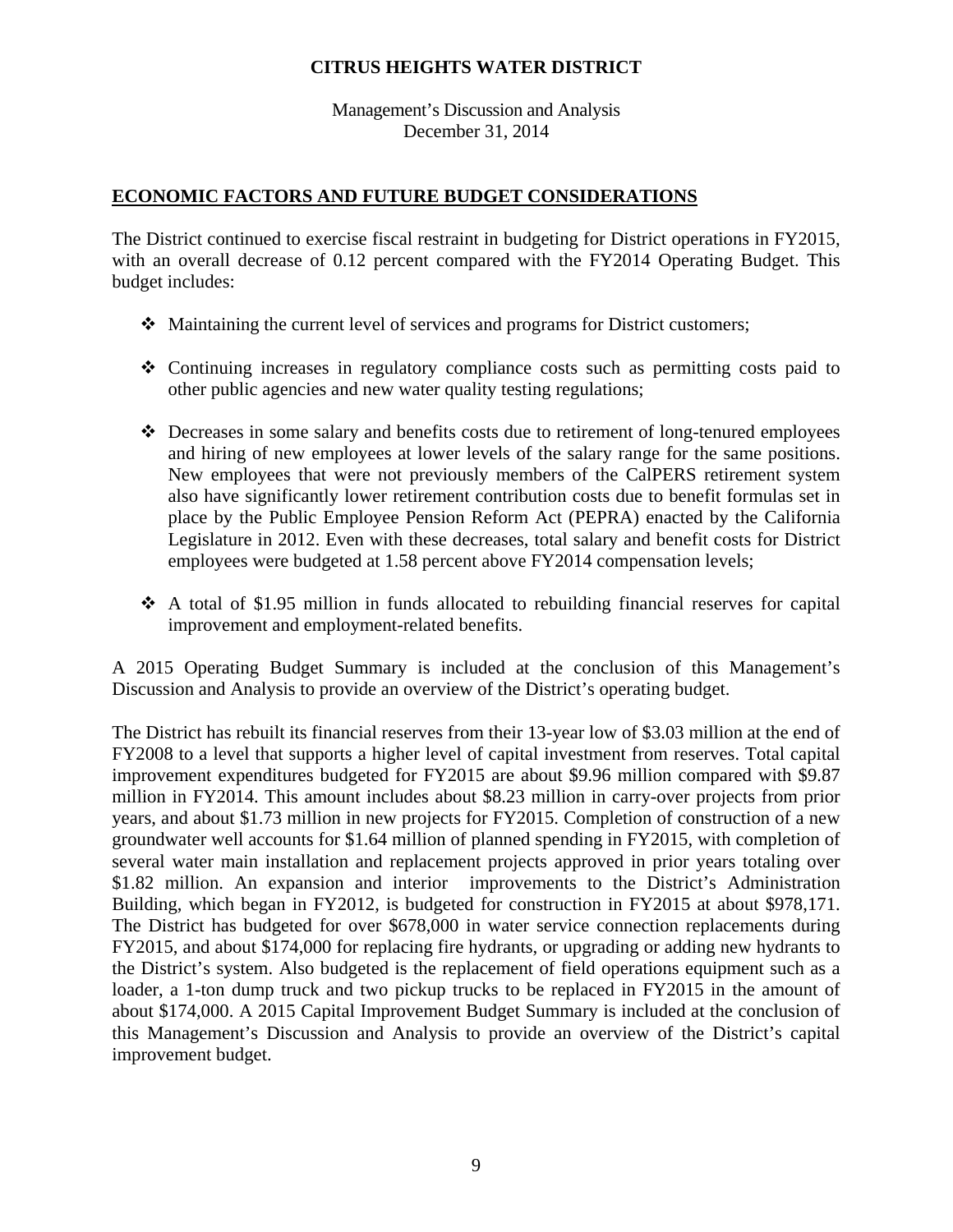Management's Discussion and Analysis December 31, 2014

A significant but declining portion of the District's budget continues to be the repayment of long-term debt financing in the form of Certificates of Participation originally issued in 2000 (refunded in 2010) and Certificates of Participation originally issued in 2003 (refunded as Revenue Refunding Bonds in 2012). The annual debt service for these two issuances is budgeted at \$736,488 for FY2015, representing about 7.6 percent of the District's FY2015 Operating Budget.

The District's Board of Directors levied a water rate increase designed to achieve an overall increase in water rate revenues of 3.00 percent for 2015. The water rate increase continued to follow the structure of water rates that was set in place for FY2014 after performing a detailed cost-of-service and financial plan study in FY2013. The restructuring of water rates done for FY2014 was designed to more accurately and equitably assign the cost of service provided to the customers receiving the benefit of those services. Included in this restructuring of rates was the elimination of inclining block tiered rates for water consumption in favor of a single uniform tiered rate for all units of water consumed by customers. The increase in revenues resulting from the FY2015 water rates will provide additional revenue to offset rising operating costs and the increasing costs of reinvestment in the District's aging water transmission and distribution infrastructure.

The District anticipates the need to consider future annual water rate increases to fund replacement of portions of the District's 265 miles of underground water mains and to pay the continually-rising operating costs of the District while maintaining financial reserves to comply with debt covenants and to provide funds for emergencies or catastrophic losses. The financial plan adopted by the Board of Directors in FY2013 contemplates water rate increases in the 3 percent range every year through FY2018. However, water rates for years beyond FY2015 have not been adopted by the Board of Directors.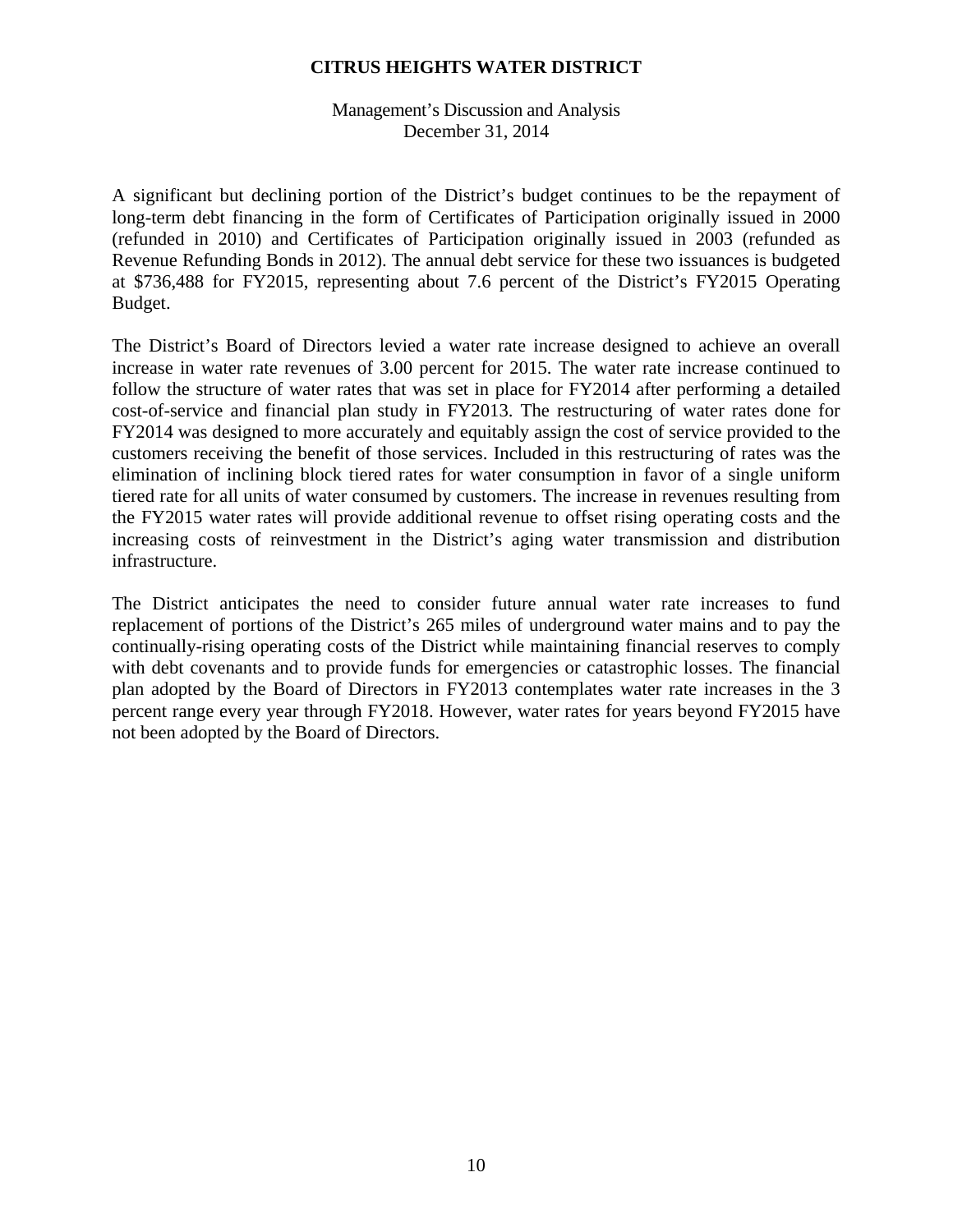Management's Discussion and Analysis December 31, 2014

# **2015 OPERATING BUDGET SUMMARY**

| <b>Expense Category</b>                                                    | 2015 Adopted<br><b>Budget</b> | % Change<br>2015 vs.<br>2014 |
|----------------------------------------------------------------------------|-------------------------------|------------------------------|
| <b>Benefits</b>                                                            | \$<br>652,658                 | $-4.48%$                     |
| Customer Service & Administration                                          | 1,834,870                     | $-4.22%$                     |
| Debt Service                                                               | 736,488                       | $-0.94\%$                    |
| Depreciation, Capital Improvement and Rate<br><b>Stabilization Expense</b> | 1,949,000                     | 3.18%                        |
| Pumping and Well Maintenance                                               | 200,723                       | 42.11%                       |
| <b>Transmission and Distribution</b>                                       | 1,723,790                     | 2.25%                        |
| <b>Water Demand Management</b>                                             | 280,130                       | 5.79%                        |
| <b>Water Purchases</b>                                                     | 2,295,483                     | $-2.79%$                     |
|                                                                            | \$9,673,142                   | $-0.12%$                     |

# **CHWD 2015 Operating Budget by Category**

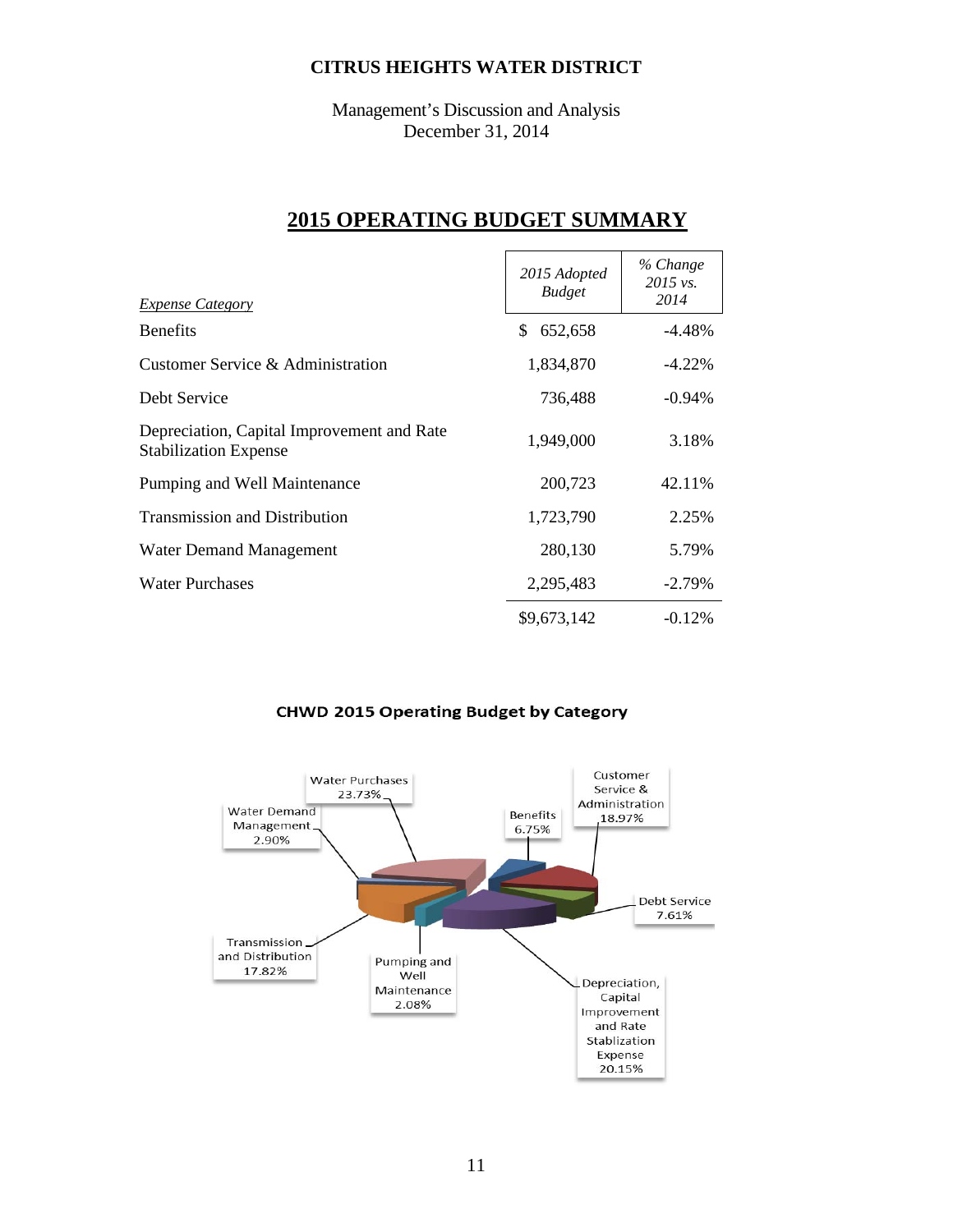Management's Discussion and Analysis December 31, 2014

# **2015 Capital Projects Budget Summary**

|                                                                            |                                 | <b>Prior years</b><br>additonal<br>cost | <b>2015 New</b>                        | 2015 Capital<br><b>Projects</b> |
|----------------------------------------------------------------------------|---------------------------------|-----------------------------------------|----------------------------------------|---------------------------------|
| Category                                                                   | <b>Project</b><br><b>Budget</b> | approval                                | <b>Capital</b><br><b>Project Total</b> | <b>Approved</b>                 |
| Distribution Main -Replacement<br>/ Rehabilitation and New                 | \$<br>33,469                    | \$                                      | \$                                     | \$                              |
| Distribution Mains -<br>Replacement                                        | 2,015,454                       | 21,978                                  | 271,621                                | 293,599                         |
| Fire Hydrants -<br>Replacements/Upgrades/New                               | 173,738                         |                                         | 173,738                                | 173,738                         |
| Miscellaneous Projects                                                     | 1,873,588                       |                                         | 1,423,588                              | 1,423,588                       |
| Miscellaneous Projects -<br><b>Facilities</b>                              | 1,131,872                       | 336,993                                 |                                        | 336,993                         |
| Miscellaneous Projects-<br>Miscellaneous CIP                               | 291,629                         |                                         | 291,761                                | 291,761                         |
| <b>Transmission Mains - New</b>                                            | 1,064,993                       | (47,125)                                | 12,680                                 | (34,445)                        |
| <b>Transmission Mains - New and</b><br>Distribution Mains -<br>Replacement | 471,102                         | (1,633)                                 |                                        | (1,633)                         |
| <b>Water Meters</b>                                                        | 28,441                          |                                         | 28,441                                 | 28,441                          |
| Water Meters - Emergency<br>Intertie Water Meters                          | 121,937                         | 3,290                                   |                                        | 3,290                           |
| Water Production / Treatment /<br><b>Storage Facilities</b>                | 2,749,882                       | (831,588)                               | 51,829                                 | (779, 759)                      |
| <b>Grand Total</b>                                                         | \$9,956,104                     | \$<br>(518,085)                         | \$<br>2,253,658                        | \$<br>1,735,573                 |

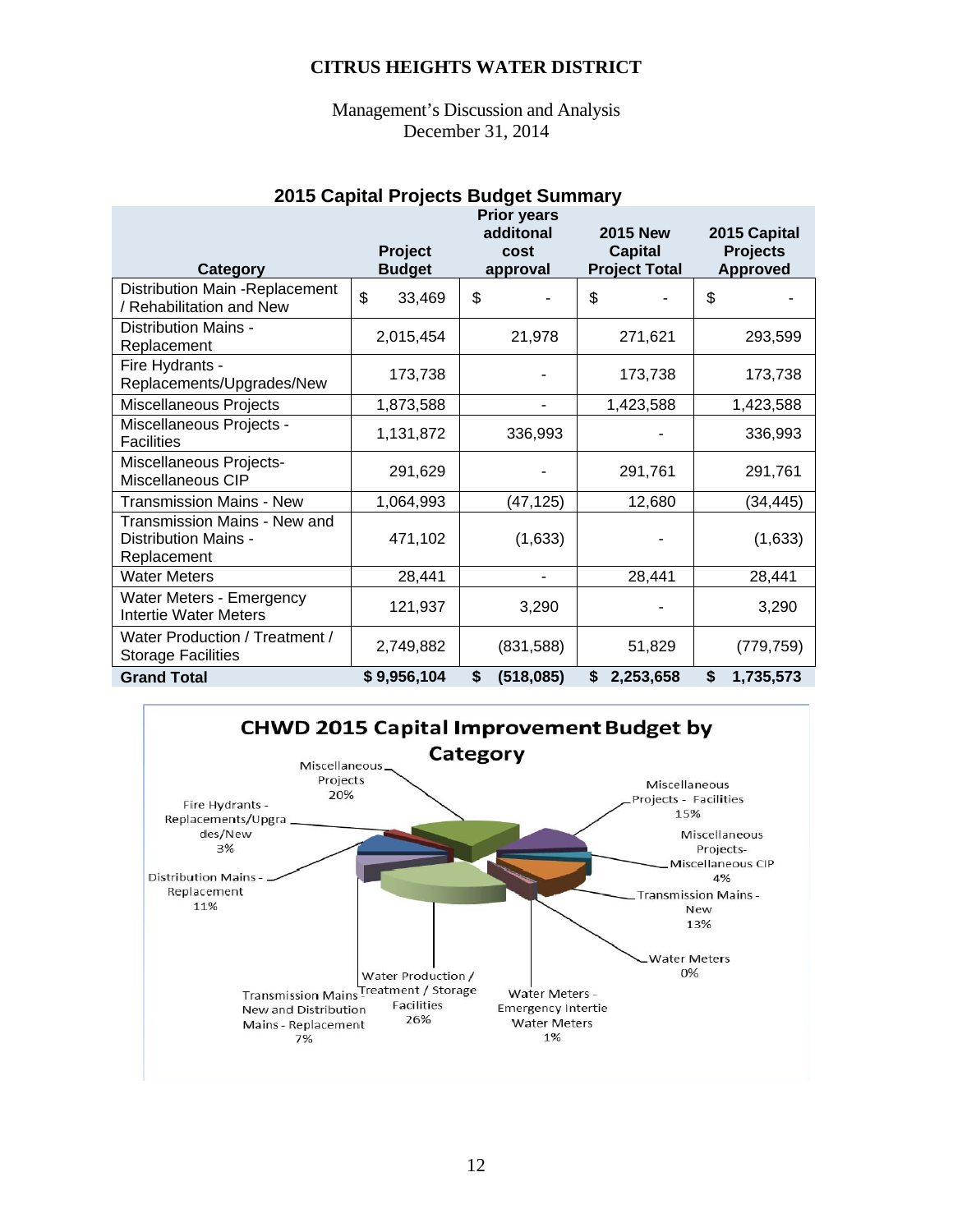# BALANCE SHEETS

# December 31, 2014 and 2013

|                                                 |                                                       | 2014            | 2013          |
|-------------------------------------------------|-------------------------------------------------------|-----------------|---------------|
| ASSETS AND DEFERRED OUTFLOWS                    |                                                       |                 |               |
| <b>CURRENT ASSETS</b>                           |                                                       |                 |               |
| Cash and investments                            |                                                       | \$<br>9,240,707 | \$10,018,613  |
| Accounts receivable                             |                                                       | 1,901,082       | 1,879,615     |
| Due from other governments                      |                                                       | 1,173           |               |
| Accrued interest receivable                     |                                                       | 4,186           | 4,203         |
| Inventory                                       |                                                       | 297,799         | 314,643       |
| Prepaid expenses and other assets               |                                                       | 452,594         | 411,532       |
|                                                 | TOTAL CURRENT ASSETS                                  | 11,897,541      | 12,628,606    |
| <b>RESTRICTED ASSETS</b>                        |                                                       |                 |               |
| Restricted cash and investments                 |                                                       | 536,963         | 536,973       |
| CAPITAL ASSETS, NET                             |                                                       | 50,782,462      | 47,548,396    |
|                                                 | <b>TOTAL ASSETS</b>                                   | 63,216,966      | 60,713,975    |
| DEFERRED OUTFLOWS                               |                                                       |                 |               |
| Deferred amount from refunding debt             |                                                       | 75,042          | 88,093        |
|                                                 | TOTAL ASSETS AND DEFERRED OUTFLOWS                    | \$63,292,008    | \$60,802,068  |
| LIABILITIES, DEFERRED INFLOWS, AND NET POSITION |                                                       |                 |               |
| <b>CURRENT LIABILITIES</b>                      |                                                       |                 |               |
| Accounts payable                                |                                                       | \$<br>496,440   | \$<br>417,934 |
| Retentions payable                              |                                                       | 21,824          |               |
| Accrued payroll                                 |                                                       | 29,812          | 39,819        |
| Accrued interest payable                        |                                                       | 73,557          | 74,677        |
| Deposits payable                                |                                                       | 300,771         | 263,899       |
| Current portion of long-term liabilities        |                                                       | 679,172         | 742,393       |
|                                                 | TOTAL CURRENT LIABILITIES                             | 1,601,576       | 1,538,722     |
| <b>LONG-TERM LIABILITIES</b>                    |                                                       |                 |               |
| Long-term debt                                  |                                                       | 4,912,305       | 5,467,125     |
| Accrued other postemployment benefits           |                                                       | 632,800         | 535,000       |
| Compensated absences                            |                                                       | 214,002         | 172,363       |
|                                                 | TOTAL LONG-TERM LIABILITIES                           | 5,759,107       | 6,174,488     |
|                                                 | <b>TOTAL LIABILITIES</b>                              | 7,360,683       | 7,713,210     |
| DEFERRED INFLOWS                                |                                                       |                 |               |
| Deferred amount from refunding debt             |                                                       | 30,497          | 29,172        |
| <b>NET POSITION</b>                             |                                                       |                 |               |
| Net investment in capital assets                |                                                       | 45,931,665      | 42,108,244    |
| Restricted for debt service                     |                                                       | 536,963         | 536,973       |
| Unrestricted                                    |                                                       | 9,432,200       | 10,414,469    |
|                                                 | TOTAL NET POSITION                                    | 55,900,828      | 53,059,686    |
|                                                 | TOTAL LIABILITIES, DEFERRED INFLOWS, AND NET POSITION | \$63,292,008    | \$60,802,068  |

The accompanying notes are an integral part of these financial statements.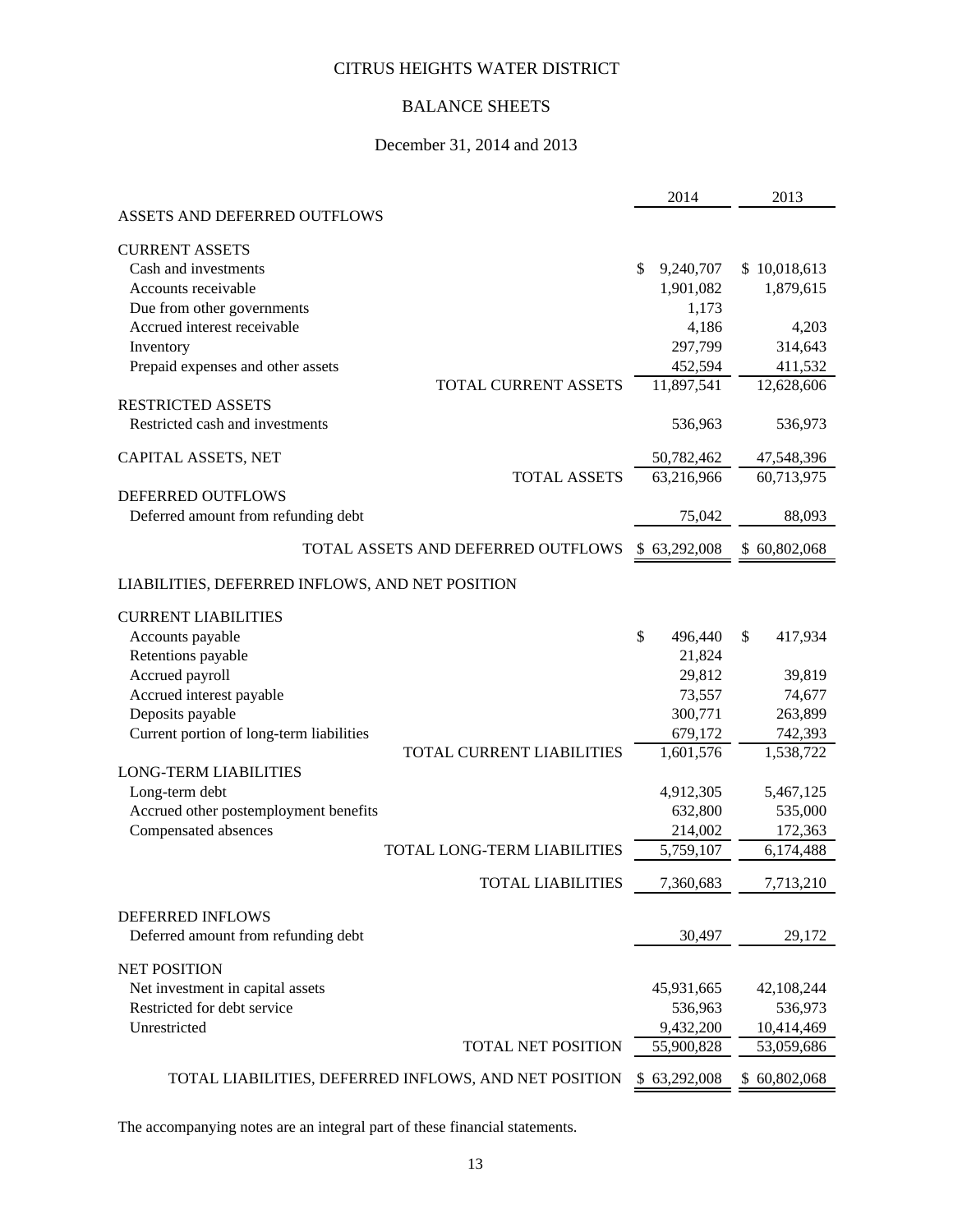# STATEMENTS OF REVENUES, EXPENSES AND CHANGES IN NET POSITION

# For the Years Ended December 31, 2014 and 2013

|                                              | 2014         | 2013         |
|----------------------------------------------|--------------|--------------|
|                                              |              |              |
| <b>OPERATING REVENUES</b><br>Water sales     |              |              |
|                                              | \$10,171,473 | \$10,905,197 |
| Connection and other fees                    | 1,159,828    | 452,889      |
| <b>TOTAL OPERATING REVENUES</b>              | 11,331,301   | 11,358,086   |
| <b>OPERATING EXPENSES</b>                    |              |              |
| Customer service, administration and general | 2,752,172    | 2,763,786    |
| Water purchases                              | 1,984,921    | 2,322,002    |
| Transmission and distribution                | 1,282,941    | 1,289,768    |
| Pumping and well maintenance                 | 239,344      | 133,950      |
| Conservation                                 | 99,235       | 88,817       |
| Depreciation and amortization                | 2,003,488    | 1,898,303    |
| TOTAL OPERATING EXPENSES                     | 8,362,101    | 8,496,626    |
| NET INCOME FROM OPERATIONS                   | 2,969,200    | 2,861,460    |
| NON-OPERATING REVENUES (EXPENSES)            |              |              |
| Investment income                            | 15,547       | 24,586       |
| Miscellaneous income                         | 12,716       | 13,616       |
| Grant revenue                                | 10,310       | 3,178        |
| Interest expense                             | (195, 210)   | (206, 480)   |
| (Loss) gain on disposal of capital assets    | (30,669)     | 1,595        |
| TOTAL NON-OPERATING REVENUES (EXPENSES)      | (187, 306)   | (163, 505)   |
|                                              |              |              |
| <b>CAPITAL CONTRIBUTIONS</b>                 |              |              |
| Contributed assets                           | 59,248       | 70,657       |
| TOTAL CAPITAL CONTRIBUTIONS                  | 59,248       | 70,657       |
| <b>CHANGE IN NET POSITION</b>                | 2,841,142    | 2,768,612    |
| Net position at beginning of year            | 53,059,686   | 50,291,074   |
| NET POSITION AT END OF YEAR                  | \$55,900,828 | \$53,059,686 |

The accompanying notes are an integral part of these financial statements.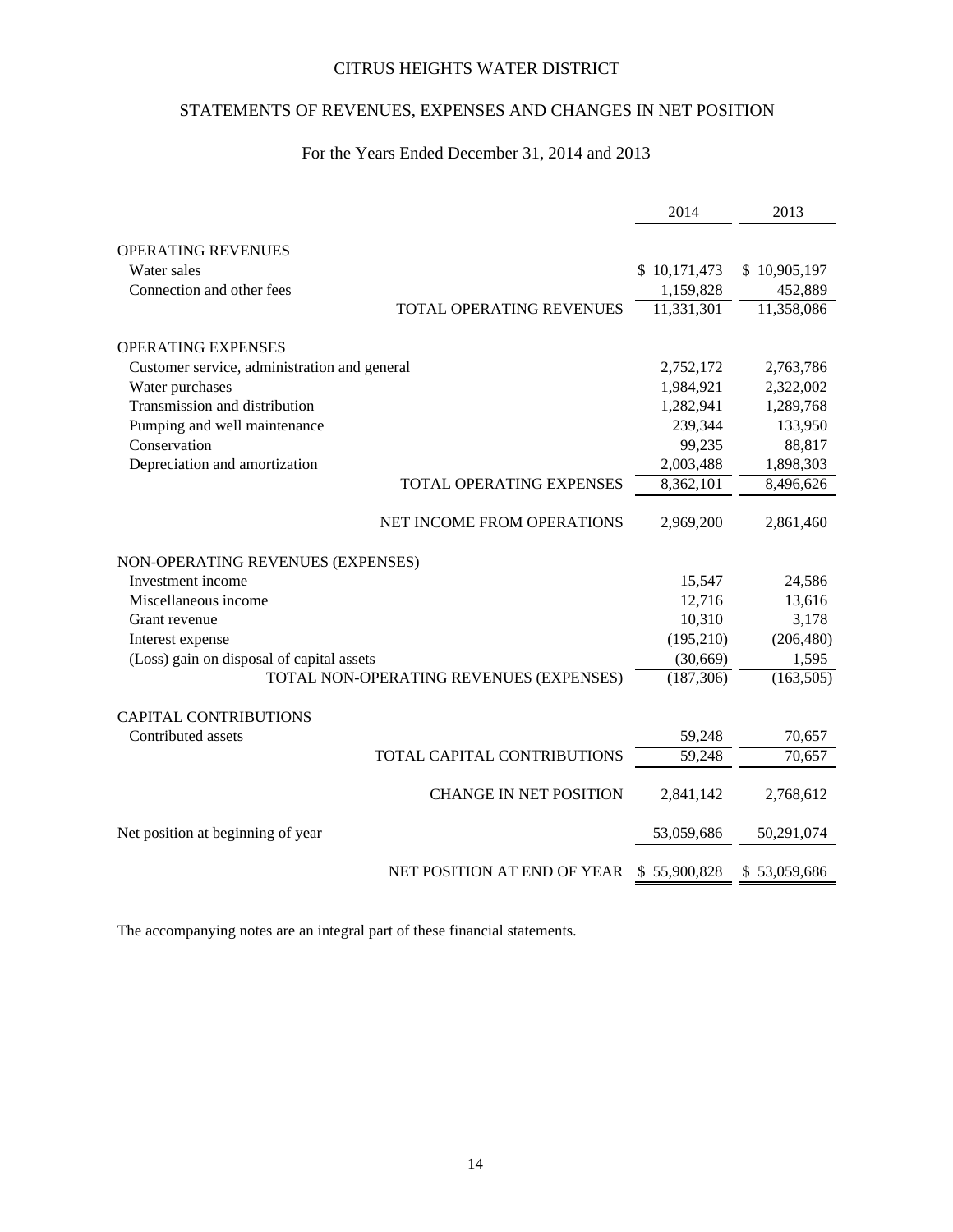# STATEMENTS OF CASH FLOWS

# For the Years Ended December 31, 2014 and 2013

|                                                                     | 2014                | 2013             |
|---------------------------------------------------------------------|---------------------|------------------|
|                                                                     |                     |                  |
| <b>CASH FLOWS FROM OPERATING ACTIVITIES</b>                         |                     |                  |
| Cash receipts from customers                                        | \$11,346,706        | \$11,166,550     |
| Cash paid to suppliers for goods and services                       | (4,342,498)         | (4,366,169)      |
| Cash paid to employees for services                                 | (1,904,291)         | (1,968,456)      |
| NET CASH PROVIDED BY OPERATING ACTIVITIES                           | 5,099,917           | 4,831,925        |
| CASH FLOWS FROM NONCAPITAL FINANCING ACTIVITIES                     |                     |                  |
| Receipts from other net nonoperating revenues                       | 21,853              | 207,702          |
| NET CASH PROVIDED BY NONCAPITAL FINANCING ACTIVITIES                | $\overline{21,853}$ | 207,702          |
| CASH FLOWS FROM CAPITAL AND RELATED FINANCING ACTIVITIES            |                     |                  |
| Purchase or construction of capital assets                          | (5,224,550)         | (3,399,403)      |
| Payments on long-term debt                                          | (510,000)           | (530,000)        |
| Proceeds from the issuance of long-term debt                        |                     |                  |
| Interest paid on capital debt                                       | (231, 150)          | (245,260)        |
| Proceeds from disposal of capital assets                            | 50,450              | 29,771           |
| NET CASH USED BY CAPITAL AND                                        |                     |                  |
| RELATED FINANCING ACTIVITIES                                        | (5,915,250)         | (4,144,892)      |
|                                                                     |                     |                  |
| CASH FLOWS FROM INVESTING ACTIVITIES                                |                     |                  |
| Investment income received                                          | 15,564              | 25,653           |
| NET CASH PROVIDED BY INVESTING ACTIVITIES                           | 15,564              | 25,653           |
| NET (DECREASE)/INCREASE IN CASH AND CASH EQUIVALENTS                | (777, 916)          | 920,388          |
|                                                                     |                     |                  |
| Cash and cash equivalents at beginning of year                      | 10,555,586          | 9,635,198        |
| CASH AND CASH EQUIVALENTS AT END OF YEAR                            | \$ 9,777,670        | \$10,555,586     |
|                                                                     |                     |                  |
| Cash and cash equivalents consist of the following:<br>Unrestricted | 9,240,707<br>\$     | 10,018,613<br>\$ |
| Restricted                                                          | 536,963             | 536,973          |
|                                                                     |                     |                  |
|                                                                     | 9,777,670<br>S      | \$10,555,586     |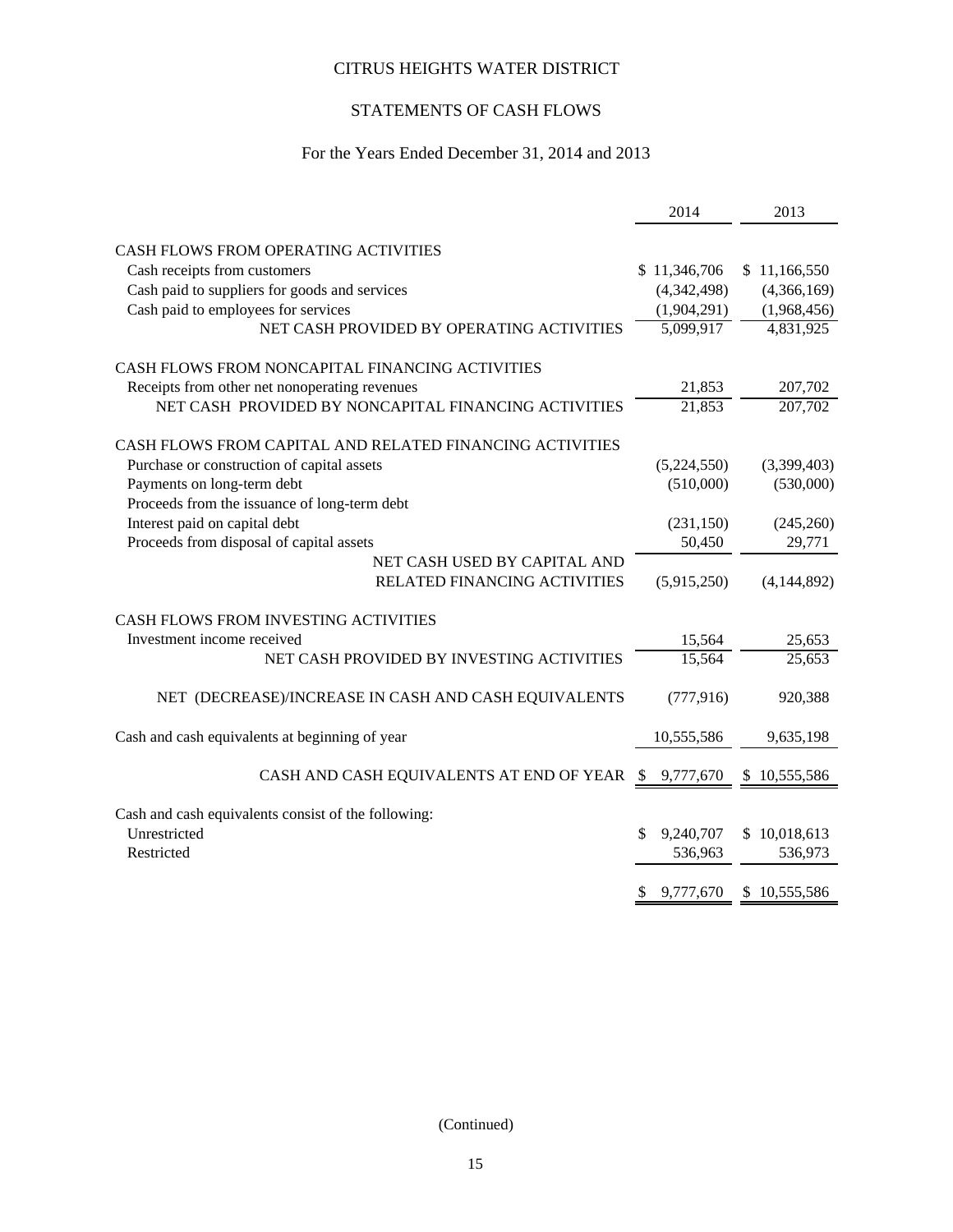# STATEMENTS OF CASH FLOWS (Continued)

# For the Years Ended December 31, 2014 and 2013

|                                                        | 2014            |     | 2013      |
|--------------------------------------------------------|-----------------|-----|-----------|
| RECONCILIATION OF NET INCOME FROM OPERATIONS TO        |                 |     |           |
| NET CASH PROVIDED BY OPERATING ACTIVITIES:             |                 |     |           |
| Net income from operations                             | \$<br>2,969,200 | \$. | 2,861,460 |
| Adjustments to reconcile net income from operations to |                 |     |           |
| net cash provided by operating activities:             |                 |     |           |
| Depreciation and amortization                          | 2,003,488       |     | 1,898,303 |
| Changes in assets and liabilities:                     |                 |     |           |
| Accounts receivable                                    | (21, 467)       |     | (210,996) |
| Inventory                                              | 16,844          |     | 30,565    |
| Prepaid expenses and other assets                      | (41,062)        |     | 260,699   |
| Accounts payable                                       | 78,506          |     | (23,030)  |
| Accrued payroll                                        | (10,007)        |     | (53, 143) |
| Deposits payable                                       | 36,872          |     | 19,460    |
| Accrued other postemployment benefits                  | 97,800          |     | 100,152   |
| Compensated absences                                   | (31, 582)       |     | (51, 545) |
| Deferred amount from refunding debt                    | 1,325           |     |           |
|                                                        |                 |     |           |
| NET CASH PROVIDED BY OPERATING ACTIVITIES              | \$<br>5,099,917 | \$  | 4,831,925 |
|                                                        |                 |     |           |
| SUPPLEMENTAL DISCLOSURE OF NON-CASH ACTIVITIES         |                 |     |           |
| Receipt of contributed assets                          | \$<br>59,248    | \$  | 70,657    |
|                                                        |                 |     |           |

The accompanying notes are an integral part of these financial statements.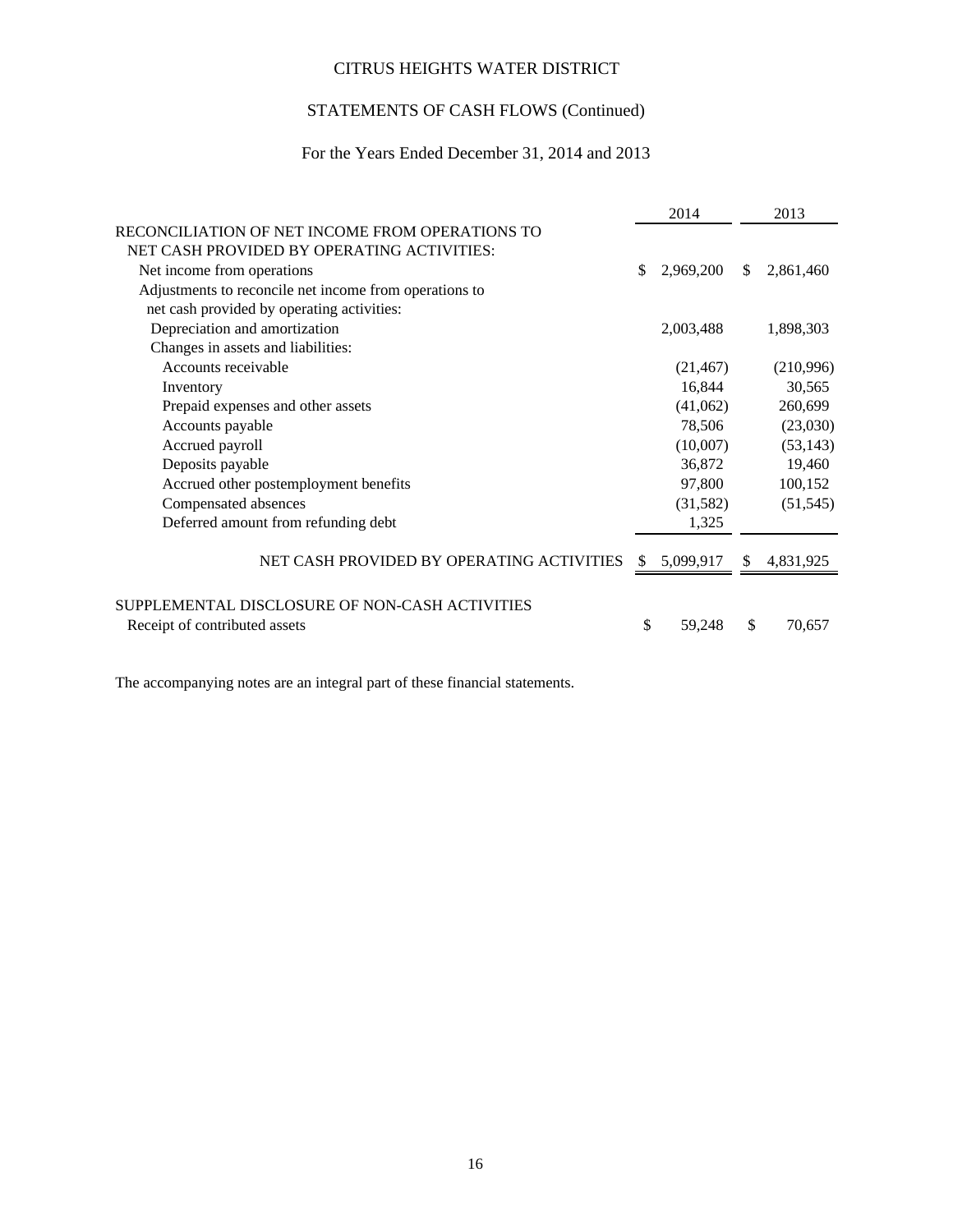## NOTES TO THE BASIC FINANCIAL STATEMENTS

# December 31, 2014 and 2013

## NOTE A – REPORTING ENTITY AND SUMMARY OF SIGNIFICANT ACCOUNTING POLICIES

The basic financial statements of the Citrus Heights Water District (District) have been prepared in conformity with generally accepted accounting principles as applied to government units. The Governmental Accounting Standards Board (GASB) is the accepted standard setting body for establishing governmental accounting and financial reporting principles. The District is accounted for as an enterprise fund and applies all applicable GASB pronouncements in its accounting and reporting. In addition, the District follows Financial Accounting Standards Board pronouncements issued on or before November 30, 1989, unless those pronouncements conflict with or contradict GASB pronouncements. The more significant of the District's accounting policies are described below.

Reporting Entity: The District was established on October 25, 1920 as an irrigation district under Division 11 of the Act of Legislature of the State of California. The District constructs and maintains waterworks and supplies domestic water in an area of approximately 12 square miles to about 19,600 connections in Sacramento and Placer counties with an estimated population of 66,000. The District is governed by a Board of Directors consisting of three directors elected by residents of the District. The accompanying basic financial statements present the District and its component unit. The component unit discussed below is included in the District's reporting entity because of the significance of its operational and financial relationship with the District.

The District has created the Citrus Heights Water District Financing Corporation (the Corporation) to provide assistance to the District in the issuance of debt. Although legally separate from the District, the Corporation is reported as if it were part of the primary government because it shares a common Board of Directors with the District and its sole purpose is to provide financing to the District under the debt issuance documents of the District. Debt issued by the Corporation is reflected as debt of the District in these financial statements. The Corporation has no other transactions and does not issue separate financial statements.

Basis of Presentation – Fund Accounting: The District's resources are allocated to and accounted for in these basic financial statements as an enterprise fund type of the proprietary fund group. The enterprise fund is used to account for operations that are financed and operated in a manner similar to private business enterprises, where the intent of the governing body is that the costs (expenses, including depreciation) of providing goods or services to the general public on a continuing basis be financed or recovered primarily through user charges, or where the governing body has decided that periodic determination of revenues earned, expenses incurred, and/or net income is appropriate for capital maintenance, public policy, management control, accountability, or other policies. Net position for the enterprise fund represent the amount available for future operations.

Basis of Accounting: The accounting and financial reporting treatment applied to a fund is determined by its measurement focus. The enterprise fund type is accounted for on a flow of economic resources measurement focus. With this measurement focus, all assets, deferred outflows, liabilities, and deferred inflows associated with the operation of this fund are included on the balance sheet. Net position is segregated into amounts invested in capital assets, net of related debt, amounts restricted and amounts unrestricted. Enterprise fund type operating statements present increases (i.e., revenues) and decreases (i.e., expenses) in net total position.

The District uses the accrual basis of accounting. Under this method, revenues are recorded when earned and expenses are recorded at the time liabilities are incurred. Grant revenue is recognized when program expenditures are incurred in accordance with program guidelines. When such funds are received they are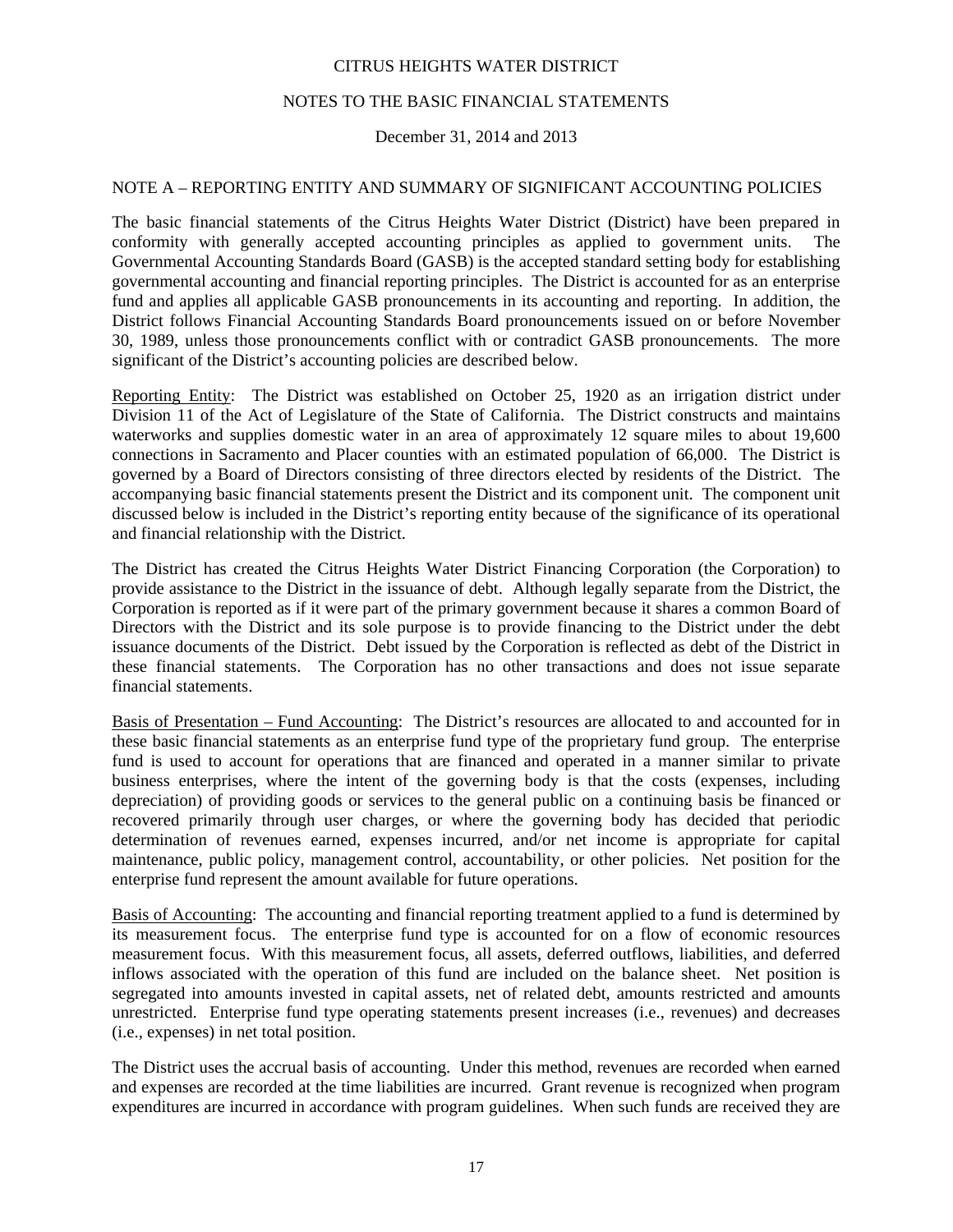## NOTES TO THE BASIC FINANCIAL STATEMENTS (CONTINUED)

## December 31, 2014 and 2013

## NOTE A – REPORTING ENTITY AND SUMMARY OF SIGNIFICANT ACCOUNTING POLICIES (Continued)

recorded as unearned revenue until earned. Earned but unbilled water services are accrued as revenue. Water lines are constructed by private developers and then dedicated to the District, which is then responsible for their future maintenance. These lines are recorded as capital contributions when they pass inspection by the District and the estimated costs are capitalized as donated pipelines.

Operating revenues and expenses consist of those revenues and expenses that result from the ongoing principal operations of the District. Operating revenues consist primarily of charges for services. Nonoperating revenues and expenses consist of those revenues and expenses that are related to financing and investing types of activities and result from nonexchange transactions or ancillary activities.

When both restricted and unrestricted resources are available for use, it is the District's policy to use restricted resources first, then unrestricted resources as they are needed.

Use of Estimates: The preparation of financial statements in conformity with generally accepted accounting principles requires management to make estimates and assumptions that affect the reported amounts of assets and liabilities and disclosure of contingent assets and liabilities at the date of the financial statements and the reported amounts of revenues and expenses during the reporting period. Actual results could differ from those estimates.

Cash and Cash Equivalents: For purposes of the statement of cash flows, the District considers all highly liquid debt instruments purchased with a maturity of three months or less to be cash equivalents. Cash and cash equivalents held include bank deposits and restricted and unrestricted investments in money market mutual funds and LAIF.

Restricted Assets: Certain proceeds of the District's long-term debt are classified as restricted investments on the balance sheet because their use is limited by applicable debt covenants.

Investments: Investments are stated at their fair value, which represents the quoted or stated market value. Investments that are not traded on a market, such as investments in external pools, are valued based on the stated fair value as represented by the external pool.

Inventory: Inventory consists primarily of materials used in the construction and maintenance of the water distribution facilities and is valued on a first-in, first-out basis.

Capital Assets: Capital assets are recorded at historical cost. Donated assets are valued at estimated fair value on the date received. Self-constructed assets are recorded based on the amount of direct labor, material, and certain overhead charged to the asset construction. Depreciation is calculated using the straight-line method over the following estimated useful lives:

|                             | Estimated     |
|-----------------------------|---------------|
| Description                 | Life          |
|                             |               |
| Pipeline and infrastructure | $20-40$ years |
| Equipment and machinery     | $5-10$ years  |
| <b>Buildings</b>            | $15-40$ years |
| Well improvements           | 40 years      |
| Donated pipelines           | 40 years      |
| Improvements                | 40 years      |
|                             |               |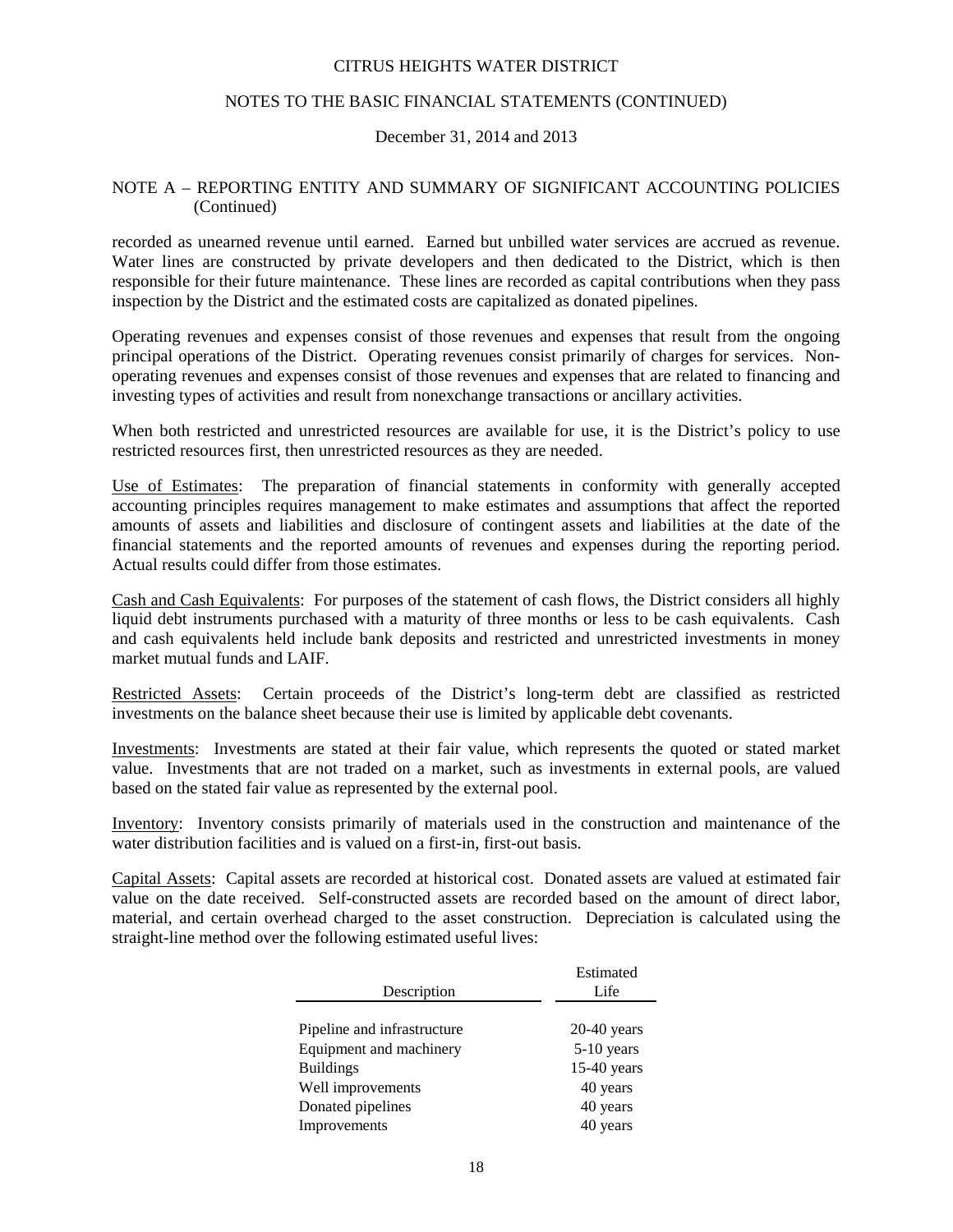## NOTES TO THE BASIC FINANCIAL STATEMENTS (CONTINUED)

# December 31, 2014 and 2013

## NOTE A – REPORTING ENTITY AND SUMMARY OF SIGNIFICANT ACCOUNTING POLICIES (Continued)

Depreciation expense aggregated \$1,990,437 and \$1,886,578 for the years ended December 31, 2014 and 2013, respectively, and is included with depreciation and amortization expense.

Maintenance and repairs are charged to operations when incurred. It is the District's policy to capitalize all capital assets with a cost of more than \$1,000 for tangible personal property and \$3,000 for infrastructure, building or improvements. Costs of assets sold or retired (and the related amounts of accumulated depreciation) are eliminated from the balance sheet in the year of sale or retirement, and the resulting gain or loss is recognized in operations.

Bond Premiums and Bond Issuance Costs: Bond premiums are deferred and amortized over the lives of the bonds. Long-term liabilities are reported net of the applicable bond premiums. Bond issuance costs are recognized as an expense in the period incurred.

Deferred Amount from Refunding Debt: The difference between the reacquisition price of refunded debt and the net carrying amount of the previously outstanding debt is deferred and reported as either a deferred outflow or deferred inflow on the balance sheet. These amounts are amortized over the shorter of the term of the old debt or the new debt.

Compensated Absences: The District's policy allows employees to accumulate earned but unused annual leave, management leave and compensatory time-off which will be paid to employees upon separation from the District's service. The cost of annual leave, management leave and compensatory time-off is recognized in the period earned.

Upon death while employed by the District or retirement from the District, employees are paid one-third of their accumulated sick leave time. This amount is also recognized in the period earned.

New Pronouncements: In June 2012, the GASB approved Statement No. 68, *Accounting and Financial Reporting for Pensions*. This Statement requires governments providing defined benefit pension plans to recognize their long-term obligation for pension benefits as a liability on the statement of net position and to more comprehensively and comparably measure the annual costs of pension benefits. This Statement also requires revised and new note disclosures and required supplementary information (RSI) to be reported by employers. The implementation of this GASB Statement will have a significant impact on the District's financial statements and is effective for the District's December 31, 2015 financial statements.

#### NOTE B – CASH AND INVESTMENTS

Cash and investments as December 31, 2014 and 2013 are classified in the accompanying financial statements as follows:

|                                                              |                            |     | 2014                 |              | 2013                  |
|--------------------------------------------------------------|----------------------------|-----|----------------------|--------------|-----------------------|
| Cash and cash equivalents<br>Restricted cash and investments |                            | SS. | 9.240.707<br>536,963 | <sup>S</sup> | 10,018,613<br>536,973 |
|                                                              | Total cash and investments |     | 9,777,670            | S.           | 10,555,586            |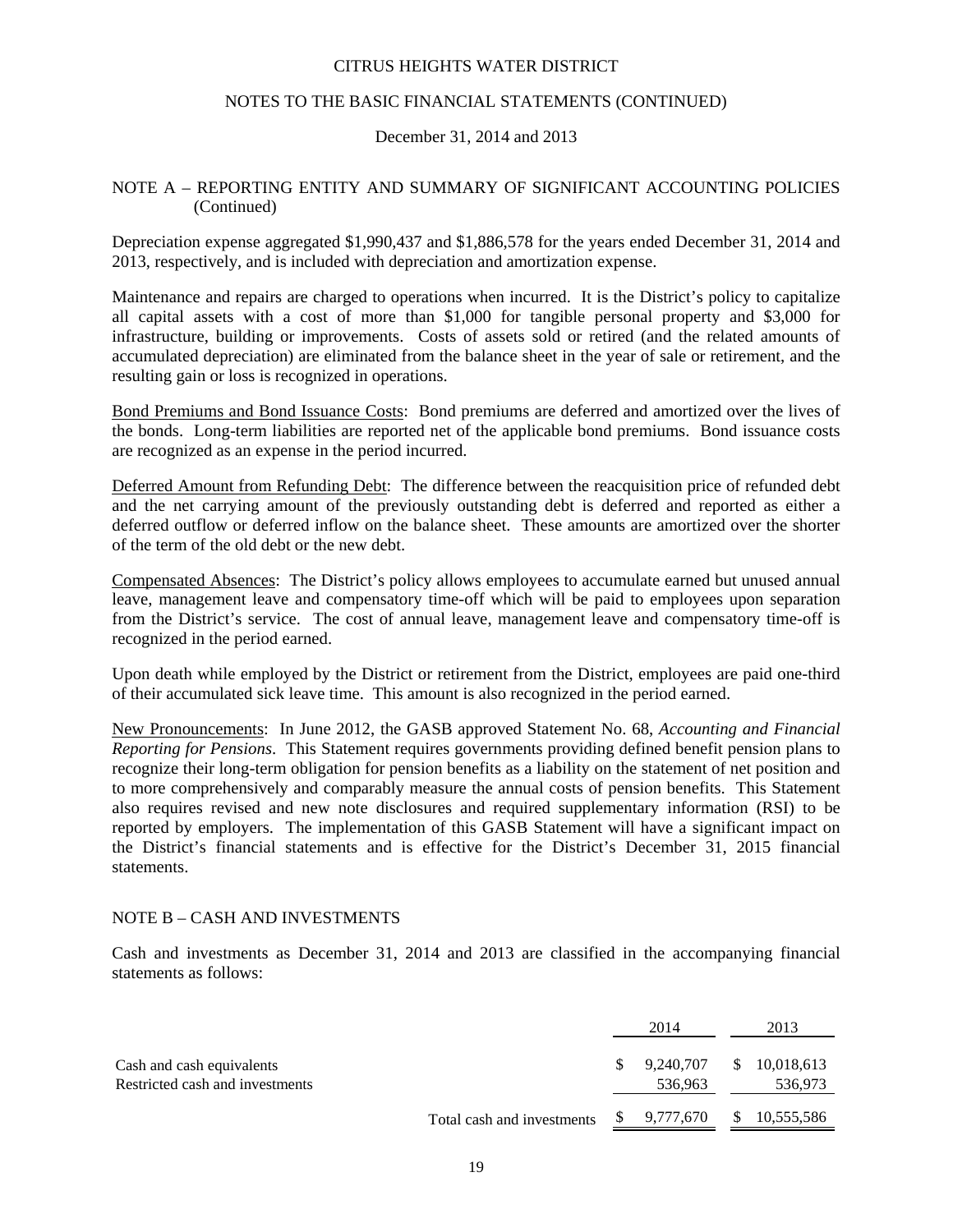# NOTES TO THE BASIC FINANCIAL STATEMENTS (CONTINUED)

#### December 31, 2014 and 2013

## NOTE B – CASH AND INVESTMENTS (Continued)

Cash and investments as of December 31, 2014 and 2013 consisted of the following:

|                                                    | 2014      |    | 2013       |
|----------------------------------------------------|-----------|----|------------|
| Cash on hand                                       | \$<br>550 | \$ | 550        |
| Deposits with financial institutions               | 2,716,364 |    | 3,509,732  |
| Total cash                                         | 2,716,914 |    | 3,510,282  |
| Investments in Local Agency Investment Fund (LAIF) | 6,523,793 |    | 6,508,331  |
| Held by fiscal agent:                              |           |    |            |
| Money market mutual fund                           | 536,963   |    | 536,973    |
| Total investments                                  | 7,060,756 |    | 7,045,304  |
| Total cash and investments                         | 9,777,670 | S  | 10,555,586 |

Investment Policy: California statutes authorize districts to invest idle, surplus or reserve funds in a variety of credit instruments as provided for in the California Government Code, Section 53600, Chapter 4 - Financial Affairs. The table below identifies the investment types that are authorized for the District by the California Government Code (or the District's investment policy, where more restrictive) that address interest rate risk, credit risk, and concentration of credit risk. This table does not address investments of debt proceeds held by the bond trustee that are governed by the provisions of debt agreements of the District, rather than the general provisions of the California Government Code or the District's investment policy. During the year ended December 31, 2014, the District's permissible investments included the following instruments:

| Authorized                                 | Maximum  | Maximum<br>Percentage | Maximum<br>Investment |
|--------------------------------------------|----------|-----------------------|-----------------------|
| <b>Investment Type</b>                     | Maturity | of Portfolio*         | in One Issuer         |
|                                            |          |                       |                       |
| <b>Local Agency Bonds</b>                  | 5 years  | None                  | None                  |
| U.S. Treasury Obligations                  | 5 years  | None                  | None                  |
| U.S. Agency Securities                     | 5 years  | None                  | None                  |
| State of California obligations            | 5 years  | None                  | None                  |
| <b>Bankers Acceptances</b>                 | 180 days | 40%                   | 30%                   |
| <b>Commercial Paper</b>                    | 270 days | 40%                   | 10%                   |
| <b>Negotiable Certificates of Deposits</b> | 5 years  | 30%                   | None                  |
| <b>Repurchase Agreements</b>               | 92 days  | 20%                   | None                  |
| Medium Term Corporate Notes                | 5 years  | 30%                   | None                  |
| Money Market Mutual Funds                  | N/A      | 20%                   | 10%                   |
| Mortgage pass-through securities           | 5 years  | 20%                   | None                  |
| LAIF                                       | N/A      | None                  | None                  |

\*Excluding amounts held by the bond trustee that are not subject to California Government Code restrictions.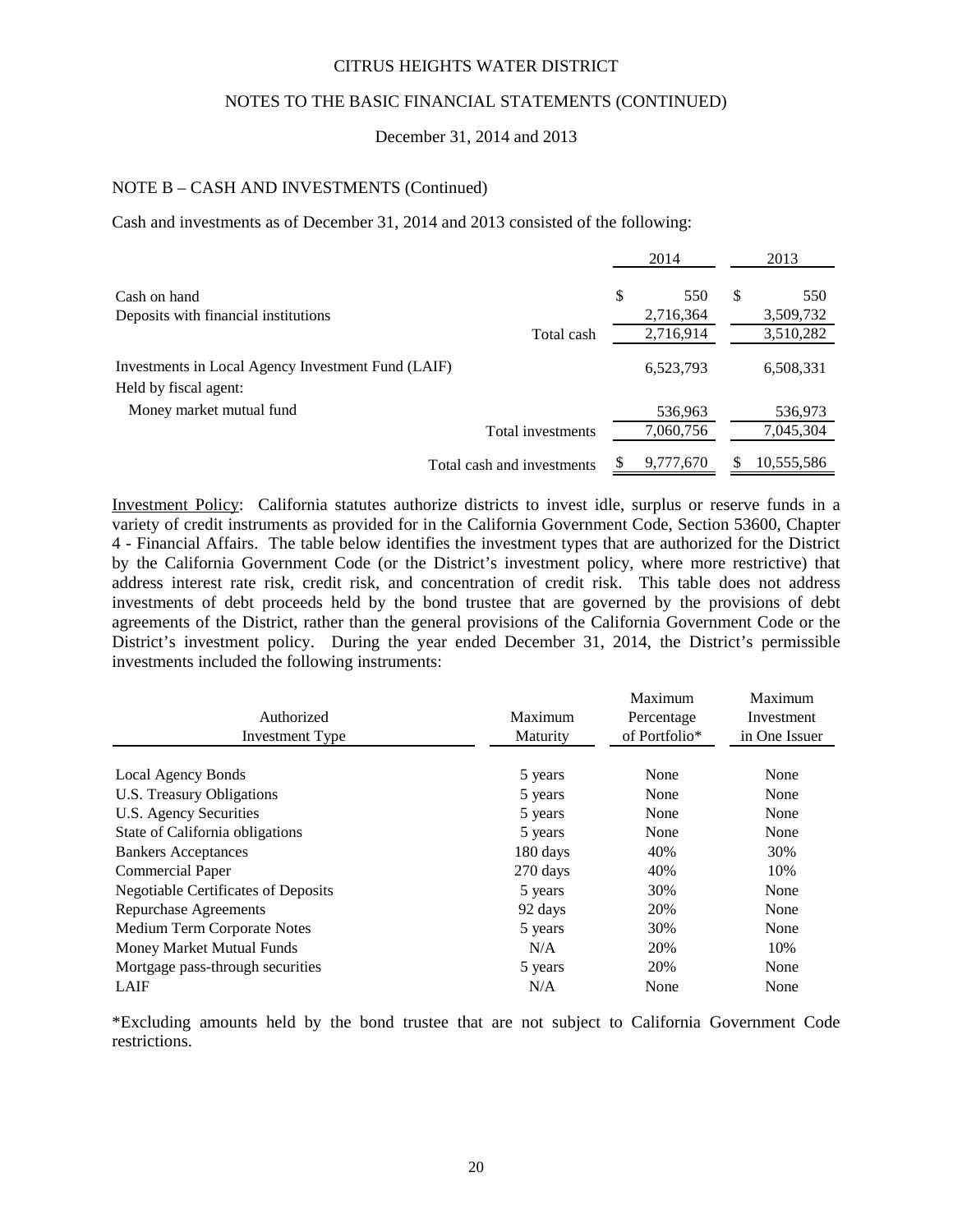## NOTES TO THE BASIC FINANCIAL STATEMENTS (CONTINUED)

## December 31, 2014 and 2013

#### NOTE B – CASH AND INVESTMENTS (Continued)

The District complied with the provisions of the California Government Code (or the District's investment policy, where more restrictive) pertaining to the types of investments held, the institutions in which deposits were made and the security requirements. The District will continue to monitor compliance with applicable statutes pertaining to public deposits and investments.

Investments Authorized by Debt Agreements: Investment of debt proceeds held by the bond trustee are governed by provisions of the debt agreements, rather than the general provisions of the California Government Code or the District's investment policy. The Certificates of Participation debt agreements contain certain provisions that address interest rate risk and credit risk, but not concentration of credit risk.

|                                 |          | Maximum      | Maximum       |
|---------------------------------|----------|--------------|---------------|
| Authorized                      | Maximum  | Percentage   | Investment    |
| Investment Type                 | Maturity | of Portfolio | in One Issuer |
|                                 |          |              |               |
| Local Agency Bonds              | None     | None         | None          |
| U.S. Treasury Obligations       | None     | None         | None          |
| U.S. Agency Securities          | None     | None         | None          |
| <b>Bankers Acceptances</b>      | 1 year   | None         | None          |
| Commercial Paper                | None     | None         | None          |
| <b>Certificates of Deposits</b> | None     | None         | None          |
| <b>Investment Agreements</b>    | None     | None         | None          |
| Repurchase Agreements           | None     | None         | None          |
| Money Market Mutual Funds       | N/A      | None         | None          |
| LAIF                            | N/A      | None         | None          |

Interest Rate Risk: Interest rate risk is the risk that changes in market interest rates will adversely affect the fair value of an investment. Generally, the longer the maturity of an investment, the greater the sensitivity of its fair value to changes in market interest rates. One of the ways the District manages its exposure to interest rate risk is by purchasing a combination of shorter term and longer term investments and by timing cash flows from maturities so that a portion of the portfolio is maturing or coming close to maturity evenly over time as necessary to provide the cash flow and liquidity needed for operations. All of the District's investments mature in 12 months or less.

Credit Risk: Generally, credit risk is the risk that an issuer of an investment will not fulfill its obligation to the holder of the investment. This is measured by the assignment of a rating by a nationally recognized statistical rating organization. Presented below is the minimum rating required by (where applicable) the California Government Code, the District's investment policy, or debt agreements, and the actual rating as of year end for each investment type.

|                           | Minimum |                 | Ratings as   |           |
|---------------------------|---------|-----------------|--------------|-----------|
|                           | Legal   |                 | of Year End  |           |
|                           | Rating  | Total           | AAA          | Not Rated |
|                           |         |                 |              |           |
| LAIF                      | N/A     | 6,523,793<br>S  |              | 6,523,793 |
| Held by bond trustee:     |         |                 |              |           |
| Money market mutual funds | AAA     | 536,963         | 536,963<br>S |           |
|                           |         |                 |              |           |
|                           |         | 7,060,756<br>\$ | 536,963      | 6,523,793 |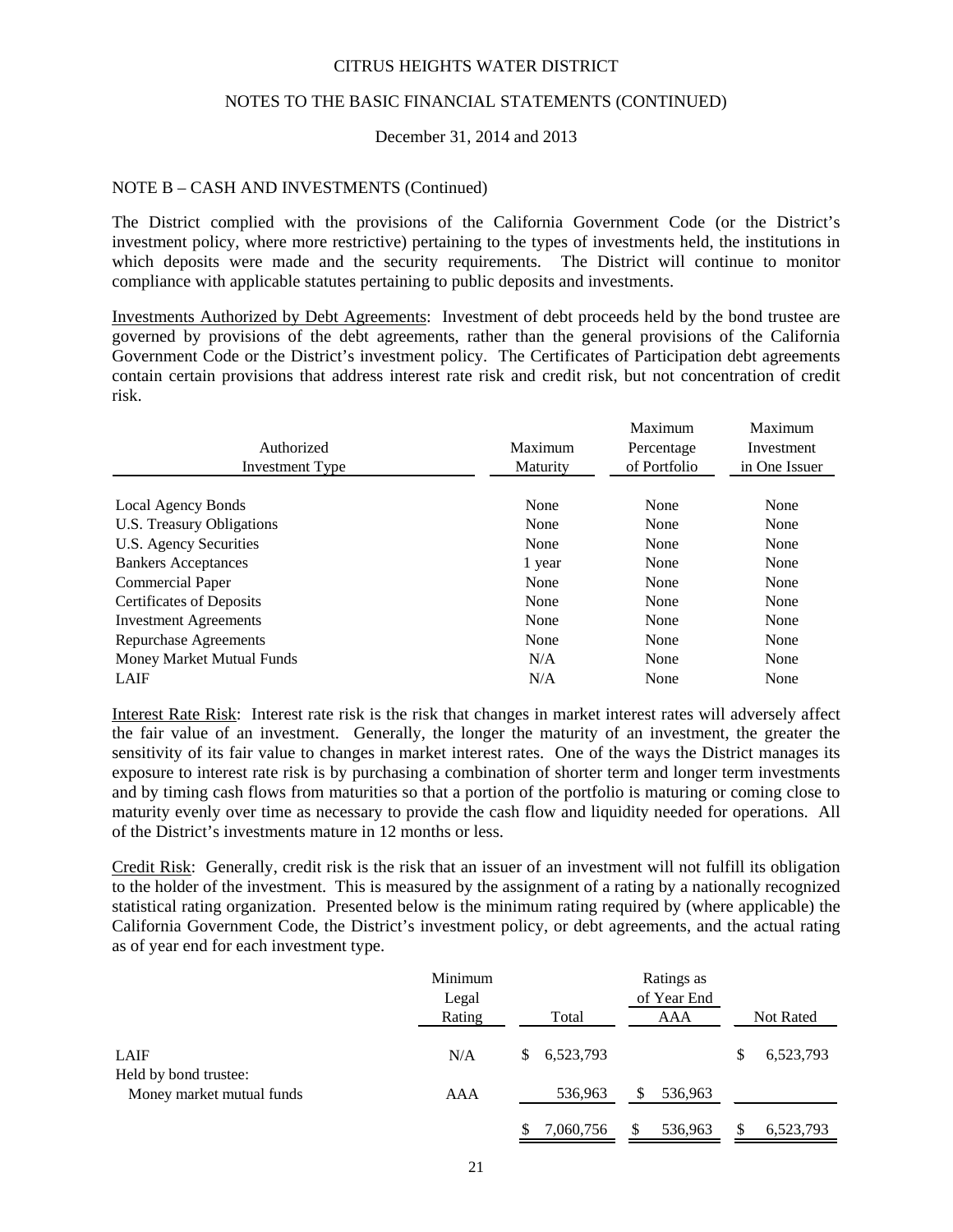## NOTES TO THE BASIC FINANCIAL STATEMENTS (CONTINUED)

## December 31, 2014 and 2013

# NOTE B – CASH AND INVESTMENTS (Continued)

Concentration of Credit Risk: The investment policy of the District limits the amount that can be invested in any one issuer to the lesser of the amount stipulated by the California Government Code or 50% of total investments, with the exception of U.S. Treasury obligations, U.S. Agency Securities and LAIF. There are no investments in any one issuer (other than mutual funds and external investment pools) that represent 5% or more of total District investments.

Custodial Credit Risk: Custodial credit risk for deposits is the risk that, in the event of the failure of a depository financial institution, a government will not be able to recover its deposits or will not be able to recover collateral securities that are in the possession of an outside party. The custodial credit risk for investments is the risk that, in the event of the failure of the counterparty (e.g., broker-dealer) to a transaction, a government will not be able to recover the value of its investment or collateral securities that are in the possession of another party. The California Government Code and the District's investment policy do not contain legal or policy requirements that would limit the exposure to custodial credit risk for deposits, other than the following provision for deposits: The California Government Code requires that a financial institution secure deposits made by state or local governmental units by pledging securities in an undivided collateral pool held by a depository regulated under state law (unless so waived by the governmental unit). The market value of the pledged securities in the collateral pool must equal at least 110% of the total amount deposited by the public agencies. California law also allows financial institutions to secure public agency deposits by pledging first trust deed mortgage notes having a value of 150% of the secured public deposits.

At December 31, 2014, the carrying amount of the District's deposits were \$2,716,364 and the balances in financial institutions were \$2,767,357. Of the balance in financial institutions, \$780,382 was covered by federal depository insurance and \$1,986,975 was collateralized as required by State law (Government Code Section 53630), by the pledging financial institution with assets held in a common pool for the District and other governmental agencies, but not in the name of the District. As of December 31, 2014, District investments in the following investment types were held by the same broker-dealer (counterparty) that was used by the District to buy the securities:

| Reported Investment Type  | Amount  |
|---------------------------|---------|
|                           |         |
| Money market mutual funds | 536.963 |

Investment in LAIF: LAIF is stated at amortized cost, which approximates fair value. The LAIF is a special fund of the California State Treasury through which local governments may pool investments. The total fair value amount invested by all public agencies in LAIF is \$60,268,887,722 managed by the State Treasurer. Of that amount, 1.32% is invested in structured notes and asset-backed securities. No amounts were invested in derivative financial products. The Local Investment Advisory Board (Board) has oversight responsibility for LAIF. The Board consists of five members as designated by State Statute. The fair value of the District's investment in this pool is reported in the accompanying financial statements at amounts based upon the District's pro-rata share of the fair value provided by LAIF for the entire LAIF portfolio (in relation to the amortized cost of that portfolio). The balance available for withdrawal is based on the accounting records maintained by LAIF, which are recorded on an amortized cost basis.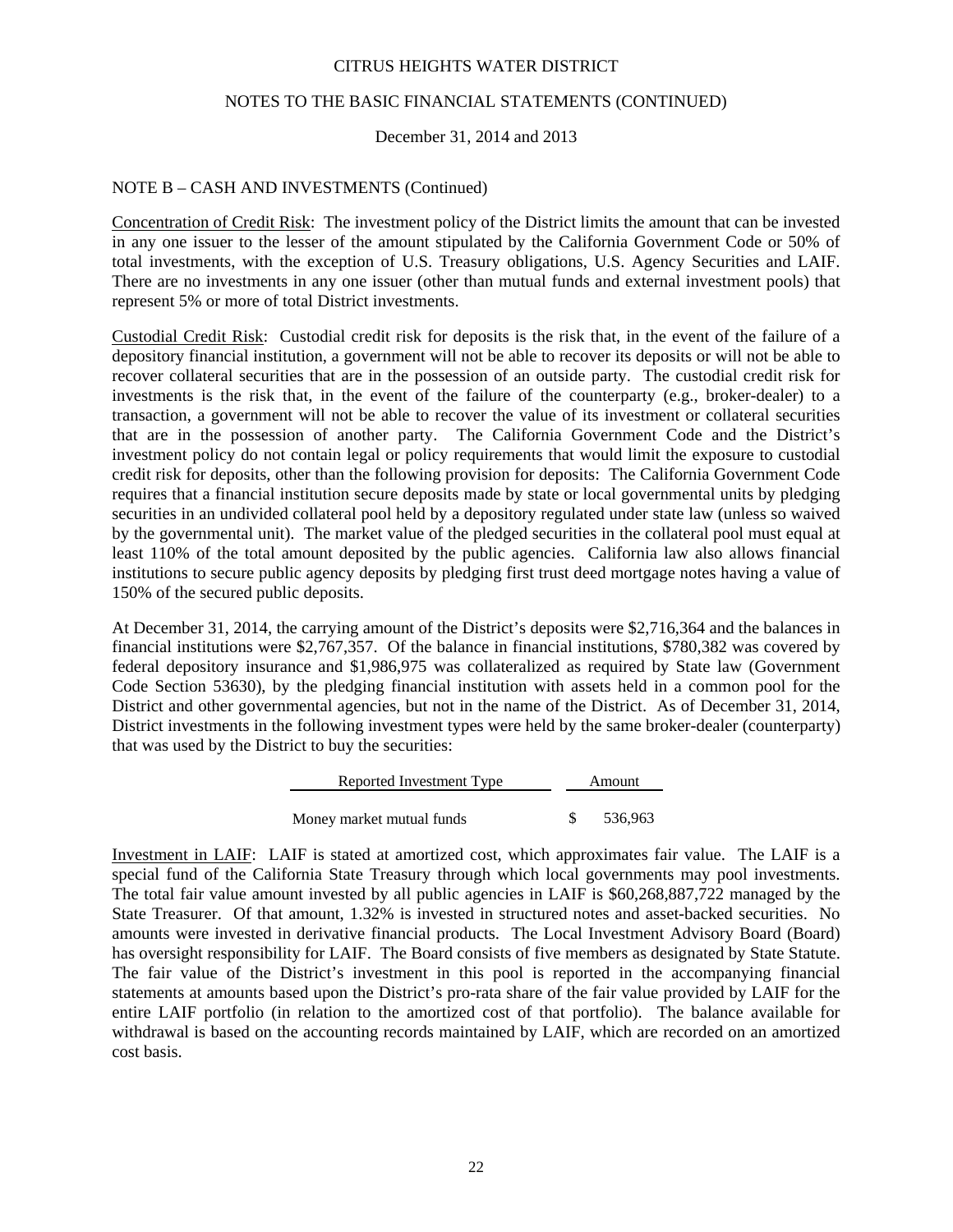# NOTES TO THE BASIC FINANCIAL STATEMENTS (CONTINUED)

# December 31, 2014 and 2013

# NOTE C – CAPITAL ASSETS

Capital asset activity for the years ended December 31, 2014 and 2013 are as follows:

|                                       | <b>Balance</b><br>January 1,<br>2014 | Additions       | Deletions        | Transfers         | <b>Balance</b><br>December 31,<br>2014 |
|---------------------------------------|--------------------------------------|-----------------|------------------|-------------------|----------------------------------------|
| Capital assets not being depreciated: |                                      |                 |                  |                   |                                        |
| Land                                  | \$<br>955,683                        |                 |                  |                   | \$<br>955,683                          |
| Right of ways                         | 26,080                               |                 |                  |                   | 26,080                                 |
| Construction in progress              | 1,261,705                            | 2,140,051<br>\$ |                  | (1,016,179)<br>\$ | 2,385,577                              |
| Total capital assets,                 |                                      |                 |                  |                   |                                        |
| not being depreciated                 | 2,243,468                            | 2,140,051       |                  | (1,016,179)       | 3,367,340                              |
| Capital assets being depreciated:     |                                      |                 |                  |                   |                                        |
| Capacity entitlements                 | 5,636,711                            |                 |                  |                   | 5,636,711                              |
| Improvements                          | 55,847                               |                 |                  |                   | 55,847                                 |
| Pipelines and infrastructure          | 44,280,594                           | 2,758,687       | \$<br>(159, 183) | 1,016,179         | 47,896,277                             |
| Equipment and machinery               | 2,904,443                            | 236,327         | (173, 689)       |                   | 2,967,081                              |
| Buildings and improvements            | 1,466,585                            |                 |                  |                   | 1,466,585                              |
| Well improvements                     | 4,747,168                            | 111,310         |                  |                   | 4,858,478                              |
| Donated pipelines                     | 16,005,039                           | 59,247          |                  |                   | 16,064,286                             |
| Total capital assets,                 |                                      |                 |                  |                   |                                        |
| being depreciated                     | 75,096,387                           | 3,165,571       | (332, 872)       | 1,016,179         | 78,945,265                             |
| Less accumulated depreciation for:    |                                      |                 |                  |                   |                                        |
| Capacity entitlements                 | (1,684,579)                          |                 |                  |                   | (1,684,579)                            |
| Improvements                          | (35,527)                             | (783)           |                  |                   | (36,310)                               |
| Pipelines and infrastructure          | (15,807,753)                         | (1,254,637)     | 94,680           |                   | (16,967,710)                           |
| Equipment and machinery               | (2,144,421)                          | (157, 676)      | 157,073          |                   | (2,145,024)                            |
| <b>Buildings</b>                      | (658, 699)                           | (40,012)        |                  |                   | (698,711)                              |
| Well improvements                     | (1,044,132)                          | (123, 155)      |                  |                   | (1,167,287)                            |
| Donated pipelines                     | (8, 416, 348)                        | (414, 174)      |                  |                   | (8,830,522)                            |
| Total accumulated depreciation        | (29, 791, 459)                       | (1,990,437)     | 251,753          |                   | (31, 530, 143)                         |
| Total capital assets,                 |                                      |                 |                  |                   |                                        |
| being depreciated, net                | 45,304,928                           | 1,175,134       | (81, 119)        | 1,016,179         | 47,415,122                             |
| Capital assets, net                   | 47,548,396                           | 3,315,185<br>S. | \$.<br>(81, 119) | $\mathcal{S}$     | 50,782,462                             |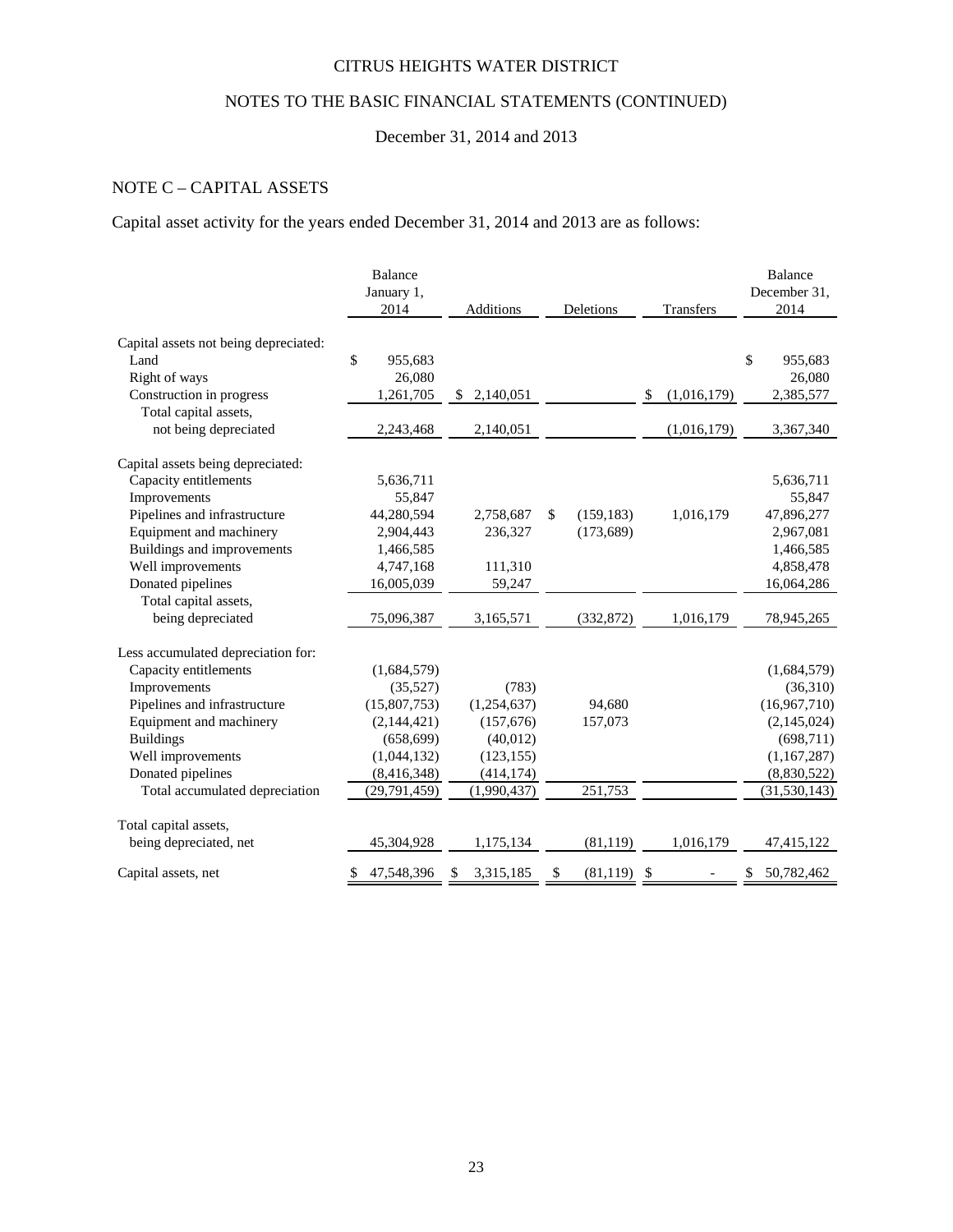## NOTES TO THE BASIC FINANCIAL STATEMENTS (CONTINUED)

#### December 31, 2014 and 2013

# NOTE C – CAPITAL ASSETS (Continued)

|                                       | Balance<br>January 1,<br>2013 | Additions       | Deletions       | Transfers        | <b>Balance</b><br>December 31,<br>2013 |
|---------------------------------------|-------------------------------|-----------------|-----------------|------------------|----------------------------------------|
| Capital assets not being depreciated: |                               |                 |                 |                  |                                        |
| Land                                  | \$<br>824,210                 | \$<br>131,473   |                 |                  | \$<br>955,683                          |
| Right of ways                         | 26,080                        |                 |                 |                  | 26,080                                 |
| Construction in progress              | 1,107,744                     | 1,005,554       |                 | \$<br>(851, 593) | 1,261,705                              |
| Total capital assets,                 |                               |                 |                 |                  |                                        |
| not being depreciated                 | 1,958,034                     | 1,137,027       |                 | (851, 593)       | 2,243,468                              |
| Capital assets being depreciated:     |                               |                 |                 |                  |                                        |
| Capacity entitlements                 | 5,636,711                     |                 |                 |                  | 5,636,711                              |
| Improvements                          | 55,847                        |                 |                 |                  | 55,847                                 |
| Pipelines and infrastructure          | 41,649,675                    | 1,879,665       | \$<br>(92, 257) | 843,511          | 44,280,594                             |
| Equipment and machinery               | 2,689,194                     | 356,407         | (141, 158)      |                  | 2,904,443                              |
| Buildings and improvements            | 1,461,146                     | 5,939           | (500)           |                  | 1,466,585                              |
| Well improvements                     | 4,718,721                     | 20,365          |                 | 8,082            | 4,747,168                              |
| Donated pipelines                     | 15,934,382                    | 70,657          |                 |                  | 16,005,039                             |
| Total capital assets,                 |                               |                 |                 |                  |                                        |
| being depreciated                     | 72,145,676                    | 2,333,033       | (233,915)       | 851,593          | 75,096,387                             |
| Less accumulated depreciation for:    |                               |                 |                 |                  |                                        |
| Capacity entitlements                 | (1,684,579)                   |                 |                 |                  | (1,684,579)                            |
| Improvements                          | (34,745)                      | (782)           |                 |                  | (35,527)                               |
| Pipelines and infrastructure          | (14,694,003)                  | (1,179,908)     | 66,158          |                  | (15,807,753)                           |
| Equipment and machinery               | (2,151,188)                   | (132, 814)      | 139,581         |                  | (2,144,421)                            |
| <b>Buildings</b>                      | (619, 662)                    | (39,037)        |                 |                  | (658, 699)                             |
| Well improvements                     | (922, 324)                    | (121, 808)      |                 |                  | (1,044,132)                            |
| Donated pipelines                     | (8,004,119)                   | (412, 229)      |                 |                  | (8, 416, 348)                          |
| Total accumulated depreciation        | (28, 110, 620)                | (1,886,578)     | 205,739         |                  | (29, 791, 459)                         |
| Total capital assets,                 |                               |                 |                 |                  |                                        |
| being depreciated, net                | 44,035,056                    | 446,455         | (28, 176)       | 851,593          | 45,304,928                             |
| Capital assets, net                   | 45,993,090<br>\$              | 1,583,482<br>\$ | \$<br>(28, 176) | $\mathbb{S}$     | 47,548,396<br>\$                       |

Capacity Entitlements: From 1993 through 1998, the District participated with four other water agencies in a cooperative transmission pipeline project for the construction of additional transmission pipeline facilities. The District's share of these pipeline costs totaled \$5,636,711. The Capacity Entitlements asset represents the capacity rights the District has purchased in the cooperative transmission pipeline project owned by San Juan Water District. The asset is being amortized over the pipeline estimated useful life of forty years.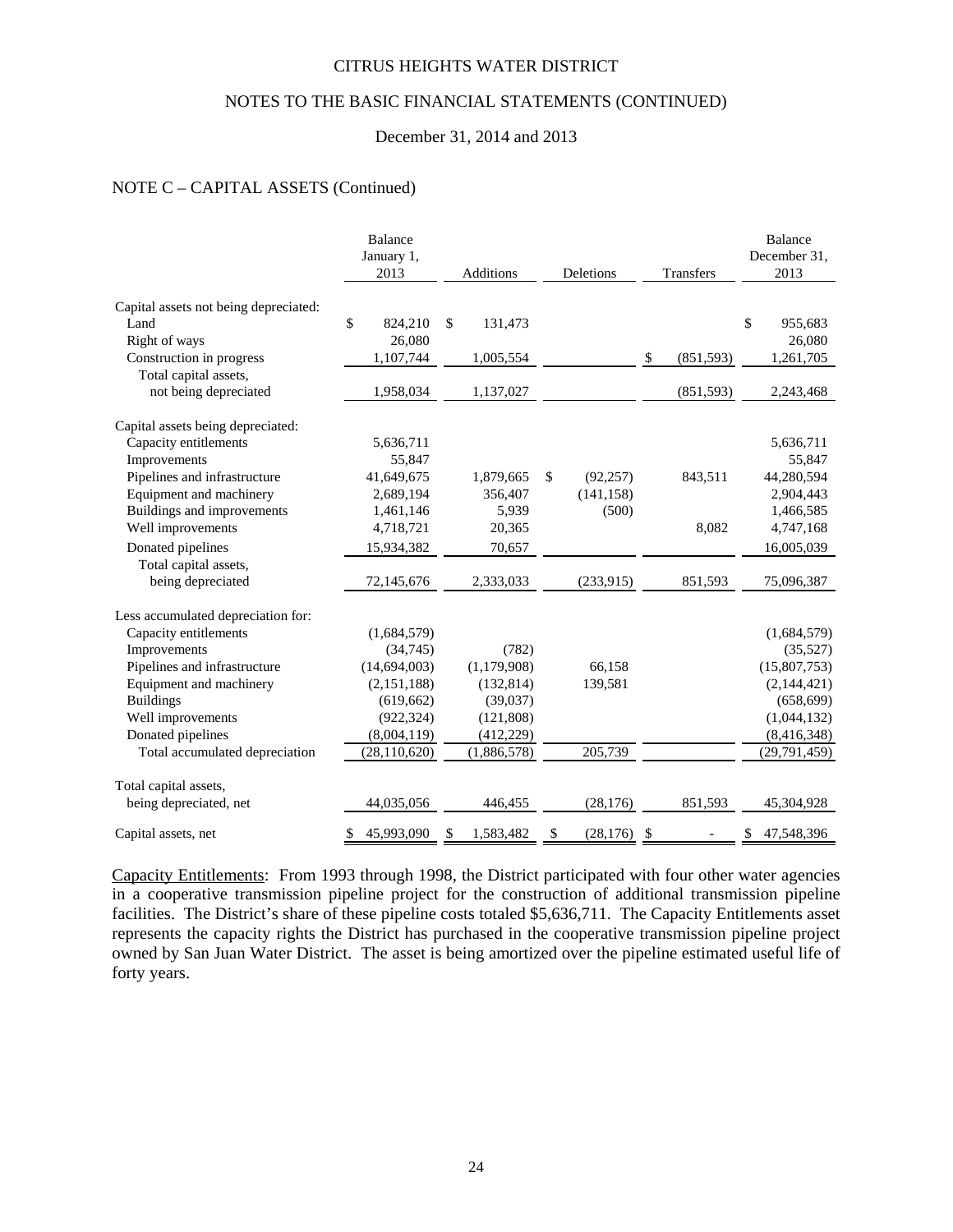# NOTES TO THE BASIC FINANCIAL STATEMENTS (CONTINUED)

December 31, 2014 and 2013

# NOTE D – LONG-TERM LIABILITIES

Long-term liabilities consist of the following:

2010 Certificates of Participation: In 2010, the District issued \$5,155,000 of Revenue Certificates of Participation (Certificates) with an interest rate of 4.00%. These 2010 Certificates were issued to refund certificates to finance certain capital improvements to the District's water system. The District is required to collect rates and charges from its water system that will be sufficient to yield net revenues equal to 110% of debt service payments on any future debt issued and to deposit the net revenues in a revenue fund pledged for such future debt service payments. Annual principal payments, ranging from \$450,000 to \$545,000 are due on September 28 through September 28, 2020 and semi-annual interest payments, ranging from \$10,900 to \$59,600 are due on March 28 and September 28 through September 28, 2020.

2012 Revenue Refunding Bonds: In April 2012, the District issued \$2,275,000 of Revenue Refunding Bonds with interest rates ranging from 3.00% to 5.25%. These 2012 Revenue Refunding Bonds were issued to refund the 2003 Certificates of Participation, which were issued to finance the cost of certain capital improvements to the District's water system. The District is required to collect rates and charges from its water system that will be sufficient to yield net revenues equal to 110% of debt service payments on any future debt issued and to deposit the net revenues in a revenue fund pledged for such future debt service payments. Annual principal payments, ranging from \$70,000 to \$160,000 are due on February 1 through February 1, 2033 and semi-annual interest payments, ranging from \$4,200 to \$48,600 are due on February 1 and August 1 through February 1, 2033.

The activity of the District's long-term liabilities during the years ended December 31, 2014 and 2013 was as follows:

|                                                                                                  | <b>Balance</b><br>January 1,<br>2014 |    | Additions         | (Reductions) |                                     | <b>Balance</b><br>December 31.<br>2014 |                                   | Due Within<br>One Year |                    |
|--------------------------------------------------------------------------------------------------|--------------------------------------|----|-------------------|--------------|-------------------------------------|----------------------------------------|-----------------------------------|------------------------|--------------------|
| 2010 Certificates of Participation<br>2012 Revenue Refunding Bonds<br>Less: Unamortized premiums | \$3,415,000<br>2,170,000<br>392,125  |    |                   | \$           | (435,000)<br>(75,000)<br>(34,820)   | S.                                     | 2.980.000<br>2,095,000<br>357,305 | \$                     | 450,000<br>70,000  |
| Accrued other postemployment<br>benefits (OPEB)<br>Compensated absences                          | 5,977,125<br>535,000<br>404,756      | \$ | 123.901<br>41,639 |              | (544, 820)<br>(26, 101)<br>(73,221) |                                        | 5,432,305<br>632,800<br>373,174   |                        | 520,000<br>159,172 |
|                                                                                                  | 6.916.881<br>S.                      | S  | 165.540           |              | (644.142)                           | S.                                     | 6.438.279                         | S                      | 679.172            |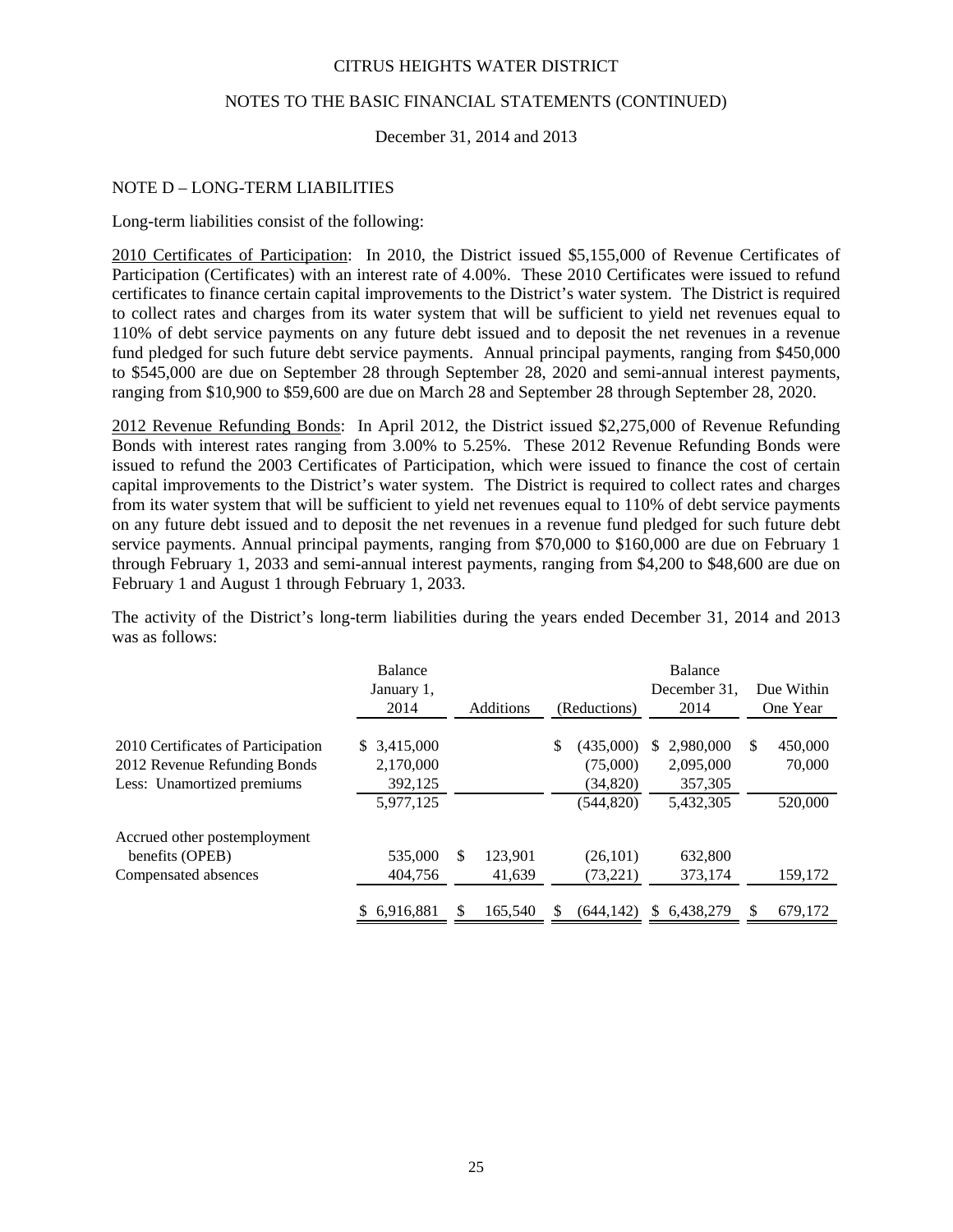# NOTES TO THE BASIC FINANCIAL STATEMENTS (CONTINUED)

#### December 31, 2014 and 2013

#### NOTE D – LONG-TERM LIABILITIES (Continued)

|                                                                                                  | Balance<br>January 1,<br>2013        |               | Additions | (Reductions)                              | <b>Balance</b><br>December 31.<br>2013  |     | Due Within<br>One Year |
|--------------------------------------------------------------------------------------------------|--------------------------------------|---------------|-----------|-------------------------------------------|-----------------------------------------|-----|------------------------|
| 2010 Certificates of Participation<br>2012 Revenue Refunding Bonds<br>Less: Unamortized premiums | \$ 3,840,000<br>2,275,000<br>426.944 |               |           | \$<br>(425,000)<br>(105,000)<br>(34, 819) | 3,415,000<br>S.<br>2,170,000<br>392,125 | \$. | 435,000<br>75,000      |
| Accrued other postemployment                                                                     | 6,541,944                            |               |           | (564, 819)                                | 5,977,125                               |     | 510,000                |
| benefits (OPEB)                                                                                  | 434.848                              | <sup>\$</sup> | 116.968   | (16, 816)                                 | 535,000                                 |     |                        |
| Compensated absences                                                                             | 456,301                              |               | 22,360    | (73,905)                                  | 404,756                                 |     | 232.393                |
|                                                                                                  | 7.433.093                            | \$.           | 139.328   | (655.540)                                 | 6.916.881<br>SS.                        | \$  | 742,393                |

The annual requirements to amortize the outstanding debt as of December 31, 2014 are as follows:

|                    |              |          | 2010 Certificates of Participation<br>2012 Revenue Refunding Bonds |    |           |    |           |    |             |    |              |
|--------------------|--------------|----------|--------------------------------------------------------------------|----|-----------|----|-----------|----|-------------|----|--------------|
| For the Year Ended | Principal    | Interest |                                                                    |    | Total     |    | Principal |    | Interest    |    | Total        |
| December 31:       |              |          |                                                                    |    |           |    |           |    |             |    |              |
| 2015               | 450,000<br>S | \$       | 119,200                                                            | \$ | 569,200   | \$ | 70,000    | \$ | 96,238      | \$ | 166,238      |
| 2016               | 470,000      |          | 101,200                                                            |    | 571.200   |    | 75,000    |    | 94,063      |    | 169,063      |
| 2017               | 485,000      |          | 82,400                                                             |    | 567,400   |    | 80,000    |    | 91,338      |    | 171,338      |
| 2018               | 505,000      |          | 63,000                                                             |    | 568,000   |    | 80,000    |    | 87.938      |    | 167,938      |
| 2019               | 525,000      |          | 42,800                                                             |    | 567,800   |    | 85,000    |    | 84.862      |    | 169,862      |
| 2020-2024          | 545,000      |          | 21,800                                                             |    | 566,800   |    | 500,000   |    | 359,037     |    | 859.037      |
| 2025-2029          |              |          |                                                                    |    |           |    | 605,000   |    | 238,556     |    | 843,556      |
| 2030-2033          |              |          |                                                                    |    |           |    | 600,000   |    | 64,837      |    | 664,837      |
|                    |              |          |                                                                    |    |           |    |           |    |             |    |              |
|                    | \$2,980,000  |          | 430,400                                                            | S. | 3,410,400 | S. | 2,095,000 |    | \$1,116,869 |    | \$ 3,211,869 |

Pledged Revenue: The District pledged future water system revenues, net of specified expenses, to repay the 2012 Revenue Refunding Bonds in the original amount of \$2,275,000. Proceeds of the Revenue Refunding Bonds were used to refund the 2003 Certificates of Participation to finance capital improvements to the District's water system. The Revenue Refunding Bonds are payable solely from water customer net revenues and are payable through February, 2033. Annual principal and interest payments on the Bonds are expected to require less than 80% of net revenues. Total principal and interest remaining to be paid on the Revenue Refunding Bonds was \$3,211,869 and \$3,384,909 at December 31, 2014 and 2013, respectively.

The District pledged future water system revenues, net of specified expenses, to repay the 2010 Certificates of Participation in the original amount of \$5,155,000. Proceeds of the Certificates of Participation funded the acquisition and construction of certain facilities, as indicated above. The Certificates of Participation are payable solely from water customer net revenues and are payable through September, 2020. Annual principal and interest payments on the Certificates of Participation are expected to require less than 80% of net revenues. Total principal and interest remaining to be paid on the Certificates of Participation was \$3,410,400 and \$3,977,650 at December 31, 2014 and 2013, respectively.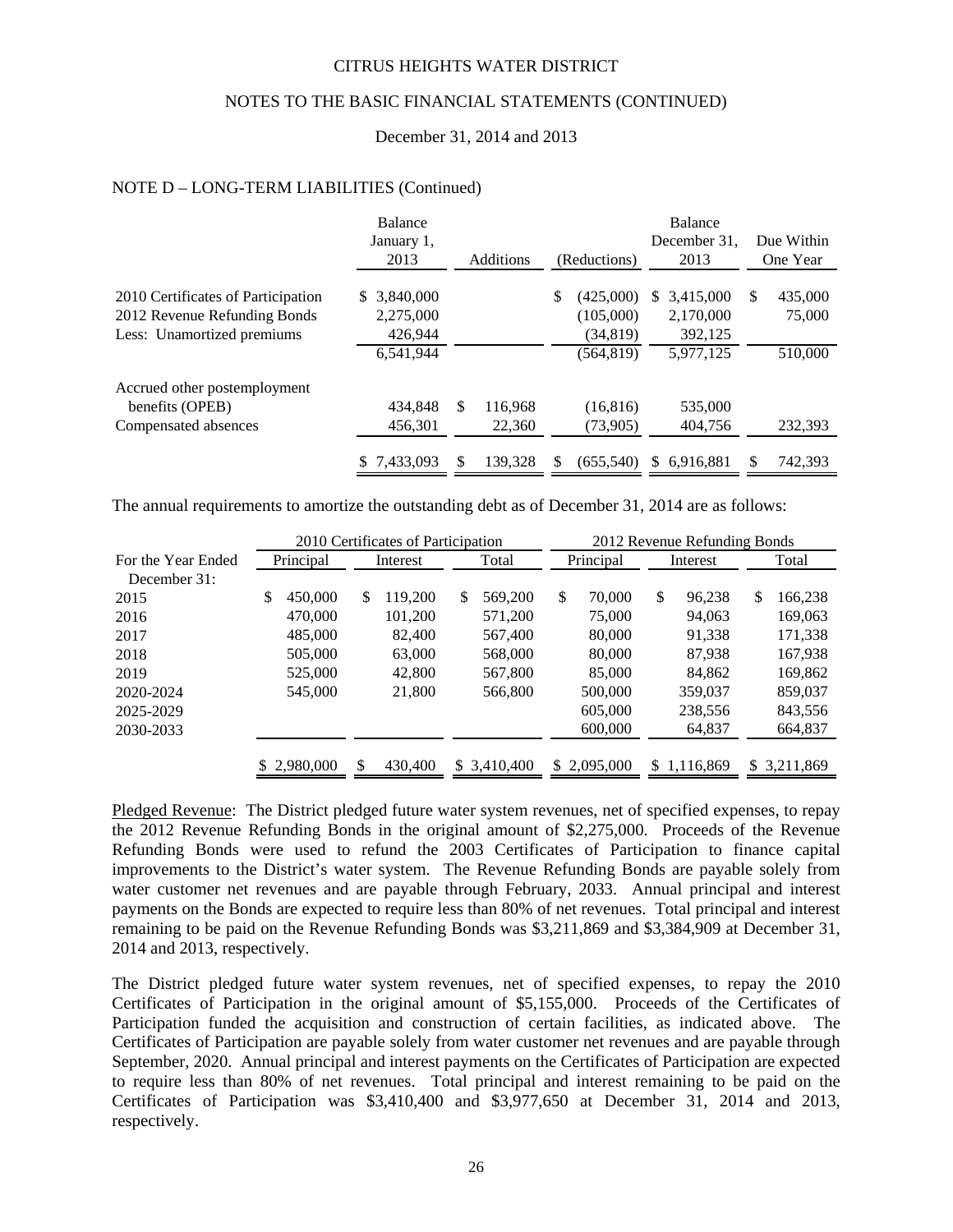## NOTES TO THE BASIC FINANCIAL STATEMENTS (CONTINUED)

## December 31, 2014 and 2013

## NOTE D – LONG-TERM LIABILITIES (Continued)

Total principal and interest paid on all debt payable from net revenues was \$739,660 and \$770,688 and the total water system net revenues were \$4,926,354 and \$4,823,936 for the years ended December 31, 2014 and 2013, respectively. At December 31, 2014 and 2013, the District's net revenues were 666% and 621% of debt service payments, respectively.

#### NOTE E – ARBITRAGE REBATE LIABILITY

Section 148(f) of the Internal Revenue Code requires issuers of tax-exempt state and local bonds to remit to the federal government amounts equal to (a) the excess of the actual amounts earned on all "Nonpurpose Investments" allocable to "Gross Proceeds" of an issue of municipal obligations less the amount that would have been earned if the investments bore a rate equal to the amount that would have been earned if the investments bore a rate equal to the yield on the issue, plus (b) all income attributable to the excess. Issuers must make rebate payments at least once every five years and upon final retirement or redemption of the bonds. There was no arbitrage liability at December 31, 2014 and 2013.

#### NOTE F – NET POSITION

Restrictions: Restricted net position consist of constraints placed on net asset use through external requirements imposed by creditors (such as through debt covenants), grantors, contributors, or laws and regulations of other governments or constraints by law through constitutional provisions or enabling legislation. Restricted net position at December 31, 2014 and 2013 consisted of the debt service reserve on the 2010 Certificates of Participation. The restrictions represent debt service and other reserves required by the related debt covenants.

Designations: Designations of unrestricted net position may be imposed by the Board of Directors to reflect future spending plans or concerns about the availability of future resources. Designations may be modified, amended or removed by Board action. Designations included the following as of December 31:

|                                           | 2014           | 2013           |
|-------------------------------------------|----------------|----------------|
| Rate stabilization                        | 1,000,000<br>S | 1,000,000<br>S |
| Operating reserve                         | 2,835,989      | 3,085,466      |
| Depreciation reserve capital improvements | 983.540        | (621,260)      |
| Capital improvement reserve               | 656,208        | 627,185        |
| Fleet equipment reserve                   | 290,636        | 400,229        |
| Employment-related benefits reserve       | 316,968        | 423,120        |
| Total                                     | 6,083,341      | 4,914,740      |

The designations are for the following:

Designated for rate stabilization represents the amount to be used to ensure financial and customer rate stability in responding to certain conditions.

Designated for operating reserve is maintained for operating funds collected in advance for the following year, accrued leave reserve, self-insurance reserve, unanticipated operating expenses, unanticipated economic shortfall and unallocated funds.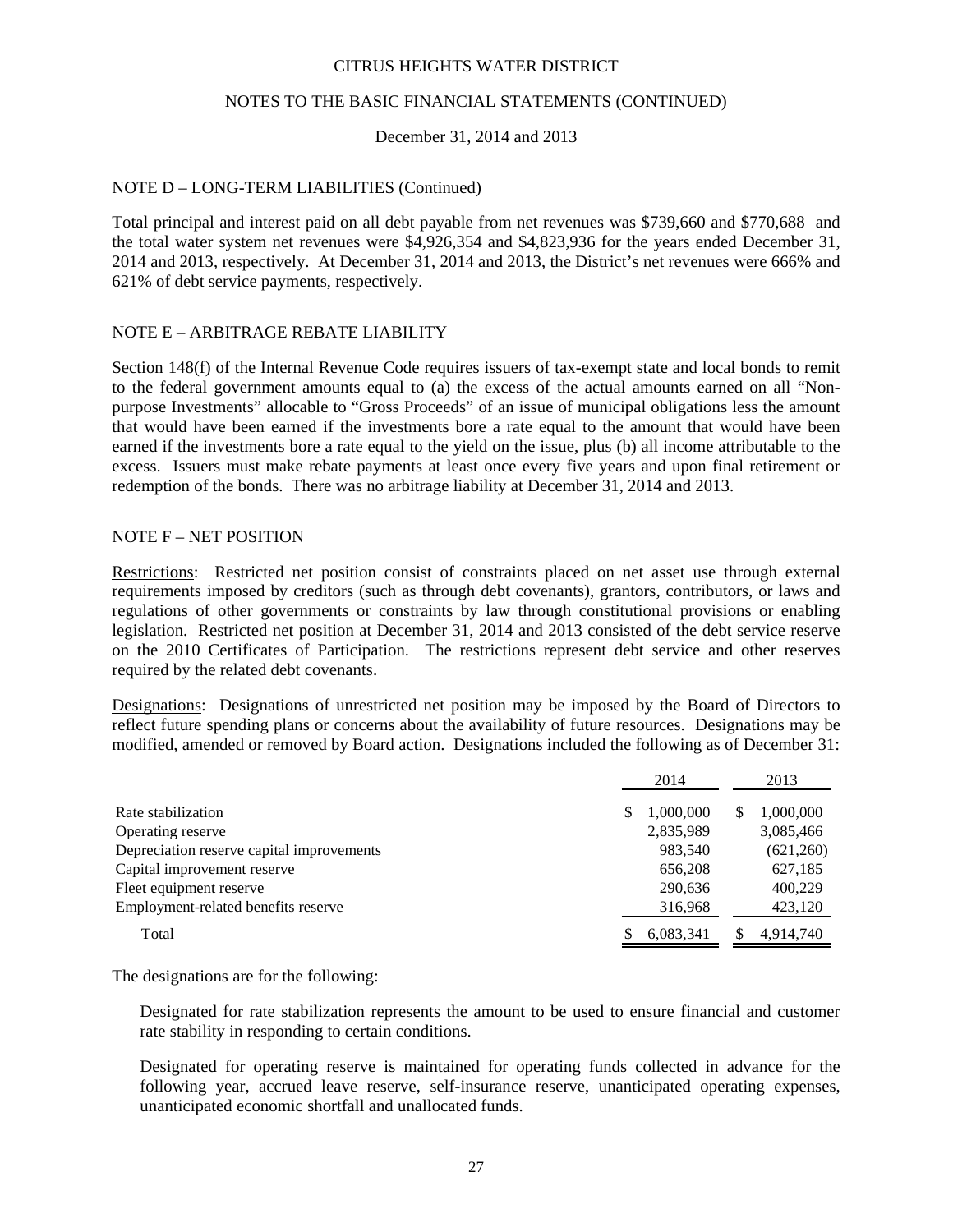## NOTES TO THE BASIC FINANCIAL STATEMENTS (CONTINUED)

December 31, 2014 and 2013

#### NOTE F – NET POSITION

Designated for depreciation reserve represents amounts set aside to replace or rehabilitate capital facilities at the end of their useful life.

Designated for capital improvement reserve represents amounts set aside for use in evaluating and constructing new capital facilities to benefit existing District customers. This reserve had a negative balance in past years due to large capital expenditures, including the meter retrofit program and well construction.

Designated for fleet equipment reserve represents amounts set aside to replace fleet equipment at the end of its useful life.

Designated for employment-related benefits reserve represents amounts set aside to pay the costs of employment-related benefits for existing and retired District employees.

#### NOTE G – DEFINED BENEFIT PENSION PLAN

Plan Description: The District contributes to the California Public Employees Retirement System (PERS), a cost sharing multiple-employer public employee defined benefit pension plan. The District participates in the miscellaneous 2% at 55 risk pool. California Public Employees' Pension Reform Act of 2012 (PEPRA) became law during the current fiscal year. Effective January 1, 2013, newly hired employees' pension benefits are governed by PEPRA, subject to limited exceptions. PEPRA employees have lower benefits and more pension cost sharing than employees hired prior to January 1, 2013. PERS provides retirement and disability benefits, annual cost-of-living adjustments, and death benefits to plan members and beneficiaries. PERS acts as a common investment and administrative agent for participating public employers within the State of California. CalPERS requires agencies with less than 100 active members in the plan to participate in the risk pool. All full and part-time District employees working at least 1,000 hours per year are eligible to participate in PERS. Under PERS, benefits vest after five years of service. Upon retirement, participants are entitled to an annual retirement benefit, payable for life, in an amount equal to a benefit factor times the monthly average salary of either their highest twelve consecutive months full-time equivalent monthly pay for employees with the Tier 1 benefit, or their highest 36 consecutive months full-time equivalent monthly pay for employees with the Tier 2 or PEPRA plan. A menu of benefit provisions as well as other requirements is established by State statutes within the Public Employees' Retirement Law. The Plan selects optional benefit provisions from the benefit menu by contract with PERS and adopts those benefits through District resolution. PERS issues a separate comprehensive annual financial report. Copies of the PERS' annual financial report may be obtained from the PERS Executive Office - 400 P Street - Sacramento, California 95814.

Funding Policy: Active non-PEPRA plan members are required to contribute 7% and active PEPRA plan members are required to contribute 6.25% of their annual covered salary. The District makes the contributions required of non-PEPRA plan members on their behalf and for their account. The amount paid by the District on behalf of the employees was \$149,604 during 2014 and \$143,328 during 2013. The District is required to contribute at an actuarially determined rate. The required employer contribution rate for 2012/13 was 17.831%, for 2013/14 was 18.959%, and for 2014/15 was 20.612%. The contribution requirements of the plan members and the District are established and may be amended by PERS. The District's contributions for the years December 31, 2014, 2013 and 2012 were \$464,401, \$428,425, and \$400,048, respectively, which were equal to the required contributions each year.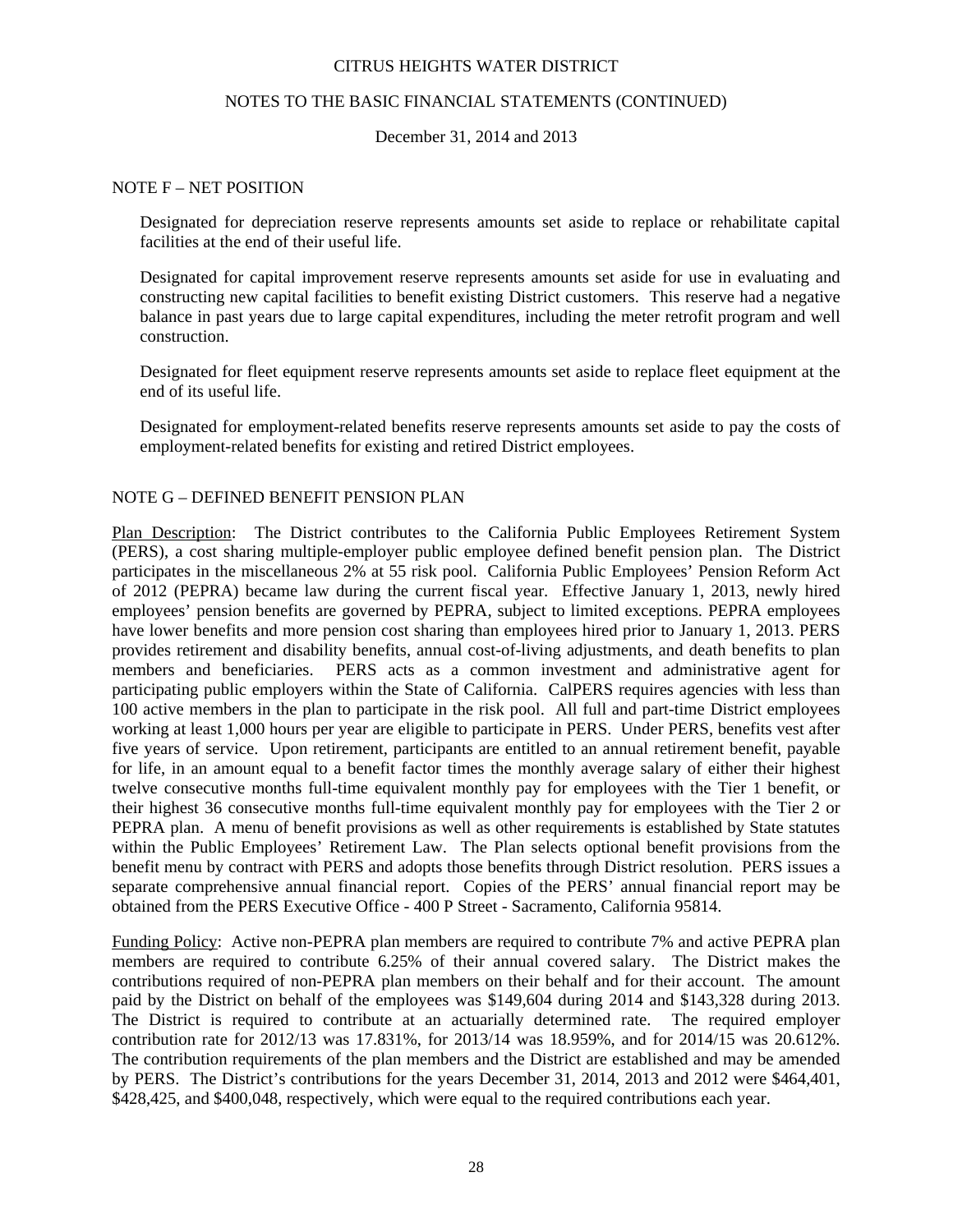## NOTES TO THE BASIC FINANCIAL STATEMENTS (CONTINUED)

#### December 31, 2014 and 2013

#### NOTE H – OTHER POST-RETIREMENT BENEFITS

Plan Description: The District administers a single-employer defined benefit other postemployment healthcare (OPEB) plan providing health plan coverage to eligible retired employees and their eligible dependents. The District offers retirees the option to obtain coverage under the same medical plans as its active employees if such coverage is offered by the health insurer. Employees become eligible to retire and receive healthcare benefits with at least 20 years of service to the District. The OPEB Plan does not issue a publicly available financial report.

Funding Policy: The contribution requirements of plan members and the District are established and may be amended by the Board of Directors. The required contribution is based on projected pay-as-you-go financing requirements. For 2014 and 2013, the District contributed \$26,101 and \$16,816, respectively, to the plan.

Annual OPEB Cost and Net OPEB Obligation: The District's annual OPEB cost (expense) is calculated based on the annual required contribution of the employer (ARC), an amount actuarially determined in accordance with the parameters of GASB Statement No. 45.The ARC represents a level of funding that, if paid on an ongoing basis, is projected to cover normal costs each year and amortize any unfunded actuarial liabilities (or funding excess) over a period not to exceed thirty years. The following table shows the components of the District's annual OPEB cost for 2014 and 2013, the amount actually contributed to the plan, and changes in the District's net OPEB obligation to the OPEB plan:

|                                                  |    | 2014      |   | 2013      |
|--------------------------------------------------|----|-----------|---|-----------|
| Normal cost                                      | \$ | 61,705    | S | 58,640    |
| Amortization of unfunded AAL                     |    | 62,118    |   | 58,250    |
| Annual required contribution                     |    | 123,823   |   | 116,890   |
| Interest and amortization of net OPEB obligation |    | 78        |   | 78        |
| Contributions made (premium payments made)       |    | (26, 101) |   | (16, 816) |
| Change in net OPEB obligation                    |    | 97,800    |   | 100,152   |
| Net OPEB obligation, beginning of year           |    | 535,000   |   | 434,848   |
| Net OPEB obligation, end of year                 | S  | 632,800   |   | 535,000   |

The District's annual OPEB cost, the percentage of annual OPEB cost contributed to the plan, and the net OPEB obligation for 2014, 2013, and 2012 were as follows:

|                   |             | Percentage of           |      | Net        |
|-------------------|-------------|-------------------------|------|------------|
|                   | Annual      | <b>Annual OPEB</b>      | OPEB |            |
| Year Ended        | <b>OPEB</b> | <b>Cost Contributed</b> |      | Obligation |
|                   |             |                         |      |            |
| December 31, 2012 | \$120,000   | 17.97%                  | S    | 434.848    |
| December 31, 2013 | 116,890     | 14.39%                  |      | 535,000    |
| December 31, 2014 | 123,823     | 21.08%                  |      | 632,800    |

Funded Status and Funding Progress: As of December 31, 2012, the most recent actuarial valuation date, the actuarial accrued liability for benefits was \$1,414,800, all of which was unfunded. The covered payroll (annual payroll of active employees covered by the plan) was \$2,266,500, and the ratio of the UAAL to the covered payroll was 62.42%.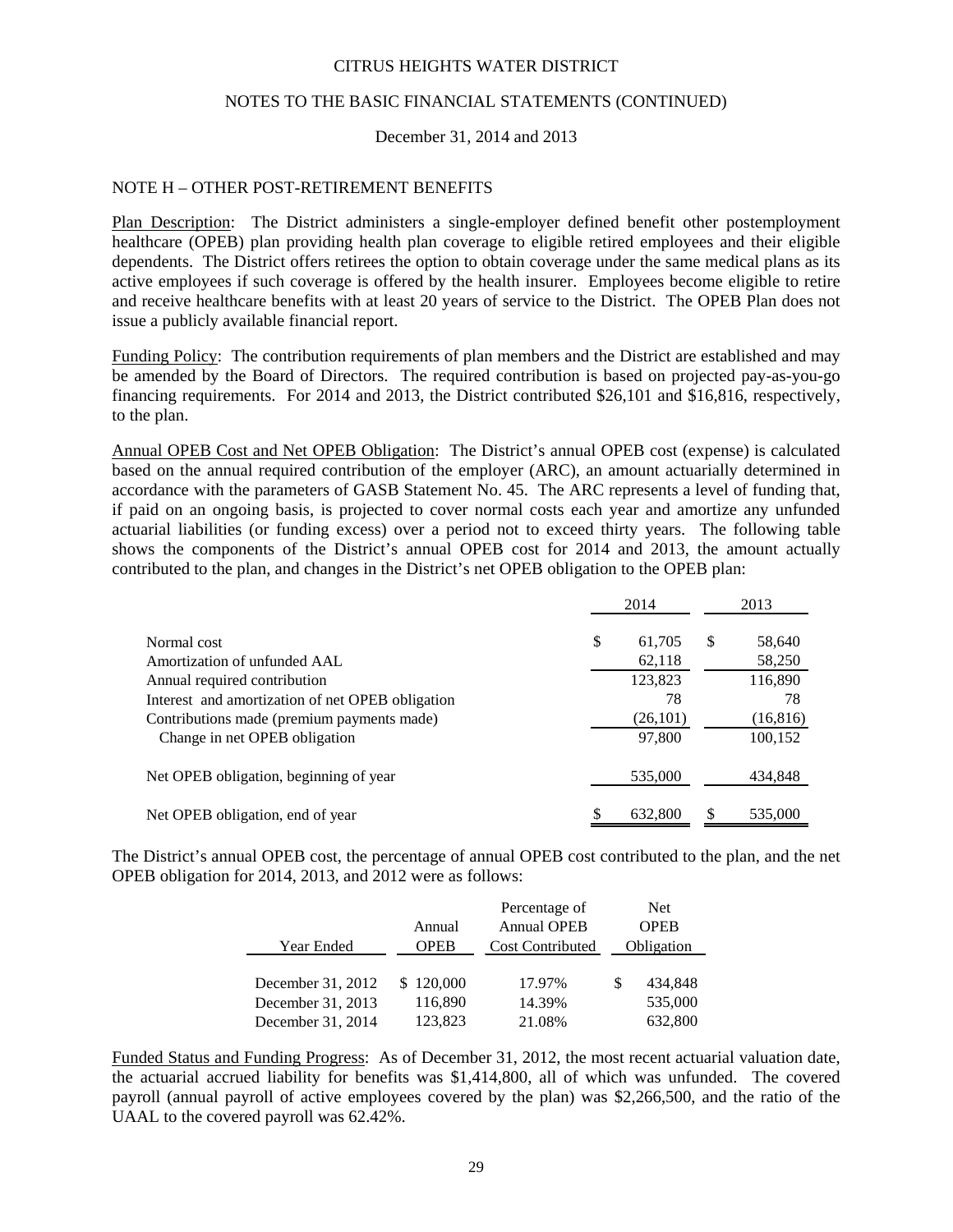# NOTES TO THE BASIC FINANCIAL STATEMENTS (CONTINUED)

## December 31, 2014 and 2013

## NOTE H – OTHER POST-RETIREMENT BENEFITS (Continued)

Actuarial valuations of an ongoing plan involve estimates of the value of reported amounts and assumptions about the probability of occurrence of events far into the future. Examples include assumptions about future employment, mortality, and the healthcare cost trend. Amounts determined regarding the funded status of the plan and the annual required contributions of the employer are subject to continual revision as actual results are compared with past expectations and new estimates are made about the future. The schedule of funding progress, presented as required supplementary information below, presents multi-year trend information about whether the actuarial value of plan assets is increasing or decreasing over time relative to the actuarial accrued liabilities for benefits.

Actuarial Methods and Assumptions: Projections of benefits for financial reporting purposes are based on the substantive plan (the plan as understood by the employer and the plan members) and include the types of benefits provided at the time of each valuation and the historical pattern of sharing of benefit costs between the employer and plan members to that point. The actuarial methods and assumptions used include techniques that are designed to reduce the effects of short-term volatility in actuarial accrued liabilities and the actuarial value of assets consistent with the long-term perspective of the calculations.

In the December 31, 2012 actuarial valuation, the projected unit credit actuarial method was used. The actuarial assumptions included a 4.25% investment rate of return (net of administrative expenses), which is based on the District's own investments. The annual healthcare-cost trend rates are as follows: for medical premiums, 5% per year; for dental premiums, 4.00% per year. The assumptions also include a 3.25% annual increase in covered payroll and a 3% inflationary factor. The UAAL is being amortized as a level percentage of projected payroll on an open basis. The remaining amortization period at December 31, 2012, was 30 years.

|                   |           |           |                  |    |           | UAAL as a                |  |             |             |  |
|-------------------|-----------|-----------|------------------|----|-----------|--------------------------|--|-------------|-------------|--|
|                   | Actuarial |           | Liability (AAL)- |    | Unfunded  |                          |  |             | Percentage  |  |
| Actuarial         | Value of  |           | Simplified       |    | AAL       | Funded                   |  | Covered     | of /Covered |  |
| Valuation         | Assets    | Entry Age |                  |    | (Uaal)    | Ratio                    |  | Payroll     | Payroll     |  |
| Date              | (a)       |           | (b)              |    | (b - a)   | (a/b)                    |  | (c)         | $((b-a)/c)$ |  |
| December 31, 2009 | -         | \$        | 1.449.500        | S. | 1,449,500 | $\overline{\phantom{a}}$ |  | \$2,154,000 | 67.29%      |  |
| December 31, 2012 | ۰.        | \$        | 1,414,800        | S  | 1,414,800 | $\overline{\phantom{a}}$ |  | \$2,266,500 | 62.42%      |  |

#### NOTE I – COMMITMENTS AND CONTINGENCIES

Various claims have been filed against the District. In the opinion of the District's management and legal counsel, the claims will not have a material impact on the basic financial statements.

The District has capital project commitments as of December 31, 2014 totaling \$765,424 related to construction work.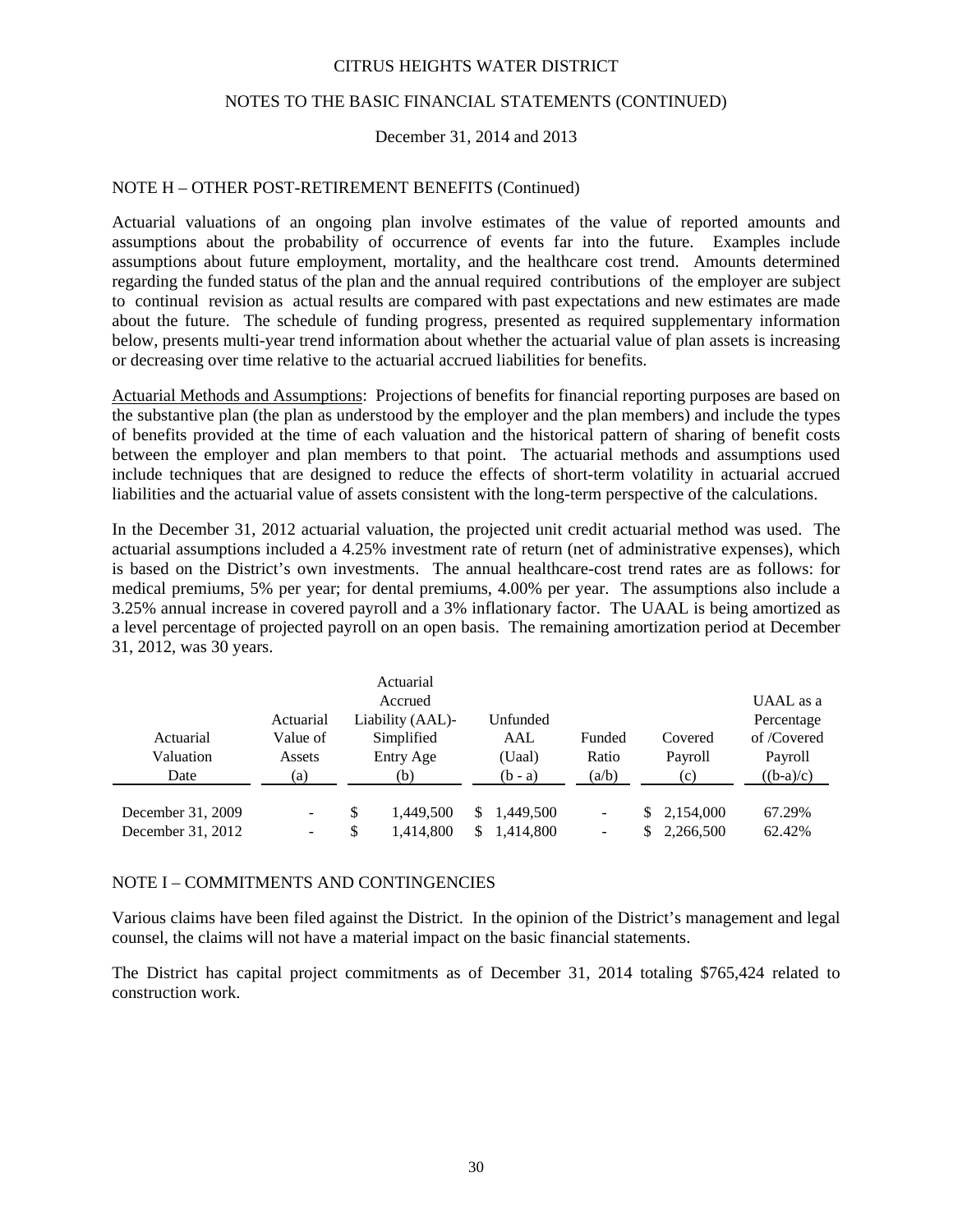## NOTES TO THE BASIC FINANCIAL STATEMENTS (CONTINUED)

#### December 31, 2014 and 2013

#### NOTE J – ECONOMIC DEPENDENCY

During 2014 and 2013, the District purchased 84.86% and 96.87%, respectively, of its water supply from the San Juan Water District (SJWD). Total purchases for the year ended December 31, 2014 and 2013 was \$1,984,921 and \$2,322,002. In addition, the District owns water transmission capacity entitlements through the cooperative transmission pipeline project owned and operated by SJWD.

#### NOTE K – INSURANCE

The District participates in the Association of California Water Agencies Joint Powers Insurance Authority (ACWA/JPIA) a public entity risk pool of California water agencies, for general and auto liability, public officials liability, property damage, fidelity insurance and workers compensation liability. ACWA/JPIA provides insurance through the pool up to a certain level, beyond which group purchased commercial excess insurance is obtained.

The District pays an annual premium to ACWA/JPIA that includes its pro-rata share of excess insurance premiums, charges for the pooled risk, claims adjusting and legal costs, and administrative and other costs to operate the ACWA/JPIA. The District's deductibles and maximum coverage are as follows:

|                                                                     | Commercial       |                 |                   |  |  |  |  |  |  |
|---------------------------------------------------------------------|------------------|-----------------|-------------------|--|--|--|--|--|--|
| Coverage                                                            | <b>ACWA/JPIA</b> | Insurance       | Deductible        |  |  |  |  |  |  |
| General and Auto Liability<br>(Includes Public Officials Liability) | 2,000,000        | 58,000,000<br>S | None              |  |  |  |  |  |  |
| <b>Property Damage</b>                                              | 50,000           | 100,000,000     | $$1,000 - 50,000$ |  |  |  |  |  |  |
| Crime                                                               | 100,000          | None            | 1,000             |  |  |  |  |  |  |
| <b>Workers Compensation Liability</b>                               | 2,000,000        | Statutory       | None              |  |  |  |  |  |  |
| <b>Employers Liability</b>                                          | 2,000,000        | Statutory       | None              |  |  |  |  |  |  |

The District continues to carry commercial insurance for all other risks of loss to cover all claims for risk of loss to which the District is exposed. Settled claims resulting from these risks have not exceeded commercial insurance coverage in any of the past three fiscal years.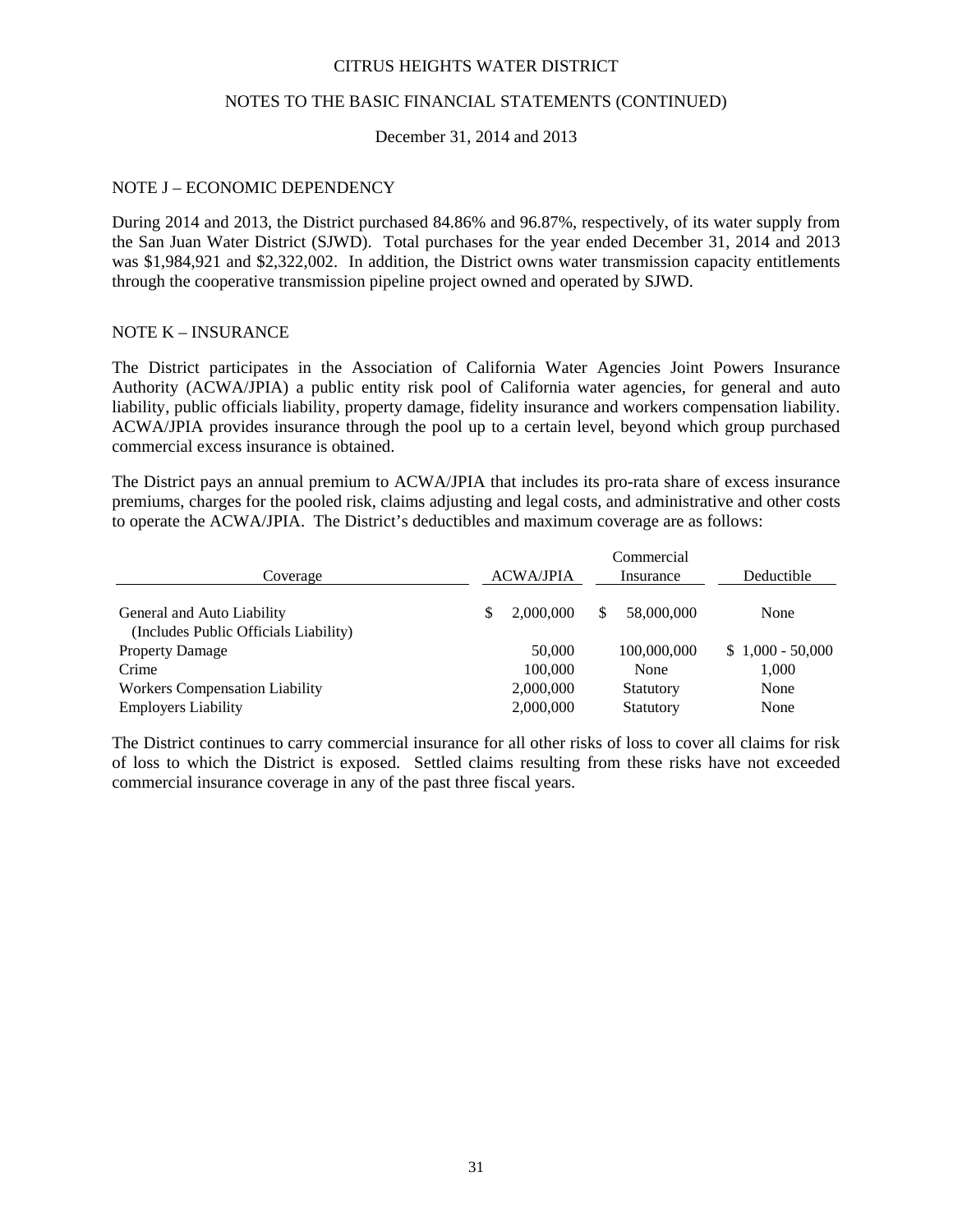# Richardson & Company. LLP 550 Howe Avenue, Suite 210

Sacramento, California 95825

Telephone: (916) 564-8727 FAX: (916) 564-8728

# INDEPENDENT AUDITOR'S REPORT ON INTERNAL CONTROL OVER FINANCIAL REPORTING AND ON COMPLIANCE AND OTHER MATTERS BASED ON AN AUDIT OF FINANCIAL STATEMENTS PERFORMED IN ACCORDANCE WITH GOVERNMENT AUDITING **STANDARDS**

To the Board of Directors Citrus Heights Water District Citrus Heights, California

We have audited, in accordance with the auditing standards generally accepted in the United States of America and the standards applicable to financial audits contained in *Government Auditing Standards* issued by the Comptroller General of the United States, the financial statements of the Citrus Heights Water District (the District) as of and for the year ended December 31, 2014, and the related notes to the financial statements, which collectively comprise the District's basic financial statements, and have issued our report thereon dated April 6, 2015.

## **Internal Control Over Financial Reporting**

In planning and performing our audit of the financial statements, we considered the District's internal control over financial reporting (internal control) to determine the audit procedures that are appropriate in the circumstances for the purpose of expressing our opinions on the financial statements, but not for the purpose of expressing an opinion on the effectiveness of the District's internal control. Accordingly, we do not express an opinion on the effectiveness of the District's internal control.

A *deficiency in internal control* exists when the design or operation of a control does not allow management or employees, in the normal course of performing their assigned functions, to prevent, or detect and correct, misstatements on a timely basis. A *material weakness* is a deficiency, or a combination of deficiencies, in internal control such that there is a reasonable possibility that a material misstatement of the District's financial statements will not be prevented, or detected and corrected on a timely basis. A *significant deficiency* is a deficiency, or a combination of deficiencies, in internal control that is less severe than a material weakness, yet important enough to merit attention by those charged with governance.

Our consideration of internal control was for the limited purpose described in the first paragraph and was not designed to identify all deficiencies in internal control that might be material weaknesses or significant deficiencies. Given these limitations, during our audit we did not identify any deficiencies in internal control that we consider to be material weaknesses. However, material weaknesses may exist that were not identified. The prior auditor identified certain deficiencies in internal control, described in the accompanying schedule of prior year findings, that they considered to be a significant deficiency as item 2009-1.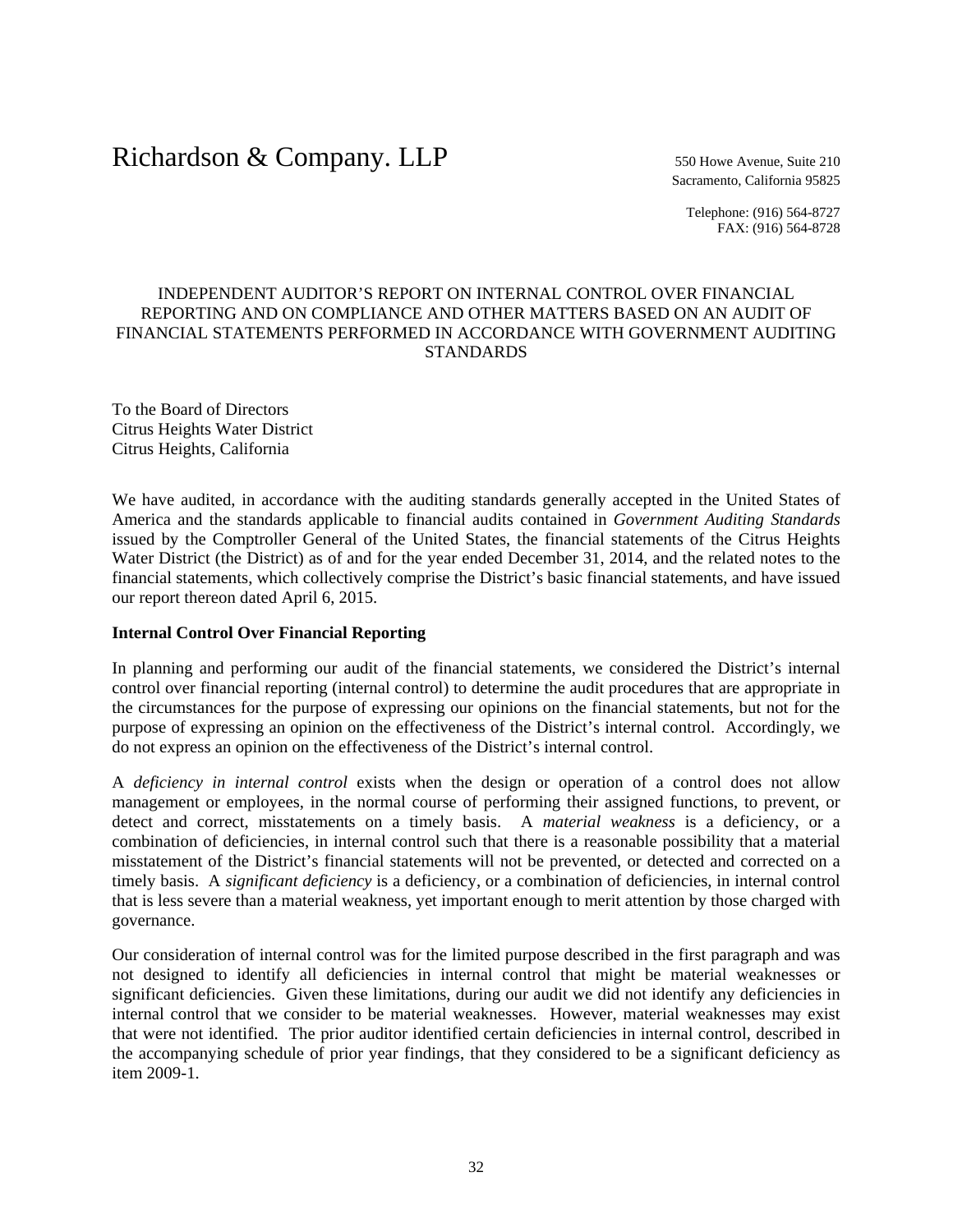# **Compliance and Other Matters**

As part of obtaining reasonable assurance about whether the District's financial statements are free from material misstatement, we performed tests of its compliance with certain provisions of laws, regulations, contracts, and grant agreements, noncompliance with which could have a direct and material effect on the determination of financial statement amounts. However, providing an opinion on compliance with those provisions was not an objective of our audit, and accordingly, we do not express such an opinion. The results of our tests disclosed no instances of noncompliance or other matters that are required to be reported under *Government Auditing Standards*. We noted certain other matters that we reported to management of the District in a separate letter dated April 6, 2015.

## **The District's Response to Findings**

The District's response to the findings identified in our audit are described in the accompanying schedule of current and prior year findings. The District's response was not subjected to the auditing procedures applied in the audit of the financial statements and, accordingly, we express no opinion on it.

## **Purpose of this Report**

The purpose of this report is solely to describe the scope of our testing of internal control and compliance and the result of that testing, and not to provide an opinion on the effectiveness of the District's internal control or on compliance. This report is an integral part of an audit performed in accordance with *Government Auditing Standards* in considering the District's internal control and compliance. Accordingly, this communication is not suitable for any other purpose.

Richardson & Company, LLP

April 6, 2015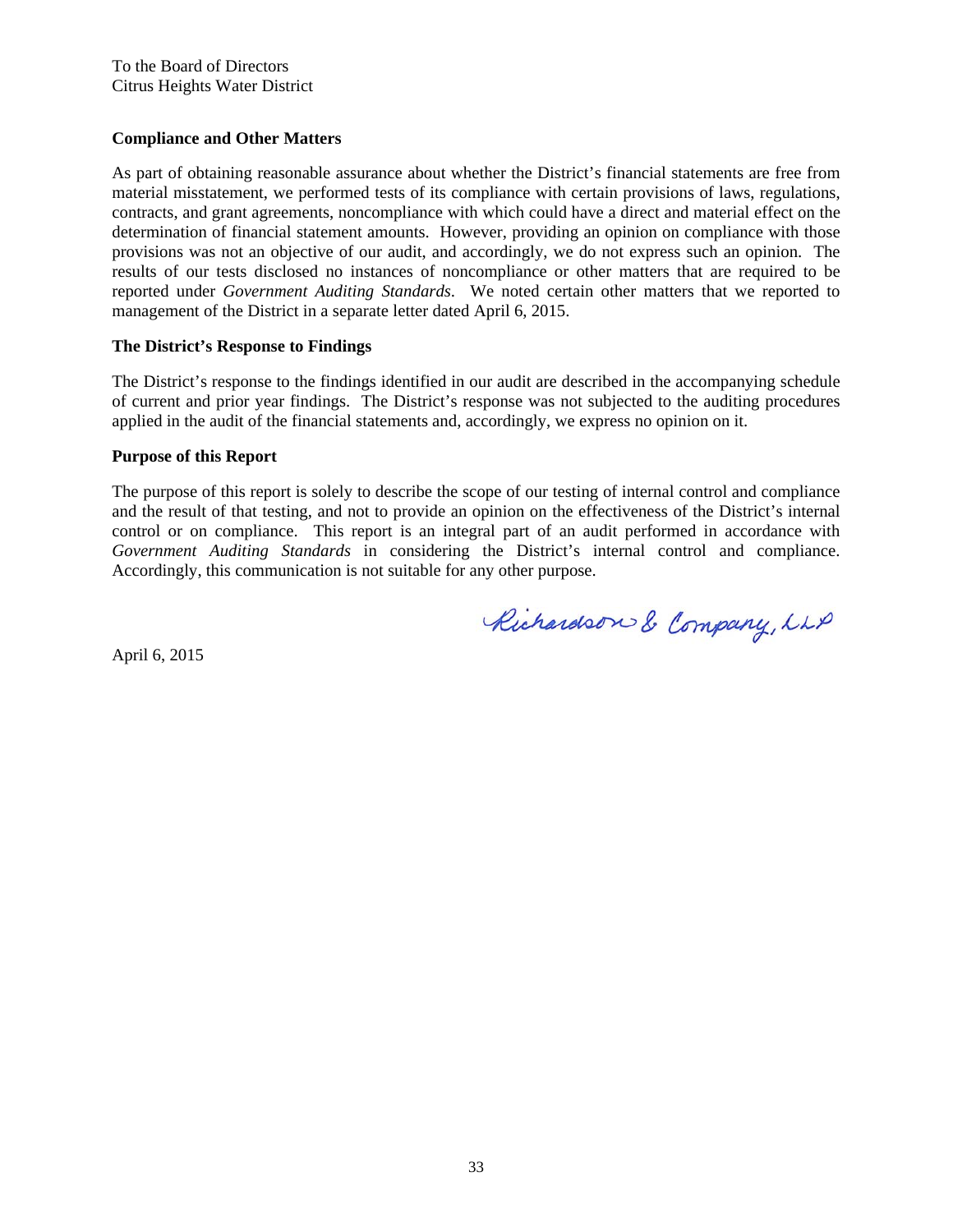## SCHEDULE OF PRIOR YEAR FINDINGS AND RESPONSES

December 31, 2014 and 2013

## **Finding 2013-1**

## *Controls Over Financial Reporting*

## *Reporting Requirement: Material Weakness*

Criteria: Procedures need to be in place to ensure that costs added to construction in progress and the capital asset accounts can be reconciled to actual costs incurred.

Condition: In both 2012 and 2013, the District reclassified expenses to construction in progress that exceeded the actual expenditures incurred because certain expenditures were removed and capitalized twice.

Cause: The District does not have the necessary procedures to ensure that costs being removed from the expense accounts to be recorded as capital assets were not being double counted.

Effect: In 2012, construction in progress was overstated and expenses were understated by \$396,275, resulting in a restatement of the prior year statement of net position. In 2013, a correcting adjusting journal entry was made in the amount of \$435,865 to correct a double-posting of construction in progress costs.

Recommendation: Procedures should be put in place to enhance the District's project tracking system to ensure that the proper amounts of costs are reclassified out of expenses and into construction in progress. The District should also consider recording all project costs as additions to construction in progress and then transfer the entire project costs to the proper asset category, which may assist in ensuring that costs are not capitalized twice. Consideration should also be given to establishing separate general ledger accounts to record the entries made to capitalize certain expenditures.

Status: During 2014, the District modified its accounting for construction in progress costs by establishing a clearing account to track these costs instead of initially recording them as expenses and then reclassifying them as capital assets. This approach will ensure that capitalizable expenditures are not overlooked in an expense account.

## **Finding 2009 – 1**

#### *Controls Over Financial Reporting*

## *Reporting Requirement: Significant Deficiency*

Criteria: Statement on Auditing Standard No. 112, *Communicating Internal Control Related Matters Identified in an Audit* (SAS 112) applies to the District's internal control over preparation of the financial statements. The standard provides guidance to the auditor in evaluating an entity's internal controls over financial reporting.

External auditors cannot be part of an entity's internal controls, including controls over the preparation of the financial statements, and are prohibited from auditing their own work as doing so impairs their independence. Under SAS 112, an entity's inability to draft its own financial statements is an indication of a potential significant deficiency or material weakness.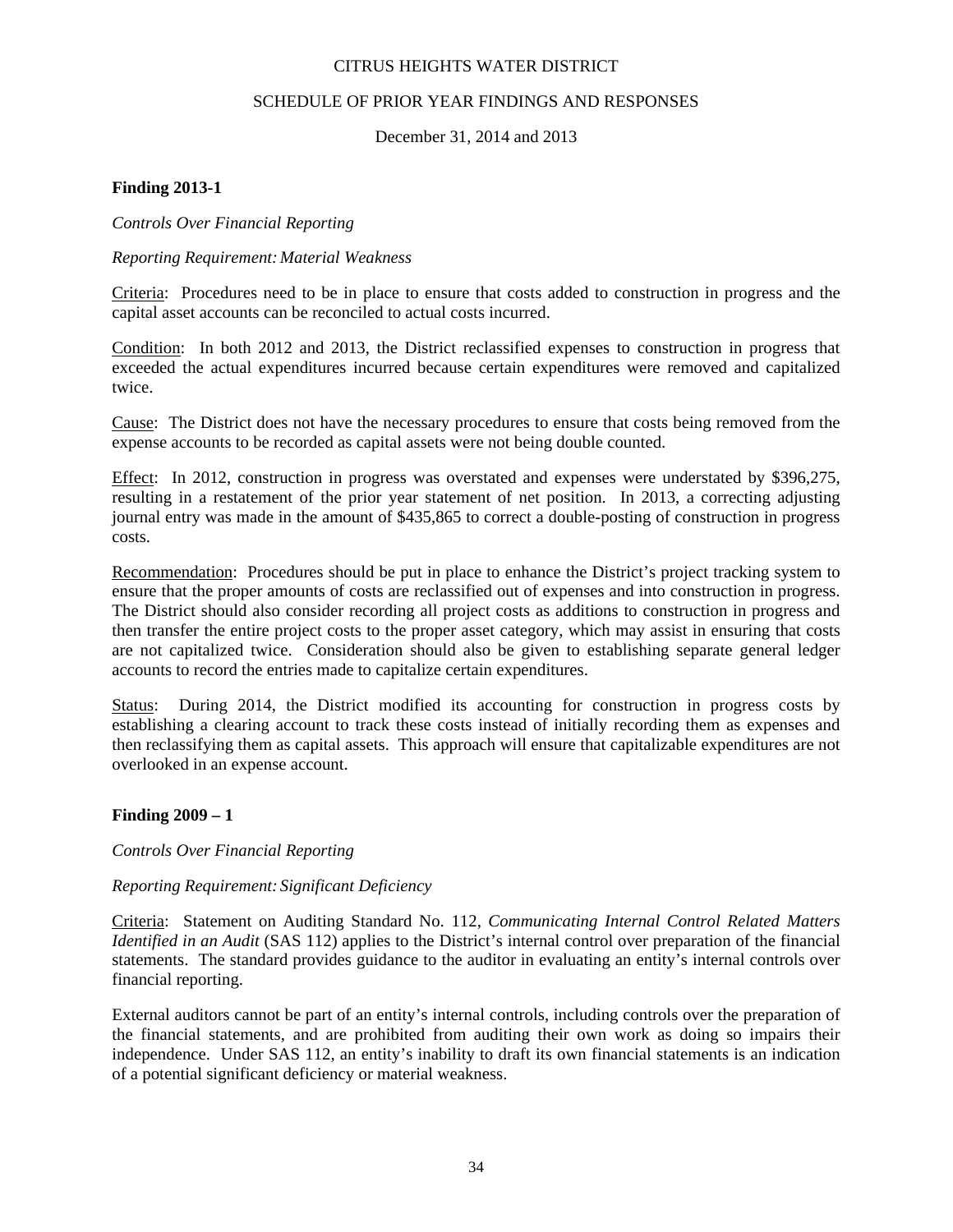## SCHEDULE OF PRIOR YEAR FINDINGS AND RESPONSES (CONTINUED)

December 31, 2014 and 2013

The District should have the capacity to prepare full disclosure financial statements in accordance with generally accepted accounting principles (GAAP). To carry out this responsibility, an entity must have proper internal controls over financial reporting in place. Proper internal controls over financial reporting include, but are not limited to, internal controls that identify misstatements in the financial records, ensuring staff in financial reporting and related oversight roles (or outside consultants who fill reporting roles) are equipped with the necessary knowledge and abilities, and adequate design of internal control over the preparation of the financial statements.

Condition: Currently, the District relies on the external auditors to ensure its financial statements are in accordance with GAAP. In addition, the District relies on the external auditors to ensure that all necessary disclosures are included in the notes to the financial statements.

Cause: Prior to the issuance of SAS 112, the District was able to rely on the external auditors to assist with preparation of the financial statements and related notes without being subject to control deficiencies.

Effect or Potential Effect: The risk of misstatement in the financial statements increases when management is not able to apply GAAP in recording the entity's financial transactions or preparing its financial statements, including the related notes. Also, by relying on the external auditors to ensure its financial statements are in accordance with GAAP, the District is considering the external auditors a part of its internal controls over the preparation of the financial statements.

Recommendation: The District may consider the following possible actions:

- Provide training opportunities for its staff that would enable them to become more familiar with the requirements for financial statements prepared using GAAP.
- Hire an external professional experienced in preparing governmental type financial statements to confirm that the accounting records, financial statements and related disclosures are in accordance with GAAP.
- Take no action. The District may find that the costs outweigh the benefits to adhere to this standard. No action will result in a significant deficiency (or material weakness, depending on magnitude) in the District's internal controls over the preparation of the financial statements.

Management Response: The District first became aware of Statement on Auditing Standard No. 112 (SAS 112) in February 2007 during the audit for FY 2006. SAS 112 imposes a new standard that fundamentally changes the approach that Citrus Heights Water District (and thousands of other small public entities across the United States) has used for decades – having its independent auditor also prepare its financial statements. Although this Auditing Standard suggests that an entity's inability to draft its own financial statements may be a material weakness or significant deficiency, Management is confident that its internal controls are sound and that the approach used to prepare its FY 2014 financial statements is as fundamentally sound as it has been for many years before SAS 112 was issued.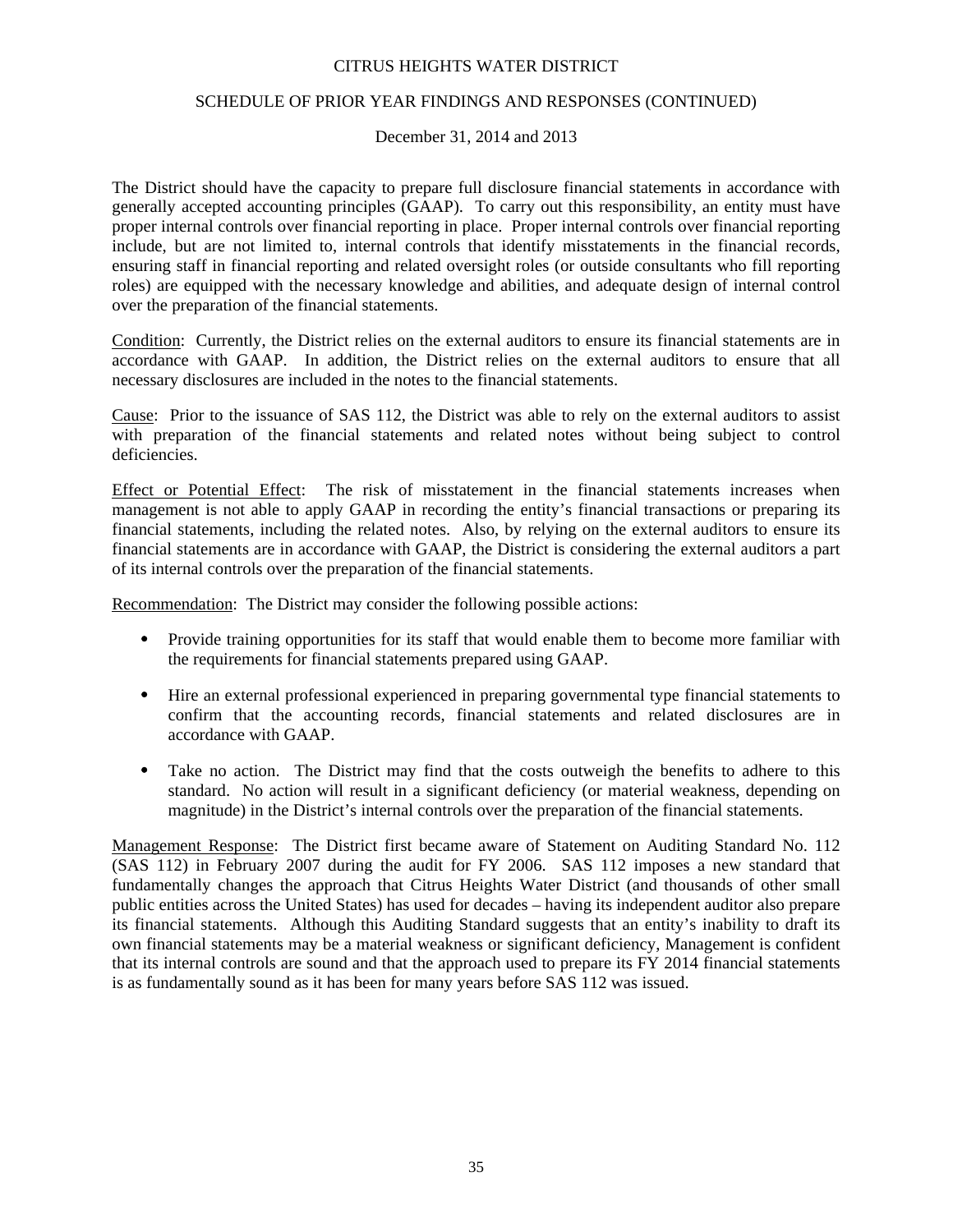## SCHEDULE OF PRIOR YEAR FINDINGS AND RESPONSES (CONTINUED)

#### December 31, 2014 and 2013

Management has evaluated approaches that it can employ to comply with SAS 112. The Independent Auditor's Recommendation cites providing training opportunities for its accounting staff to enable preparation of the financial statements by District staff as one possible approach. However, by design, District financial and accounting staff members are generalists in nature. Each staff member has a broad array of functional responsibilities and as such they have never been expected to have the expertise to prepare full disclosure financial statements in accordance with generally accepted accounting principles. It is the position of Management that the level of training needed in order to attain this level of expertise is beyond what the District wishes to have its staff members undergo.

Contracting for preparation of the financial statements by a Certified Public Accountant or other qualified persons separate from the Independent Auditor has also been considered as a possible approach to comply with SAS 112. It appears that this approach would satisfy SAS 112. However, this approach also involves significant additional expense for the District to employ another individual or firm separate from the Independent Auditor to prepare its financial statements. It has been the recommendation of Management, supported by the District's Board of Directors, that the District not incur this significant additional expense simply to satisfy SAS 112.

As stated in the Recommendation for this finding, taking no action is a possible alternative to compliance with SAS 112. The District has elected to continue to employ this alternative in the preparation of its financial statements for FY 2014, and believes that this course of action best serves the District, its Board of Directors and its customers.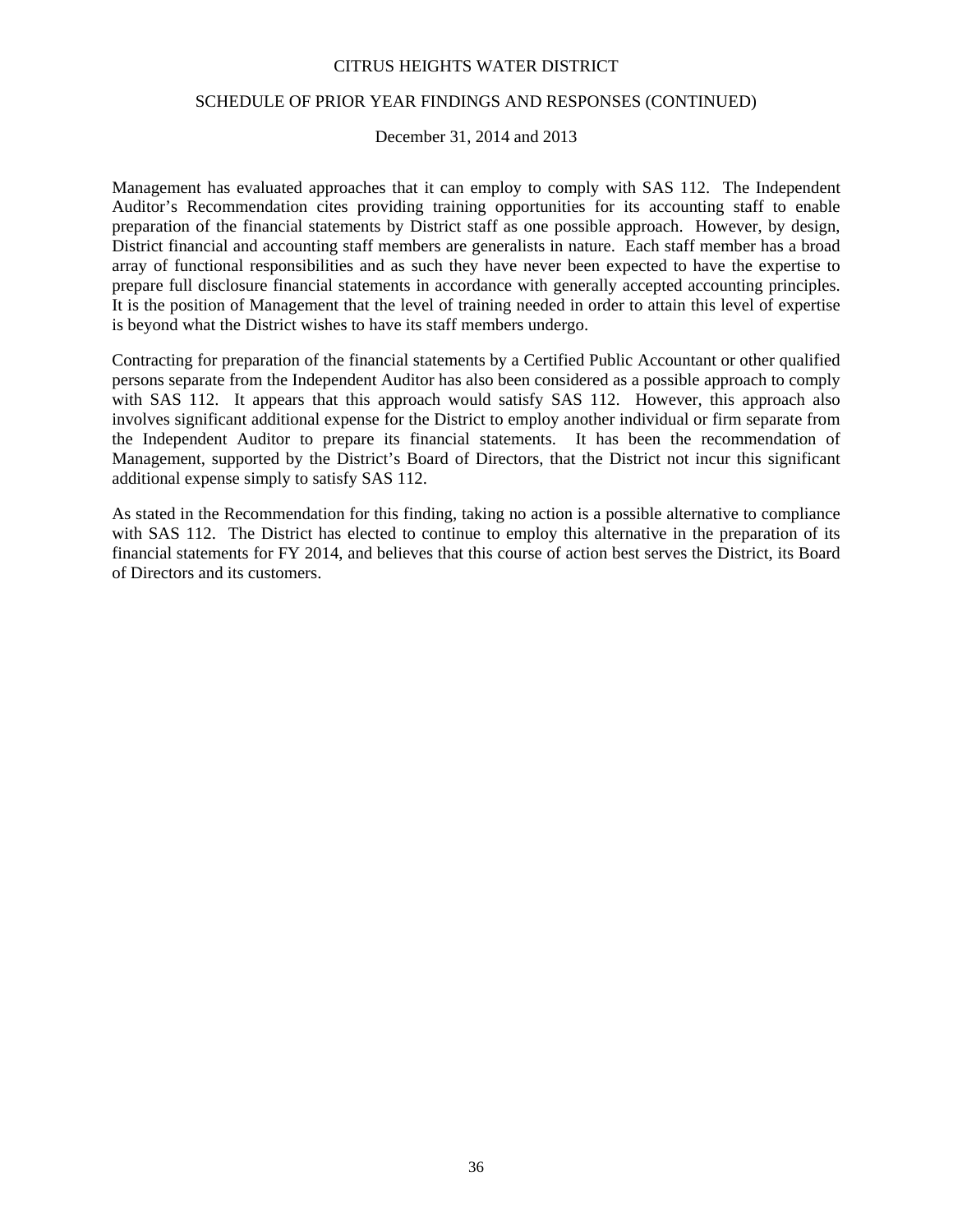# Richardson & Company, LLP 550 Howe Avenue, Suite 210

Sacramento, California 95825

Telephone: (916) 564-8727 FAX: (916) 564-8728

To the Board of Directors Citrus Heights Water District Citrus Heights, California

We have audited the financial statements of the Citrus Heights Water District for the year ended December 31, 2014, and have issued our report thereon dated April 6, 2015. Professional standards require that we provide you with the information about our responsibilities under generally accepted auditing standards and, if applicable, *Government Auditing Standards*, as well as certain information related to the planned scope and timing of our audit. Professional standards also require that we communicate to you the following information related to our audit.

## Our Responsibility under U.S. Generally Accepted Auditing Standards (GAAS) and *Government Auditing Standards*

As stated in our engagement letter dated November 29, 2010, our responsibility, as described by professional standards, is to express an opinion about whether the financial statements prepared by management with your oversight are fairly presented, in all material respects, in conformity with U.S. generally accepted accounting principles. Our audit of the financial statements does not relieve you or management of your responsibilities.

As part of our audit, we considered the internal control of the District. Such considerations were solely for the purpose of determining our audit procedures and not to provide any assurance concerning such internal control.

As part of obtaining reasonable assurance about whether the financial statements are free of material misstatement, we performed tests of the District's compliance with certain provisions of laws, regulations, contracts and grants. However, providing an opinion on compliance with such provisions is not an objective of our audit.

#### Planned Scope and Timing of the Audit

An audit includes examining, on a test basis, evidence supporting the amounts and disclosures in the financial statements; therefore, our audit involves judgment about the number of transactions to be examined and the areas to be tested.

Our audit will include obtaining an understanding of the entity and its environment, including internal control, sufficient to assess the risks of material misstatement of the financial statements and to design the nature, timing, and extent of further audit procedures. Material misstatements may result from (1) errors, (2) fraudulent financial reporting, (3) misappropriation of assets, or (4) violations of laws or governmental regulations that are attributable to the entity or to acts by management or employees acting on behalf of the entity.

We performed the audit according to the planned scope previously communicated to you in our engagement letter dated November 29, 2010.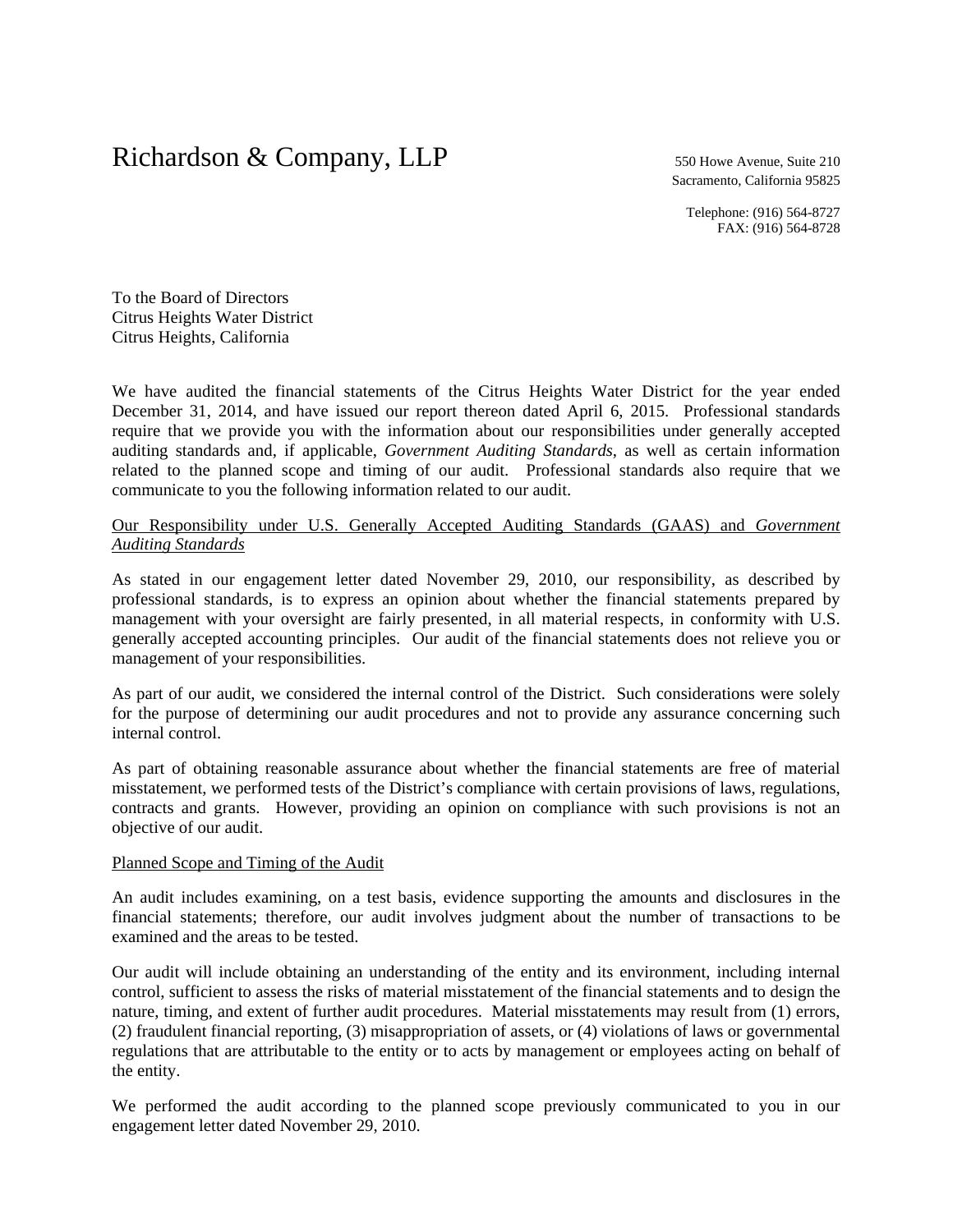Board of Directors Citrus Heights Water District Page 2

## Qualitative Aspects of Accounting Practices

Management is responsible for the selection and use of appropriate accounting policies. The significant accounting policies used by the District are described in Note A to the financial statements. No new accounting policies were adopted and the application of existing policies was not changed during the year. We noted no transaction entered into by the District during the year for which there is a lack of authoritative guidance or consensus. All significant transactions have been recognized in the financial statements in the proper period.

Accounting estimates are an integral part of the financial statements prepared by management and are based on management's knowledge and experience about past and current events and assumptions about future events. Certain accounting estimates are particularly sensitive because of their significance to the financial statements and because of the possibility that future events affecting them may differ significantly from those expected. The most sensitive estimates affecting the financial statements were: depreciable lives and method used to depreciate capital assets and the accrual for postemployment benefits. We evaluated the key factors and assumptions used to develop the estimates in determining that they are reasonable in relation to the financial statements taken as a whole. The accrual for postemployment benefits was determined by an actuarial valuation, which is required to be performed every three years.

Certain financial statement disclosures are particularly sensitive because of their significance to financial statement users. The most sensitive disclosure affecting the financial statements was the postemployment benefit disclosure in Note H to the financial statement.

The financial statement disclosures are neutral, consistent, and clear.

## Report on Cash and Investments

In accordance with the District's investment policy, we confirmed the District's cash and investment account balances and tested the reconciliation of those balance to the District's records, and determined that the balance agreed. In accordance with the District Investment Policy, we verified compliance with the policies and procedures. We noted the District is in compliance with the policies and procedures.

## Difficulties Encountered in Performing the Audit

We encountered no difficulties in dealing with management in performing and completing our audit.

#### Corrected and Uncorrected Misstatements

Professional standards require us to accumulate all known and likely misstatements identified during the audit, other than those that are trivial, and communicate them to the appropriate level of management. Management has corrected all such misstatements.

During the course of our audit, the following material adjusting journal entries were made:

- True-up net assets invested in capital assets net of related debt was required to reflect changes for 2014 activity.
- Revise fund balance for entries made by the District in 2014 to 2013 amounts after the 2013 audit was completed.
- Record an asset disposal.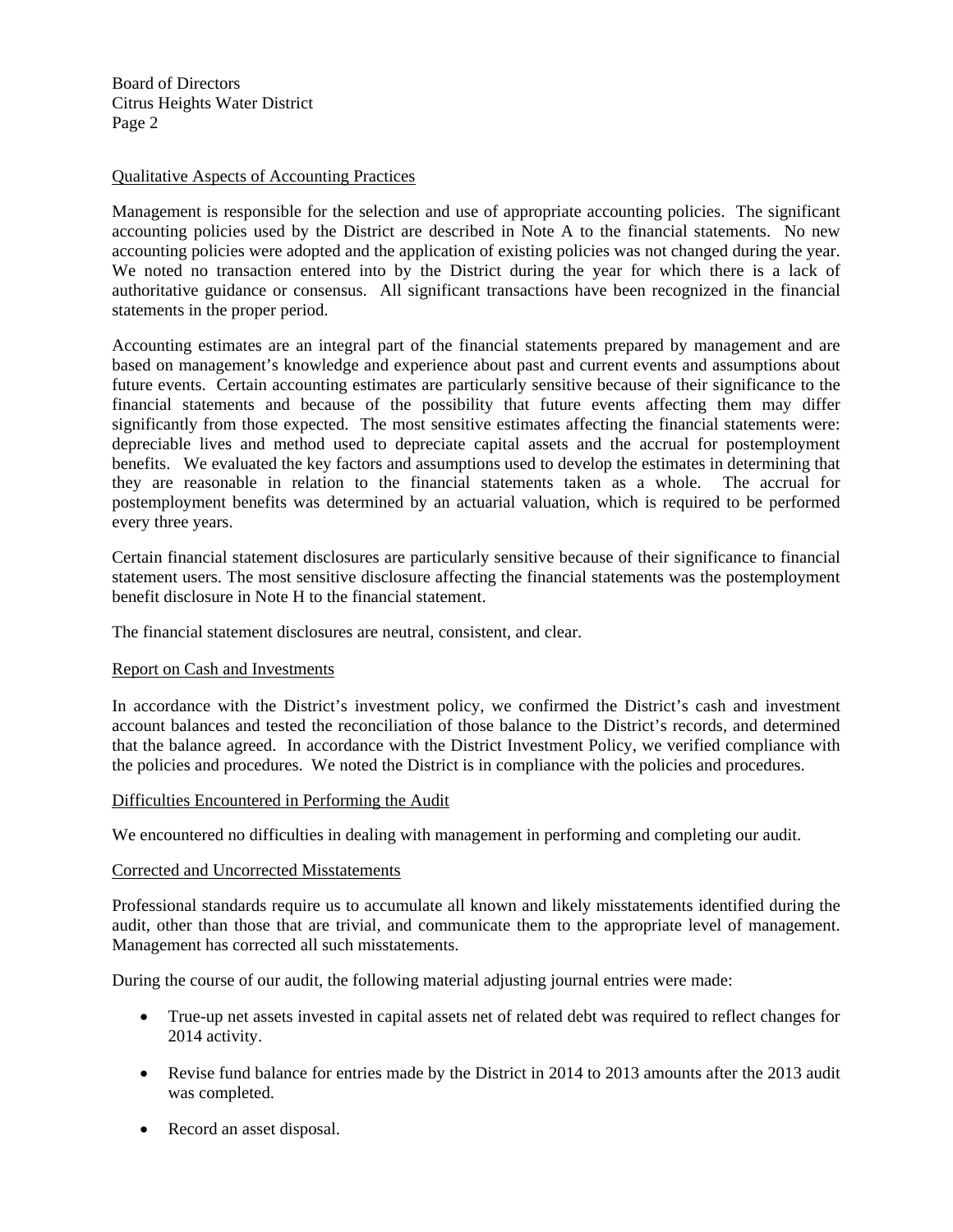Board of Directors Citrus Heights Water District Page 3

In addition, the attached schedule summarizes uncorrected misstatement of the financial statements. Management has determined that its effect is immaterial, both individually and in the aggregate, to the financial statements taken as a whole.

#### Disagreements With Management

For purposes of this letter, a disagreement with management is a financial accounting, reporting, or auditing matter, whether or not resolved to our satisfaction, that could be significant to the financial statements or auditor's report. We are pleased to report that no such disagreements arose during the course of our audit.

#### Management Representations

We have requested certain representations from management that are included in the management representation letter dated April 6, 2015.

#### Management Consultations With Other Independent Accountants

In some cases, management may decide to consult with other accountants about auditing and accounting matters, similar to obtaining a "second opinion" on certain situations. If a consultation involves application of an accounting principle to the District's financial statements or a determination of the type of auditor's opinion that may be expressed on those statements, our professional standards require the consulting accountant to check with us to determine that the consultant has all the relevant facts. To our knowledge, there were no such consultations with other accountants.

## Issues Discussed Prior to Retention of Independent Auditors

We generally discuss a variety of matters, including the application of accounting principles and auditing standards, with management each year prior to retention as the District's auditors. However, these discussions occurred in the normal course of our professional relationship and our responses were not a condition to our retention.

This information is intended solely for the use of the Board of Directors and management of the District and is not intended to be and should not be used by anyone other than these specified parties.

Richardson & Company, LLP

April 6, 2015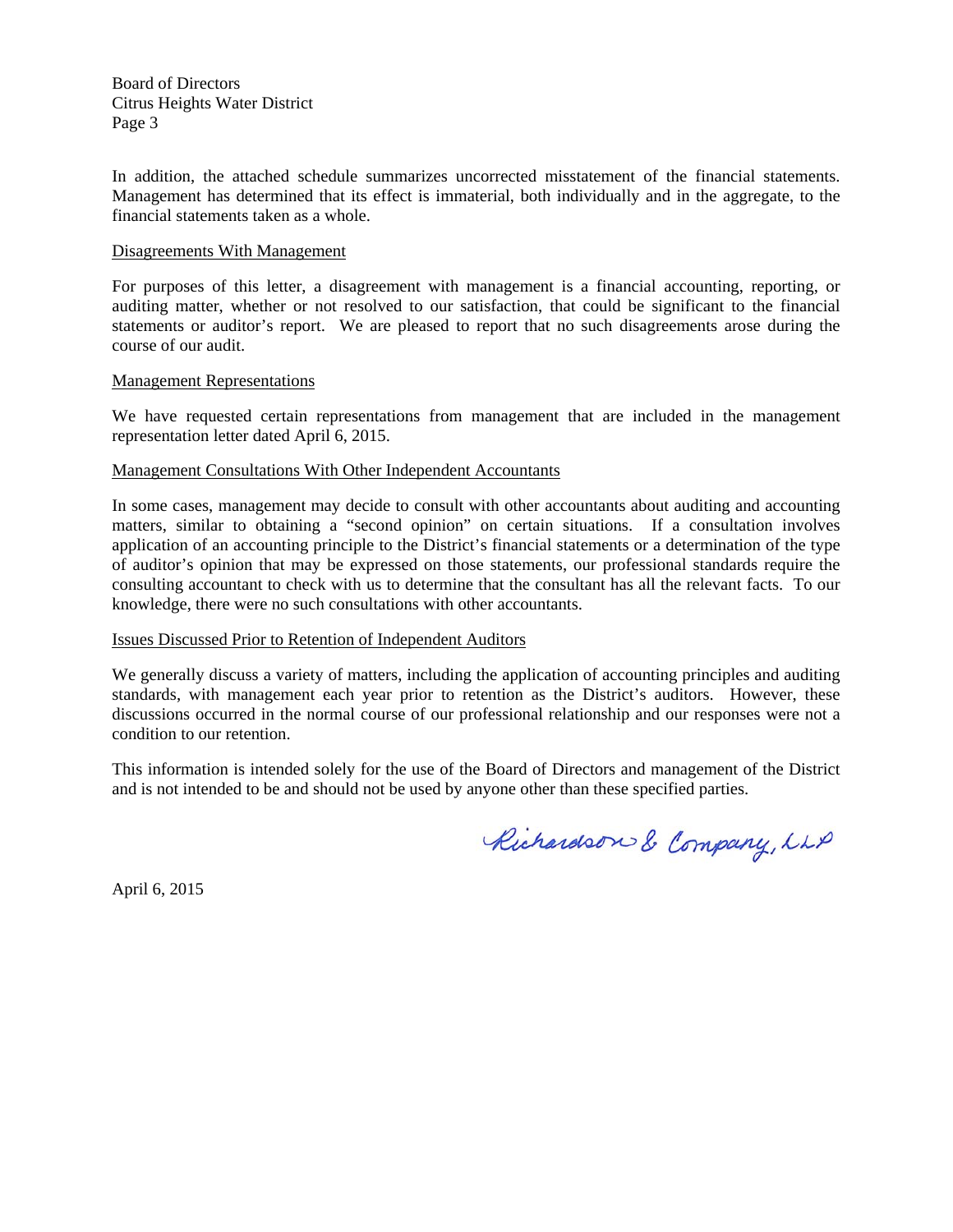#### CITRUS HEIGHTS WATER DISTRICT SUMMARY OF UNADJUSTED DIFFERENCES YEAR ENDED DECEMBER 31, 2014

|                                                              | <b>Financial Statement Effect -</b>          |               |             |    |               |  |             |    |               |    |           |
|--------------------------------------------------------------|----------------------------------------------|---------------|-------------|----|---------------|--|-------------|----|---------------|----|-----------|
|                                                              | Amount of Overstatement (Understatement) of: |               |             |    |               |  |             |    |               |    |           |
|                                                              |                                              |               |             |    |               |  | <b>Net</b>  |    | Net           |    |           |
| Description (Nature)                                         |                                              | Total         | Total       |    | Total         |  | Operating   |    | Non-Operating |    | Net       |
| of Audit Difference                                          |                                              | Assets        | Liabilities |    | Equity        |  | Income      |    | Income        |    | Income    |
| Under accrual of estimated year-end water billing receivable | \$                                           | (51, 597)     |             | \$ | $(51,597)$ \$ |  | (51, 597)   |    |               | \$ | (51, 597) |
| Net Audit Differences                                        |                                              | (51, 597)     |             |    | (51, 597)     |  | (51, 597)   |    |               |    | (51, 597) |
| <b>Financial Statement Caption Totals</b>                    |                                              | 63,292,008 \$ | 7.360.683   |    | 55,900,828    |  | 2.969.200   | \$ | (187,306)     |    | 2,841,142 |
| Net Audit Differences as % of Financial Statement Captions   |                                              | $(0.082\%)$   | 0.000%      |    | $-0.09\%$     |  | $(1.738\%)$ |    | $0.00\%$      |    | (1.816%)  |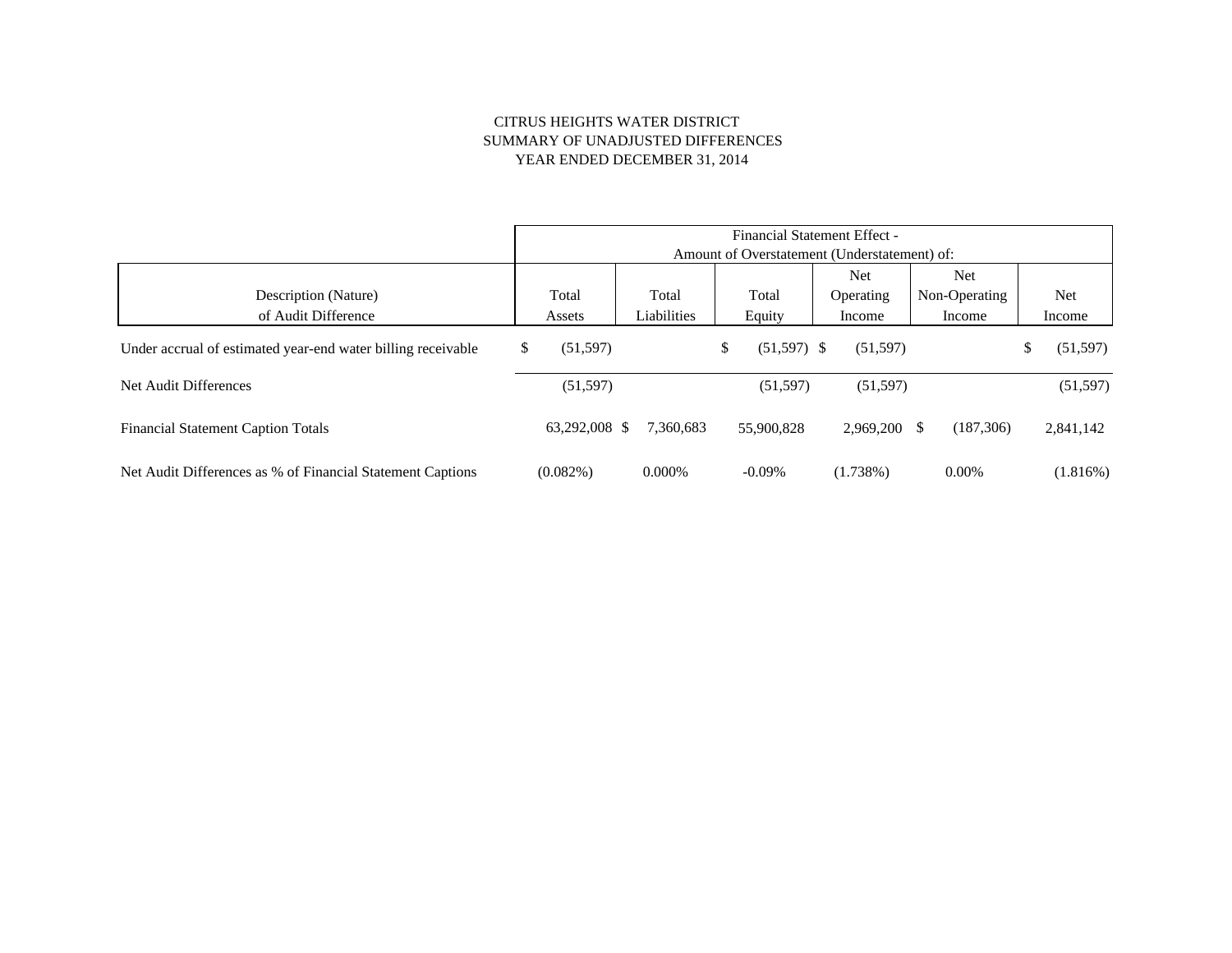# Richardson & Company, LLP 550 Howe Avenue, Suite 210

Sacramento, California 95825

Telephone: (916) 564-8727 FAX: (916) 564-8728

To the Board of Directors and Management Citrus Heights Water District Citrus Heights, California

In planning and performing our audit of the financial statements of the Citrus Heights Water District (the District) as of and for the year ended December 31, 2014, in accordance with auditing standards generally accepted in the United States of America, we considered the District's internal control over financial reporting (internal control) as a basis for designing our auditing procedures that are appropriate in the circumstances for the purpose of expressing our opinion on the financial statements, but not for the purpose of expressing an opinion on the effectiveness of the District's internal control. Accordingly, we do not express an opinion on the effectiveness of the District's internal control.

However, during our audit, we became aware of the following matters that have been included in this letter for your consideration:

#### Capital Assets and CIP Tracking

We noted accumulated depreciation on the capital asset list did not agree with that shown in the general ledger. We also noted that there was no printed support for depreciation batch entries made throughout the year. Posting of depreciation from the capital assets system to the general ledger is an automated process initiated by the Accounting Supervisor at various times throughout the year. We recommend the District reconcile the capital asset system to the general ledger whenever new assets are added and when depreciation is posted in the system to ensure that the subsidiary capital asset system matches the general ledger. This process will allow for timely resolution to any inconsistencies that may be found. In addition, we recommend that support for depreciation from the capital asset listing be printed or retained electronically whenever batch postings of depreciation are run.

*Management's Response: District Management agrees with the Auditor's recommendation. The District will immediately adopt the practice of reconciling the capital asset system to the general ledger whenever new assets are added and when depreciation is posted in the system to endure that the subsidiary capital asset system matches the general ledger. The District will also print or retain, in electronic format, support for the depreciation from the capital asset listing whenever batch postings of depreciation are run.* 

#### Valuation of Capital Asset Retirements

The District is in the process of updating and repairing its water system. The removal of the existing water system items being replaced from the capital asset listing is estimated by applying the Construction Cost Index (CCI) to current replacement costs. We noted the District used the CCI from 1950 for water systems placed into service for the years 1950 to 1980, a different index was used for water systems placed into service for the years 1981 through 1990 and for the years 1992 through 1999, then individual indexes were used for the years 2000 through 2014. Since a CCI index is available for each year, we recommend that the District use the applicable CCI index for each year the initial water system was completed. The impact in the current year of not using published CCI for each individual year to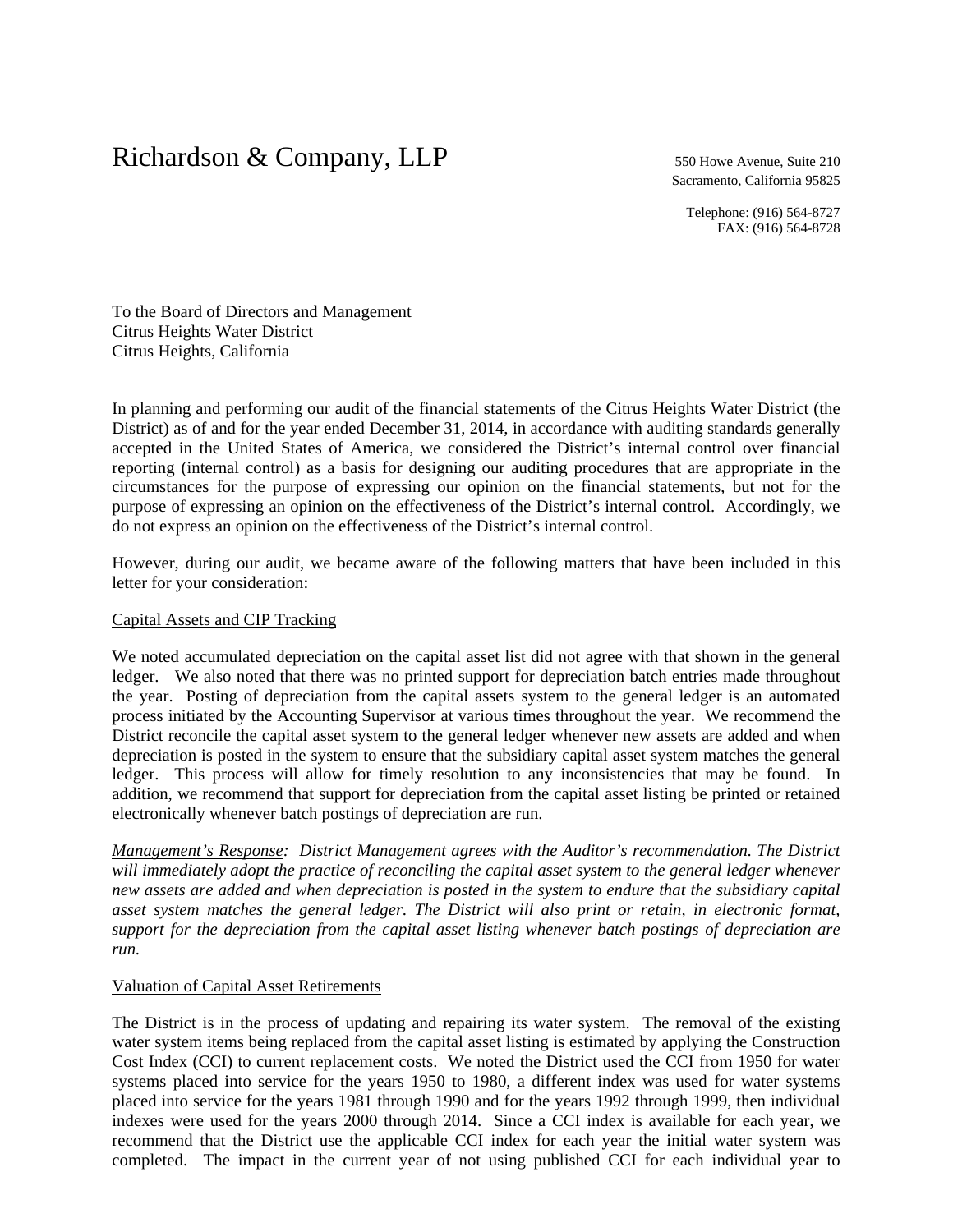To the Board of Directors Citrus Heights Water District Page 2

determine replacement costs is immaterial; however, we recommend the District use published CCI for each individual year for future replacements to estimate the costs of the items being replaced to remove from the capital asset system.

*Management's Response: District Management agrees with the Auditor's recommendation. The District will immediately begin to use the published CCI for each individual year for future replacements to estimate the costs of the items being replaced to remove from the capital asset system.* 

# Adjustments to Prior Year Amounts

We noted during our 2014 audit that adjustments had been made to the 2013 amounts after that audit was completed, resulting in net position not carrying over properly for the 2014 audit. We recommend that the District not adjust prior year amounts after the audit is completed, unless a material correction is noted, and those should be discussed with the auditor prior to adjusting prior year balances.

*Management's Response: District Management agrees with the Auditor's recommendations. The District will refrain in the future from adjusting prior year amounts after the audit is completed unless a material correction is noted, and then those will be discussed with the auditor prior to making any adjustments.* 

The following matters noted in our prior year audit warrant additional consideration:

#### Depreciation Calculations

We noted that the District's capital asset reporting software is calculating depreciation on several fully depreciated assets past the final life of the assets. These incorrect amounts are being reflected in the year to date column of the "Depreciation Ledger Class Report," but are correctly not added to the accumulated depreciation column. The accumulated depreciation totals on the report were determined to be correct, and the District subsequently adjusted the depreciation expense amounts to arrive at the proper accumulated depreciation amounts, so the District's general ledger balances were correct. However, the District should be able to rely on these annual depreciation amounts to record its depreciation expense. We provided the Accounting Supervisor with list of these assets. We recommend the District contact their capital asset software vendor to assist them in correcting these errors within the capital asset reporting software.

*Management's Response: District Management agrees with the Auditor's recommendation. The District will contact the software vendor to report the issue with amounts not being reflected in the year to date depreciation column and determine if there is a software update or fix that will provide a remedy for the issue.* 

## Reliance on Excel Spreadsheets

The District utilizes spreadsheets to determine the inventory balance and for capital construction project costing, as well as to report a wide range of financial and management information. This reliance on spreadsheets places the District at increased risk of data input errors. We recommend that the District investigate dedicated software applications to perform inventory and capital construction project costing. Additionally, we recommend that management establish a framework within which spreadsheet use is defined and clearly linked to other business processes.

*Management's Response: District Management agrees with the Auditor's recommendations to the extent that they can be implemented in a cost-effective manner. For example, District staff will explore the possibility of using functionality within its existing maintenance management system software to expand its use for inventory purposes to replace or enhance the spreadsheet that is now used. District staff has*